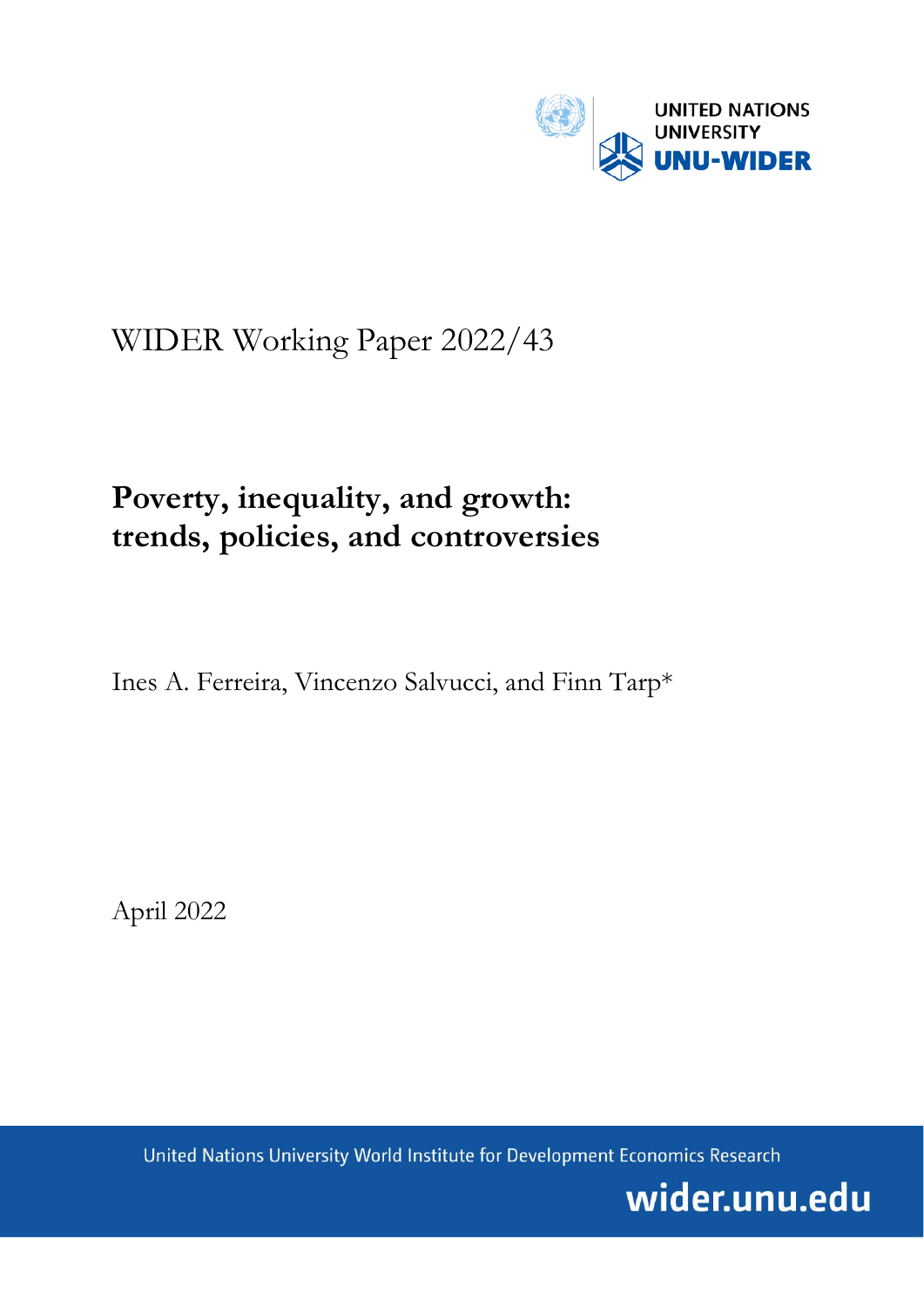**Abstract:** Reducing poverty and inequality and promoting inclusive growth are fundamental to achieving the United Nations Sustainable Development Goals. Much has changed in the global economy in recent decades and perspectives on progress made vary widely. This is even more so in light of the ongoing COVID-19 pandemic. However, getting to grips in a meaningful manner with existing trends is critical to evidence-based policy-making. This contribution aims to provide an original review and evaluation of the main stylized facts concerning poverty, inequality, and growth. It will uncover existing trends, put controversies into perspective, and help to provide a platform for informed policy debate.

**Key words:** poverty, inequality, growth

#### **JEL classification:** D63, I32, O1,

**Acknowledgements:** The authors are most grateful for excellent assistance from Giulia Barletta. We also thank Carlos Gradín, whose continuous collaboration and support has been most helpful in this and many other tasks. His pioneering work on the UNU-WIDER World Income Inequality Data [\(WIID\)](https://www.wider.unu.edu/project/wiid-%E2%80%93-world-income-inequality-database) deserves the utmost appreciation of our profession. The authors also greatly appreciate financial support by the Novo Nordisk Foundation Grant NNF19SA0060072, for the project 'The impact of inequality on growth, human development and governance'. The authors declare that they have no conflict of interest.

This study is published within the UNU-WIDER project [The impacts of inequality on growth, human development, and](https://www.wider.unu.edu/node/236999)  [governance—@EQUAL.](https://www.wider.unu.edu/node/236999) This publication was supported by the Novo Nordisk Foundation Grant NNF19SA0060072.

Copyright © UNU-WIDER 2022

Information and requests: publications@wider.unu.edu

ISSN 1798-7237 ISBN 978-92-9267-174-7

<https://doi.org/10.35188/UNU-WIDER/2022/174-7>

Typescript prepared by Lesley Ellen.

The Institute is funded through income from an endowment fund with additional contributions to its work programme from Finland, Sweden, and the United Kingdom as well as earmarked contributions for specific projects from a variety of donors.

Katajanokanlaituri 6 B, 00160 Helsinki, Finland

The views expressed in this paper are those of the author(s), and do not necessarily reflect the views of the Institute or the United Nations University, nor the programme/project donors.

<sup>\*</sup> Department of Economics, University of Copenhagen, Copenhagen, Denmark, corresponding author: [finn.tarp@econ.ku.dk](mailto:finn.tarp@econ.ku.dk)

UNU-WIDER employs a fair use policy for reasonable reproduction of UNU-WIDER copyrighted content—such as the reproduction of a table or a figure, and/or text not exceeding 400 words—with due acknowledgement of the original source, without requiring explicit permission from the copyright holder.

United Nations University World Institute for Development Economics Research provides economic analysis and policy advice with the aim of promoting sustainable and equitable development. The Institute began operations in 1985 in Helsinki, Finland, as the first research and training centre of the United Nations University. Today it is a unique blend of think tank, research institute, and UN agency—providing a range of services from policy advice to governments as well as freely available original research.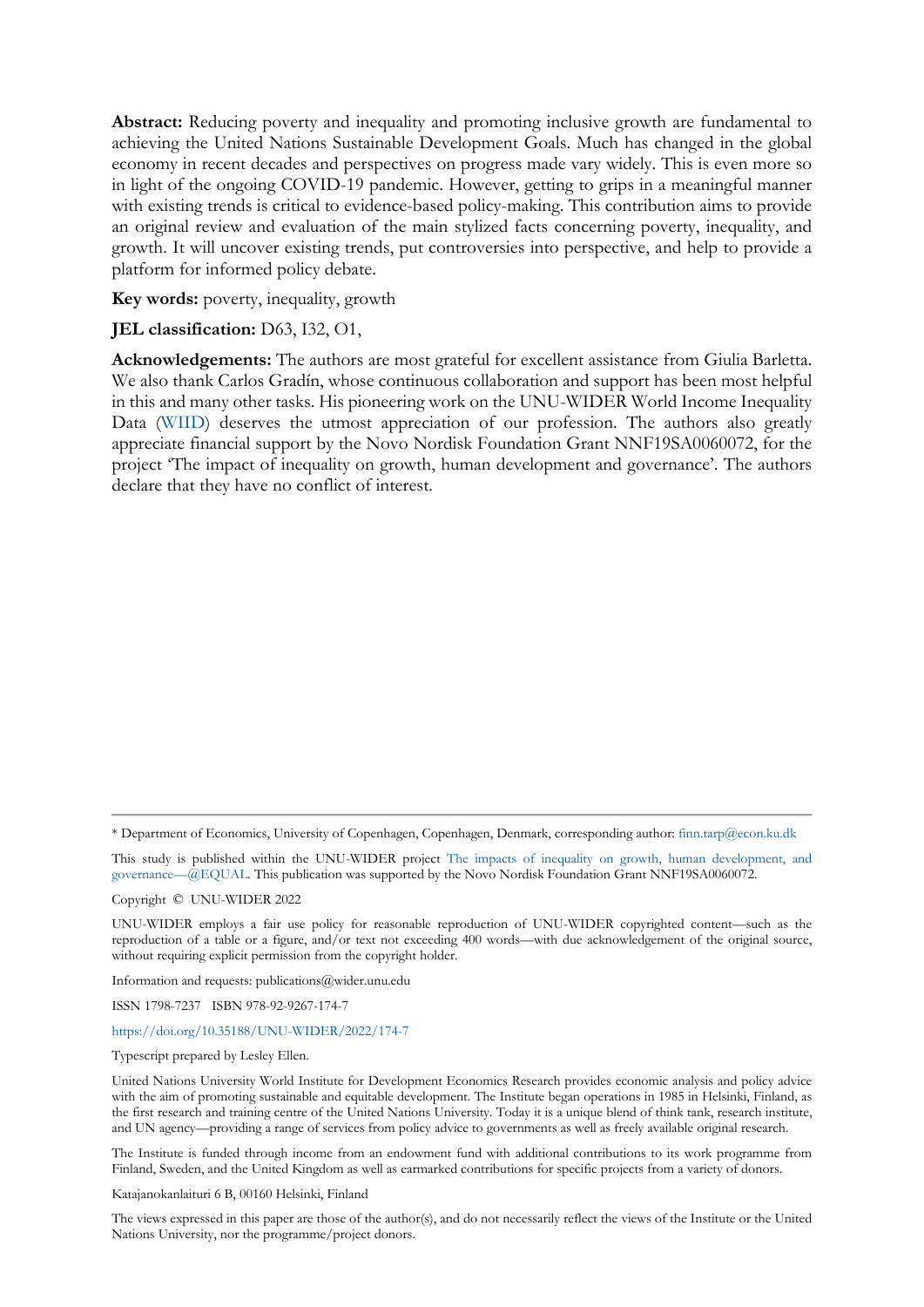# **1 Introduction**

In 2015, the United Nations (UN) Member States adopted the 2030 Agenda for Sustainable Development, which provides a framework for—present and future—peace and prosperity for people and the planet. At its core lie the 17 Sustainable Development Goals (SDGs) (UNDESA 2016), centred around the objective of 'eradicating poverty in all its forms and dimensions, including extreme poverty'. This is also a basic requirement for achieving sustainable development, including leaving no one behind. The SDGs build on the Millennium Development Goals (MDGs) but more clearly recognize that ending poverty and other deprivations must be pursued together with improving health and education, reducing inequality, and favouring sustainable economic growth. Therefore, along with poverty, we stress that inequality and growth are fundamental dimensions to be considered in formulating strategies and policies to achieve the SDGs.

# **1.1 The relation between growth, inequality, and poverty**

The relation between growth, inequality, and poverty has captured the interest of economists for centuries, with varying intensity and focus. Theory, empirical analysis, and policy debates have taken differing points of departure, and they have been characterized by highly polarized conclusions and positions.

With respect to growth and inequality, one of the first questions of interest has been whether economic growth would result in higher or lower inequality. The Kuznets hypothesis, named after its author, was developed in his 1955 article 'Economic Growth and Income Inequality' and influenced economic research on inequality and growth for decades to come. Kuznets (1955) argued that as economies grow, inequality will initially rise and subsequently fall after a turning point, in line with the progress achieved through the stages of economic development. This inverted U-shaped curve with inequality plotted against income per capita was reflected in the limited data available at that time. Subsequent studies have disputed Kuznets' empirical findings (see, among others, Deininger and Squire 1997; Ravallion 1995), casting doubt on the inevitability of the inverted U-shaped relationship between income and inequality.[1](#page-2-0)

While, during the second half of the twentieth century, the focus was on the consequences of growth for inequality, more recently the attention has shifted once again towards examining the reverse relationship, i.e. whether inequality is beneficial or detrimental to growth. Studies have proposed diverging theories on the matter: either that high inequality leads to lower levels of growth or the opposite, that inequality favours growth.[2](#page-2-1) Yet, while many of these studies assume that the relationship between inequality and growth is linear, this assumption has been questioned. Some authors have proposed that the growth–inequality nexus varies at different levels of inequality (Banerjee and Duflo 2003; Cornia et al. 2003, 2004). Exploring this hypothesis empirically, Cornia et al. (2003, 2004) found a concave relationship between growth and inequality whereby very low and very high levels of inequality are detrimental to growth.

<span id="page-2-0"></span><sup>1</sup> Do note, however, that, if economic development takes place strictly in accordance with the Lewis (1954) two-sector dual economy model, then the inverted U-shape of the relationship between increasing income and inequality is a logical implication. For background papers see Anand and Kanbur (1993), Fields (1993), and Tarp (1991).

<span id="page-2-1"></span><sup>2</sup> This is a long-standing debate with roots all the way back to the classical economists (see Adelman and Robinson 1989). See McKnight (2019) for a more recent review of the literature and empirical evidence on both hypotheses, as well as Baselgia and Foellmi (2022).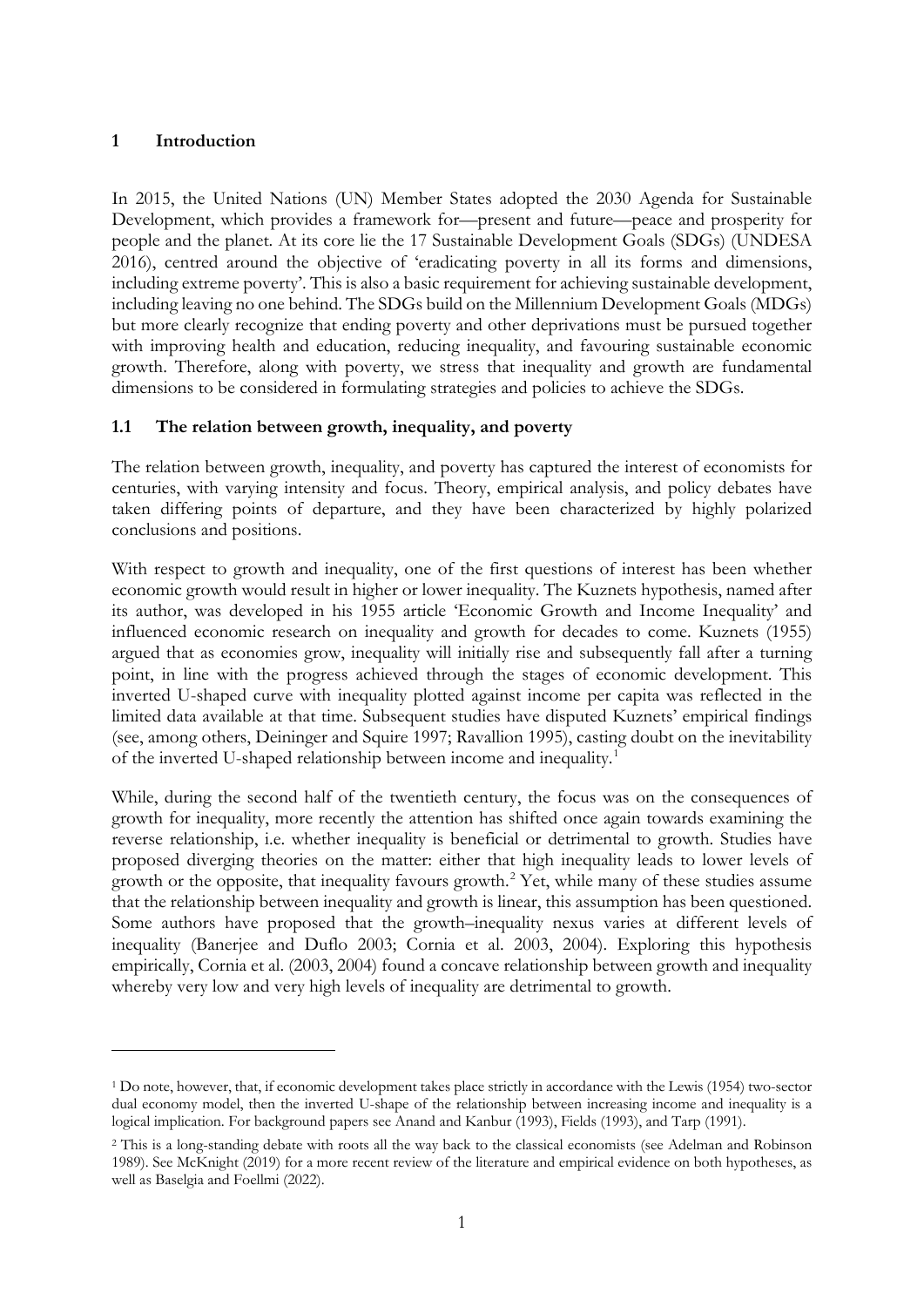Adding poverty to the picture, the development literature has also focused on its role in the complex relationship between growth and inequality. Bourguignon (2004) proposed the poverty– growth–inequality 'iron triangle' to bring out that the variation in absolute poverty in a country reflects the change in growth and inequality in that country.[3](#page-3-0) While the subject is complex and does not seem to fit into a single grand theory, three stylized facts have emerged from the macroeconomic approach to this topic and have found some broad agreement in the literature.

Following Ferreira (2010: 8) a key result from empirical studies (e.g. Dollar and Kraay 2002; Ravallion and Chen 1997) is that (i) *economic growth and changes in inequality are statistically uncorrelated*. This leads to the rejection of the Kuznets hypothesis discussed above, at least regarding the two decades preceding the 2000s. However, even though inequality and economic growth appear to be uncorrelated on average, inequality seems to play a crucial role in the relationship between growth and poverty reduction. That is, while, in general, (ii) *poverty declines as the economy grows,* the level of inequality in a country determines the responsiveness of poverty reduction to economic growth and is a mediating factor in the relationship (Fosu 2016, among others). Ferreira (2010) reports that (iii) *the absolute value of the poverty–growth elasticity falls with inequality*, meaning that the poverty reduction response to economic growth is stronger among low-inequality countries (see also Fosu 2017; Kwasi 2010). Accordingly, various studies find that there is large variation in the transformation of economic growth into poverty reduction across countries. However, inequality is clearly not the only factor affecting the relationship between growth and poverty reduction. Indeed Ravallion (2012) suggests that high initial levels of poverty in a country can hamper the poverty-reducing effect of economic growth. Reconciling these two latter facts, Breunig and Majeed (2016) argue that the obstructive impact of high levels of inequality on poverty reduction is heightened in countries with high poverty rates.

From the discussion above, it is clear that confronting theoretical hypotheses with existing data is essential. Therefore, in the first sections of the present paper we present and describe the main trends for the three outcomes—poverty, inequality, and growth—providing the most recent estimates available. Indeed, we conclude that much has changed in the global economy in recent decades for each of the three outcomes considered. Given the magnitude and trend-reversing nature of the COVID-19 shock, we also point to some of the best-informed estimates regarding its expected impact on poverty, inequality, and growth.

Along with the description of the main recent trends, we dig into the interpretations/perspectives to add complementary understanding. We observe that, depending on the data used, on the set of countries analysed, and on the indicators applied, perspectives on progress made may vary widely. In this regard, our contribution aims to provide an original—although partial—review and evaluation of the main stylized facts concerning poverty, inequality, and growth.

Finally, we discuss how different policy options and policy responses may emerge, depending on the interpretations/perspectives associated with the trends observed—and the respective causation links. We conclude by stressing that coming to grips with existing trends is critical to formulating evidence-based strategies and policies, on the one hand, and that providing a consistent platform for informed policy debate remains critical and beneficial to all development actors involved, on the other.

<span id="page-3-0"></span> $3$  See Arndt, McKay and Tarp (2016) for a more detailed elaboration.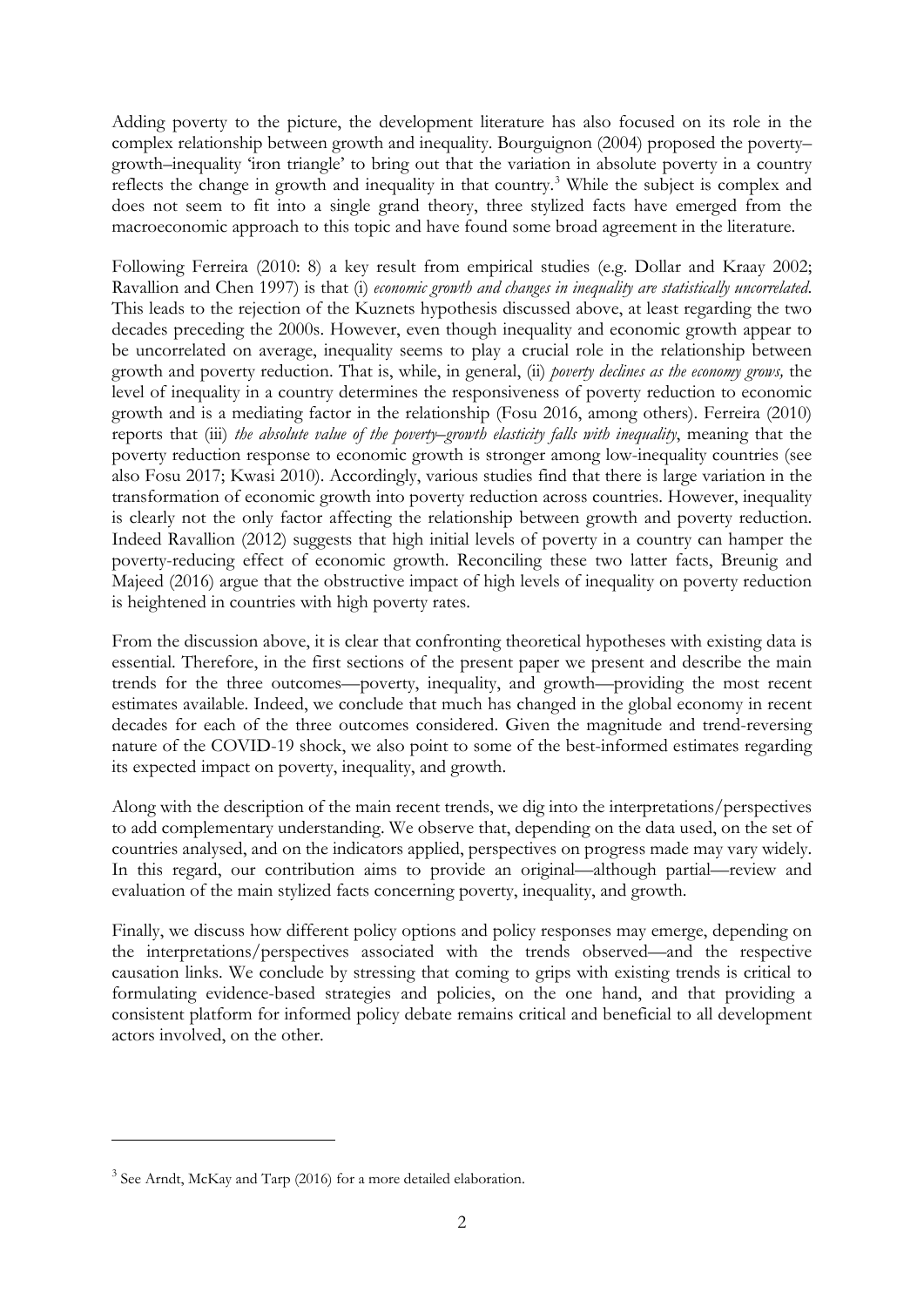#### **1.2 The basic concepts of poverty, inequality, and growth**

Before proceeding with the illustration of how the main indicators related to poverty, inequality, and growth have evolved over time, it is useful to briefly review here the three concepts, the different measures considered, and how they are used in the remaining parts of the paper.

#### *1.2.1 Poverty*

Providing a definition for poverty is perhaps more difficult than defining inequality or growth. In the paper, we use the concept of poverty which stems from the standard economic meaning of lacking the necessary resources to provide for the necessities of life. The *Encyclopedia Britannica* defines poverty as 'the state of one who lacks a usual or socially acceptable amount of money or material possessions. Poverty is said to exist when people lack the means to satisfy their basic needs'. [4](#page-4-0)

However, defining what is a socially acceptable amount of material possessions or what people's basic needs are is not an easy task in its own right. Helpful in this task, and key in the analysis of poverty, is the distinction between absolute and relative poverty. Absolute poverty was defined by the UN in 1995 as 'a condition characterized by severe deprivation of basic human needs, including food, safe drinking water, sanitation facilities, health, shelter, education and information. It depends not only on income but also on access to services' (UN 1995).

However, such a severe deprivation condition needs to be related to a monetary equivalent to become operational. This has been done using poverty lines, which represent the cost of meeting people's basic needs. Countries typically define national poverty lines which reflect the cost for people in a specific country or region to meet their basic needs. However, based on the national poverty lines of some of the poorest countries in the world, the World Bank has constructed an international poverty line, equivalent to \$1.90 per day, to measure absolute poverty at the global level and make meaningful poverty comparisons across different countries.<sup>[5](#page-4-1)</sup> In the paper, we present several poverty estimates that have this international poverty line as reference. In recent years, the World Bank has also introduced in its analyses the \$3.20 and the \$5.50 poverty lines, which represent the median value of national poverty lines in low middle- and upper middleincome economies, respectively, and are meant to reflect poverty in the two groups of countries. In the following sections, we will mainly focus on both the absolute number of people and the percentage of the population living below the various international poverty lines, the latter being defined as the poverty rate or headcount.

Turning to relative poverty, it is widely acknowledged that poverty evolves and changes as countries grow, and that the level of daily consumption associated with living a dignified life varies both across countries and over time within the same country. While, by definition, absolute poverty lines are fixed values in terms of purchasing power, these variations in the level of consumption associated with living a dignified life are somehow better captured if a concept of relative poverty is employed. Relative poverty is more closely related to the 'socially acceptable amount of money or material possessions' mentioned above, which indeed varies across countries and even over time within the same country. In general, people are deemed as poor in relative terms when their incomes or consumption values are less than a certain percentage of the country's median income/consumption. Therefore, by construction, relative poverty lines are directly proportional

<span id="page-4-0"></span><sup>4</sup> <https://www.britannica.com/topic/poverty>

<span id="page-4-1"></span><sup>5</sup> The international poverty line was initially set at \$1 per day per person, but it was subsequently updated to \$1.25 per day per person in 2008 and to \$1.90 per day per person in 2015.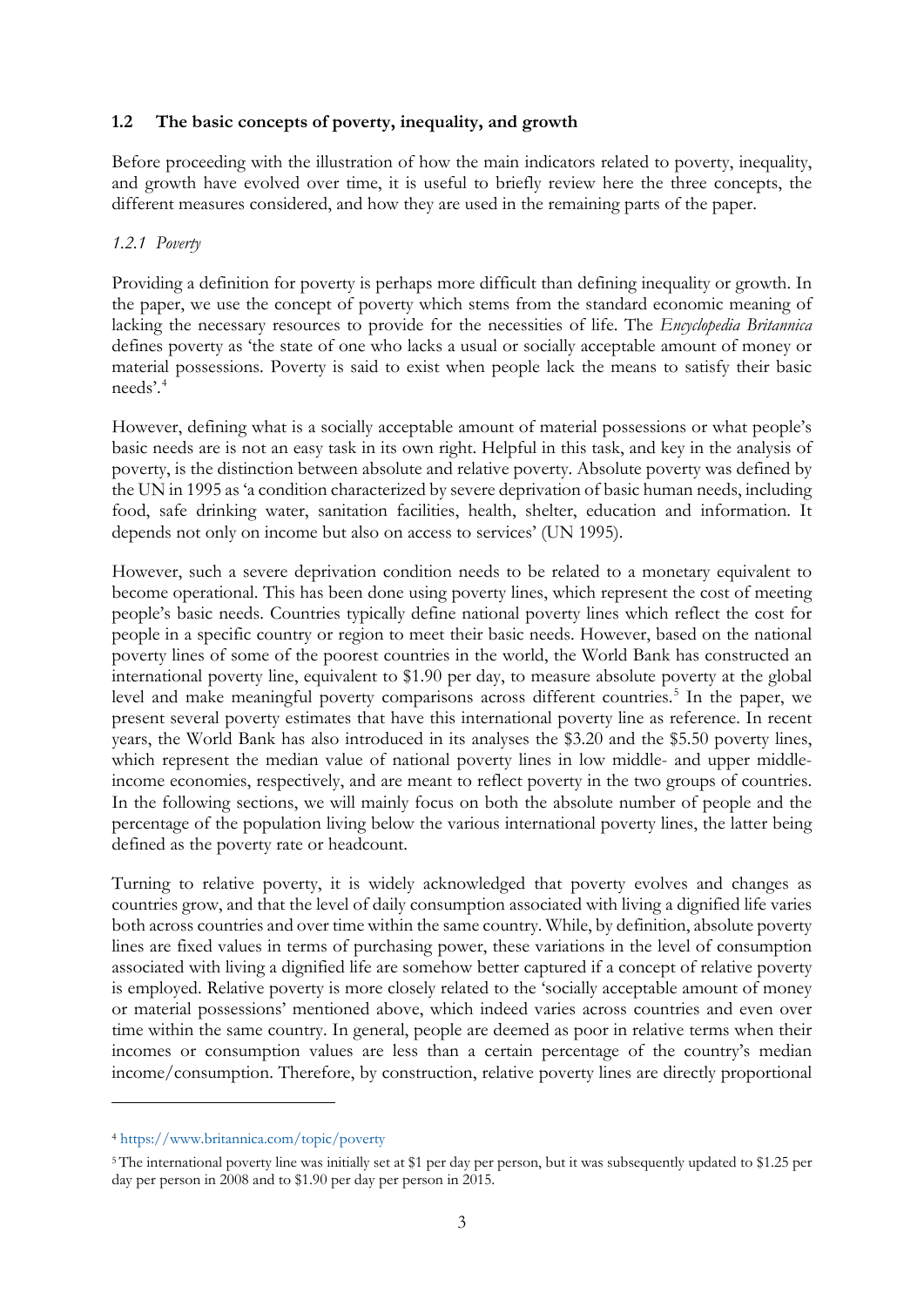to the mean or median of the income/consumption distribution. Whereas the literature on developing countries tends to follow the absolute poverty approach, measuring relative poverty is the preferred option for industrialized countries in which absolute poverty at standard poverty lines is close or equal to zero.

## *1.2.2 Inequality*

Concerning inequality, in this paper we consider only economic inequality, which refers to disparities in incomes, consumption levels, wealth or alternative welfare measures among individuals or groups in a society, or among populations and countries at the global level. In this respect, one can focus on relative or absolute disparities.

Most of the commonly used inequality measures are relative, meaning that inequality remains unchanged if we multiply all incomes by a certain value, i.e. increase in the same proportion (which is usually referred to as the scale invariance axiom). Among the relative inequality indicators, the most widely used is certainly the Gini index. The attractiveness of the Gini index lies in the intuitive interpretation. Varying from 0 to 1, a higher level of the Gini index corresponds to higher levels of inequality, with 0 indicating perfect equality and 1 indicating perfect inequality. Nonetheless, the Gini index is only one of many possible measures of relative inequality. Other indices and measures, which are increasingly common as alternatives for analysing inequality, are income/consumption/wealth shares. They represent the income or wealth captured by selected groups of the income distribution, such as the top 10 per cent, the middle 40 per cent, or the bottom 50 per cent of the income/consumption/wealth distribution. Income share ratios are also being progressively more adopted, one of the most frequently used being the Palma ratio, an index computed by taking the ratio between the incomes of the top 10 per cent and the bottom 40 per cent of the income distribution.

Other inequality measures, vastly used in the literature because of the desirable properties they display, are represented by the generalized entropy (GE) inequality indices. The properties of GE indices include anonymity, the population principle, the principle of transfers, scale invariance, and additive decomposability, which is extremely useful when analysing inequality. This last property means that an index can be decomposed by population sub-groups and it can be expressed as a weighted sum of a within-group and a between-group component (Shorrocks 1984). Depending on the value assigned to a key parameter,  $\alpha$ , these indices can become more sensitive to different parts of the distribution. More common applications to inequality analysis adopt the Theil index and/or the mean log deviation, which correspond to taking the value of the parameter  $\alpha$  equal to 1 or to 0, respectively.[6](#page-5-0) These indices are not as intuitive in their interpretation as the Gini index. Nonetheless, in this paper, we present selected inequality trends using both the mean log deviation and the Theil index, especially when overall inequality is decomposed into its components and analysed accordingly.

However, analysing inequality in relative terms is not the only possible option and one may consider instead that inequality does not change if one adds the same value to all incomes (referred to as translation invariance). Ravallion (2014) provides a useful example: imagining a change in distribution that doubles the income of two households with incomes of \$1,000 and \$10,000 leads to no changes in relative inequality (the richest household still earns ten times more than the poorest) but doubles the absolute difference in incomes from \$9,000 to \$18,000. The Niño-Zarazúa et al. (2017) illustration of this issue is also helpful. Doubling the income of two households means that the richest can now buy two yachts instead of one and leads the poorest

<span id="page-5-0"></span><sup>6</sup> For a formulation of the GE inequality indices see Costa and Pérez-Duarte (2019), among others.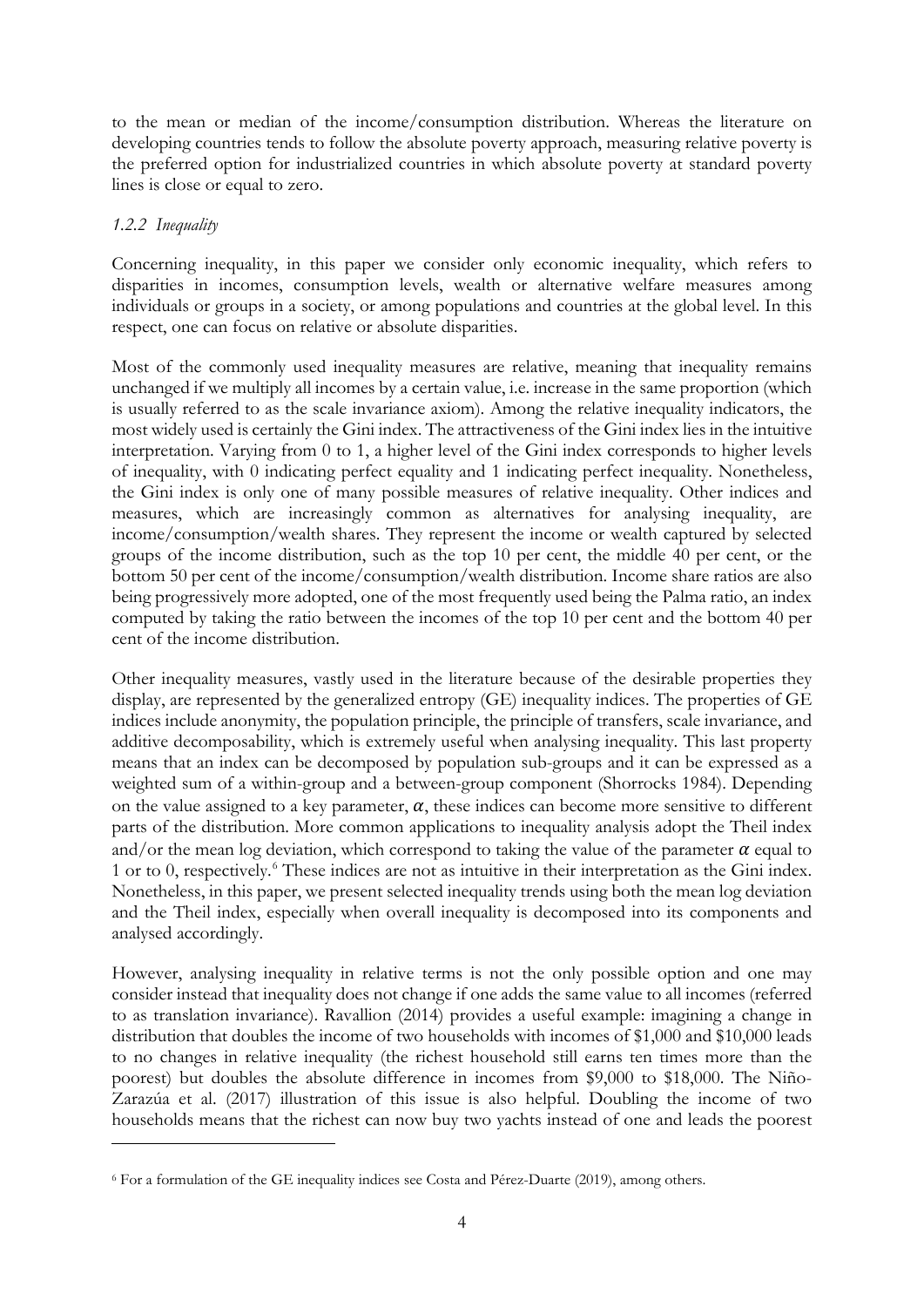to be able to buy two chickens rather than one, which arguably means that inequality has increased. Surveys in earlier work, for example by Amiel and Cowell (1999) and more recently by Ravallion (2014), show that at least some of the respondents thought about inequality in absolute rather than in relative terms. In section 3, we provide additional details on how absolute measures are useful in the analysis of inequality, mainly using the absolute Gini—an absolute version of the standard Gini index.

Concerning the unit of analysis, disparities in income, consumption, or wealth can be analysed by focusing on the individuals of a specific country (within-country inequality) or comparing income differences between countries (between-country inequality, also referred to as international inequality). In the latter case, one could consider all the countries in the world as equal single units and calculate inequality among them, or one could attribute different weights to countries depending on the size of their populations. On top of that, one could also calculate inequality between all the people in the world, independently of where they live. This concept is referred to as 'global inequality', which is influenced by both inequality among and within countries (Bourguignon 2015; Milanovic 2005). Adopting one concept or another has important implications for the trends and interpretations concerning inequality.

## *1.2.3 Growth*

In this paper, we refer to economic growth as an increase in either total or per capita gross domestic product (GDP). Total GDP is the measure of the value added created through the production of goods and services in an economy and can be interpreted as the value of a country's total income. For our purposes, however, GDP per capita, i.e. total GDP divided by population, is a more useful measure, in that it allows us to account for population growth, and can therefore be regarded also as a measure of average income (Angelsen and Wunder 2006).

With respect to growth, we also discuss and present growth incidence curves (GICs). These are tools that can be used to analyse the impact of aggregate economic growth over the entire distribution of income/consumption (Ravallion and Chen 2003). Indeed, GICs show the growth in income/consumption that occurred between two points in time for each percentile of the income/consumption distribution. Depending on whether the accumulated income/consumption growth rates or the accumulated absolute income/consumption changes are presented, they are defined as relative or absolute GICs, respectively. Given their characteristics, GICs also represent a precious tool for assessing whether growth in a given country or region, and over a defined period of time, benefitted the poor relatively more or not. When growth benefits the poor relatively more, it is defined as 'pro-poor' growth (for a more thorough discussion, see Ravallion 2004b).

Our paper proceeds as follows. In sections 2, 3, and 4, we review the trends revealed by various poverty, inequality, and growth indicators in recent years, at the global and regional levels, for different measures, while also providing an overview of what happened after the COVID-19 crisis struck in 2020. Section 2 focuses on poverty, whereas sections 3 and 4 present the main trends in inequality and growth, respectively. In each section, we discuss the different perspectives that have emerged with respect to the trends observed, while a more detailed review of the different policy options deriving from these perspectives is included in section 5. Section 6 concludes.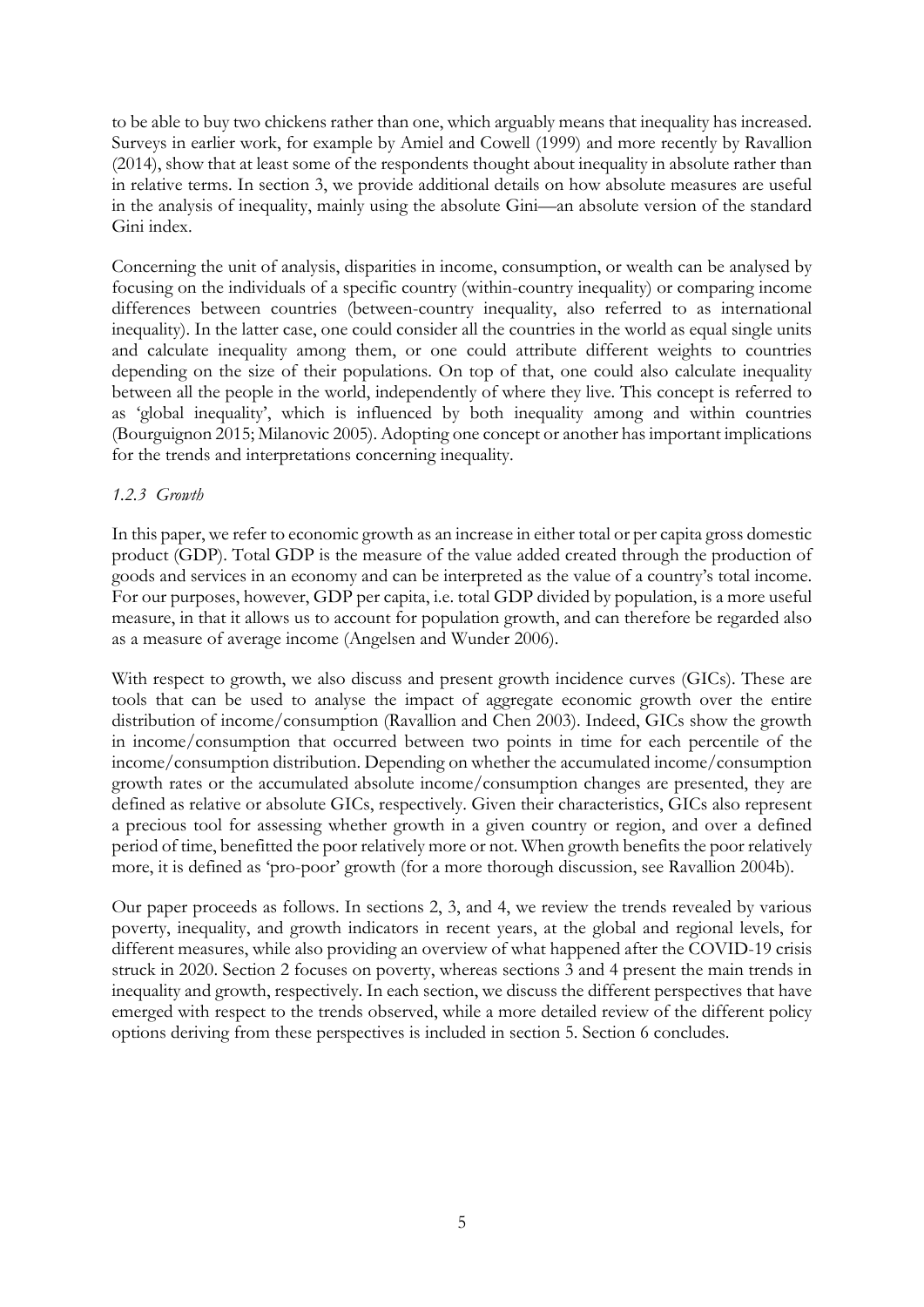# **2 Trends in poverty**

Concerning poverty, we focus first on trends in absolute poverty at the global level and we subsequently analyse regional trends, including trends for absolute poverty, using different global poverty lines. After a brief discussion about relative poverty, we conclude by reviewing the most recent estimates of poverty trends after COVID-19 at the global and regional levels.

# **2.1 Absolute poverty**

The first target of SDG1 is to eradicate extreme poverty. At the beginning of the 2010s, achieving this goal seemed hard but feasible, given the success obtained in achieving the MDG of halving the percentage of people in poverty by 2015. The situation at global level was one of decades of steady decline in the share of people living below the international poverty line, set at \$1.90 per day. Nonetheless, the shocks experienced in the 2020–22 period have completely changed the picture, and reaching the first goal set by world leaders in 2015 is no longer remotely realistic.

# *2.1.1 The global poverty rate and the number of poor*

During the quarter-century preceding 2015, global extreme poverty decreased by 1 percentage point per year on average. With the first symptoms of deceleration already appearing in 2013–14, the rate of poverty decline slowed to about 0.5 percentage points per year during the period from 2015 to 2017 (World Bank 2018). As a consequence, it was becoming apparent that eradicating extreme poverty by 2030 would require stronger and more incisive action. In an already sobering context for poverty reduction, at least from the perspective of the SDGs, the COVID-19 pandemic and consequent economic crisis took a heavy toll on global poverty. For the first time in decades, global poverty, as measured with the international poverty line, rose in 2020 and reversed the gains of the last several years. We present here the main poverty trends up to the COVID-19 shock, while additional estimates and a forecast with respect to the poverty increase due to COVID-19 are presented at the end of the section.

The number of poor people followed a pattern similar to that of the global poverty rate (Figure 1). According to the latest update of the World Bank data (March 2021), in 2019, 681 million people lived below the international poverty line, set at \$1.90 a day. That is, about 9 per cent of the world's population was living in extreme poverty compared to about 43 per cent in 1981[.7](#page-7-0)

<span id="page-7-0"></span><sup>7</sup> We do not consider here issues with the existing data, extrapolated data, and missing data for important countries like India (see Sumner et al. 2022, for additional details).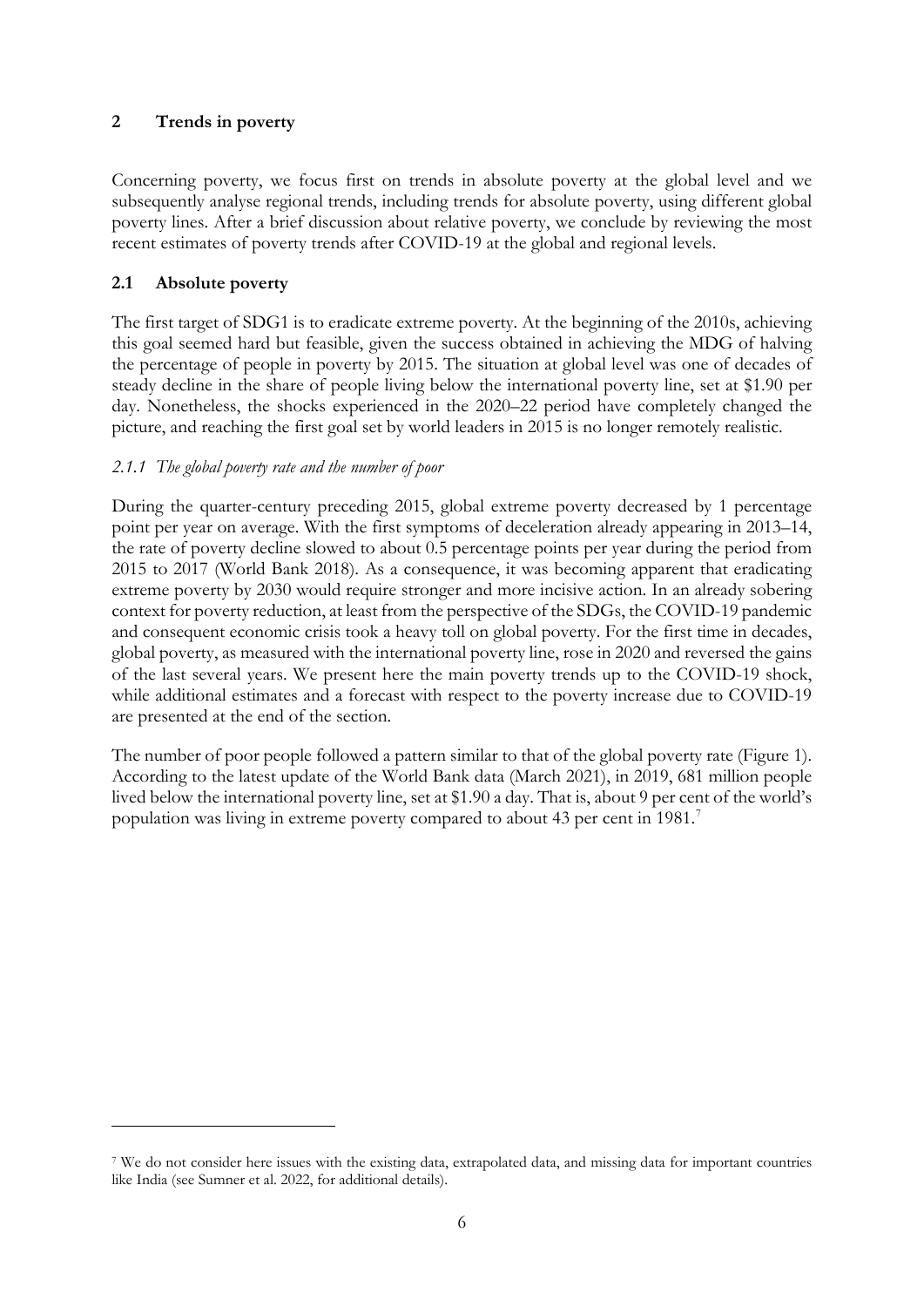



Note: estimated at the international poverty line of \$1.90 per person per day. Source: authors' elaboration based on PovcalNet (World Bank n.d.).

#### *2.1.2 Regions: poverty rate and number of poor*

The indisputable gains in poverty reduction, however, vary widely across regions. As shown in Figure 2, much of the reduction in poverty rates/headcount is to be attributed to the sharp decline in extreme poverty that has occurred in East Asia and the Pacific (EAP) in the last three decades and in South Asia (SA) since the early 2000s. China and India are largely responsible for these trends. Conversely, the performance of sub-Saharan Africa (SSA) has been lagging and indeed the slowdown in the rate of global poverty reduction in the last few years can be attributed to SSA's close-to-stagnation rates. Importantly, in SSA, the poverty rate is close to 40 per cent in the latest estimates, and the rate of poverty reduction is slower than the population growth rate in the region (Beegle and Christiaensen 2019).

Accordingly, the absolute number of people living in poverty has actually increased since the 1990s in SSA, and global poverty is becoming increasingly an 'African' phenomenon. While the bulk of people living below the poverty line was concentrated in the EAP region in the 1990s, the clear majority of extremely poor people now live (and die) in SSA. Thus, while in the past decades poverty was concentrated in countries with steady and rapid economic growth, this is no longer the case, leading to a slowdown in the reduction of the global poverty rate (Roser and Ortiz-Ospina 2013). Since 2015, the poverty rates and headcounts have also increased in the Middle East and North Africa (MENA), but this phenomenon is largely attributable to the conflicts in the region, such as the ones in Yemen and Syria, which had a dramatic impact on the population.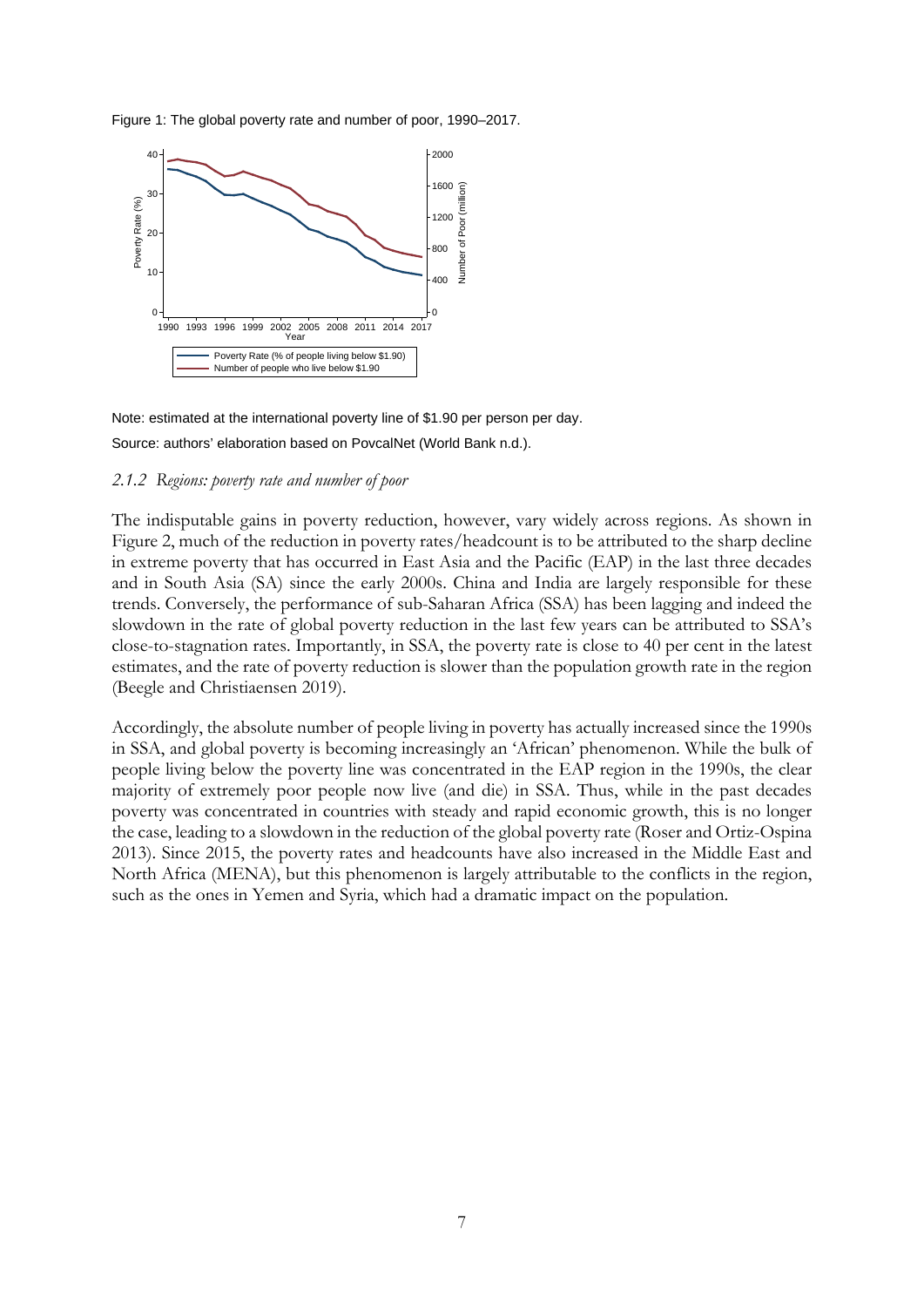Figure 2: The poverty rate and number of poor, by region.



Note: estimated at the international poverty line of \$1.90 per person per day. Source: authors' elaboration based on PovcalNet (World Bank n.d.).

## **2.2 Absolute poverty: different poverty lines**

Despite the unquestionable gains in poverty reduction as measured with the international \$1.90 poverty line, poverty hardly disappears at the \$1.90 threshold. To be clear, the global extreme poverty line looks at the very bottom of the global distribution. Moreover, making it just above this threshold obviously neither guarantees anything like a reasonable material level of welfare nor does it safeguard households and individuals from the risk of falling back into poverty. In addition, Sumner et al. (2022) note that focusing on a poverty value this low makes the poverty headcount highly sensitive to methodological choices and technical issues, and adding or subtracting only a few cents from the \$1.90 line could make a difference for hundreds of millions of extremely poor people (Sumner et al. 2022).

Therefore, to better understand the trends in poverty, it is important to look at different cut-offs. The World Bank introduced in its reports the \$3.20 and the \$5.50 poverty lines, which are meant to reflect poverty in lower middle- and upper middle-income economies respectively (World Bank 2018, 2020). These additional thresholds were chosen because they represent the median value of national poverty lines in the two groups of countries, while the \$1.90 poverty line reflects the same value for low-income countries.

## *2.2.1 Global trends of absolute poverty at different poverty lines*

When using these additional poverty lines (see Figure 3), a few stylized facts emerge. The share of people living below both the \$1.90 and \$3.20 poverty lines has declined sharply and, currently, the percentage of the global population living below the \$3.20 poverty line is similar to that of the population living below the \$1.90 poverty line in 1990. However, looking at the higher \$5.50 poverty line reveals a less encouraging trend. The share of the global population living below this higher poverty line has decreased less sharply and, looking at the absolute number of people living in poverty, there is a decrease of only about 300 million people compared to the 1990s.

This reveals that, while a vast number of people have moved out of extreme poverty as defined by the \$1.90 line, a large share of the global population lives not far above the extreme poverty threshold, and therefore is neither at an acceptable level of welfare nor secure from falling back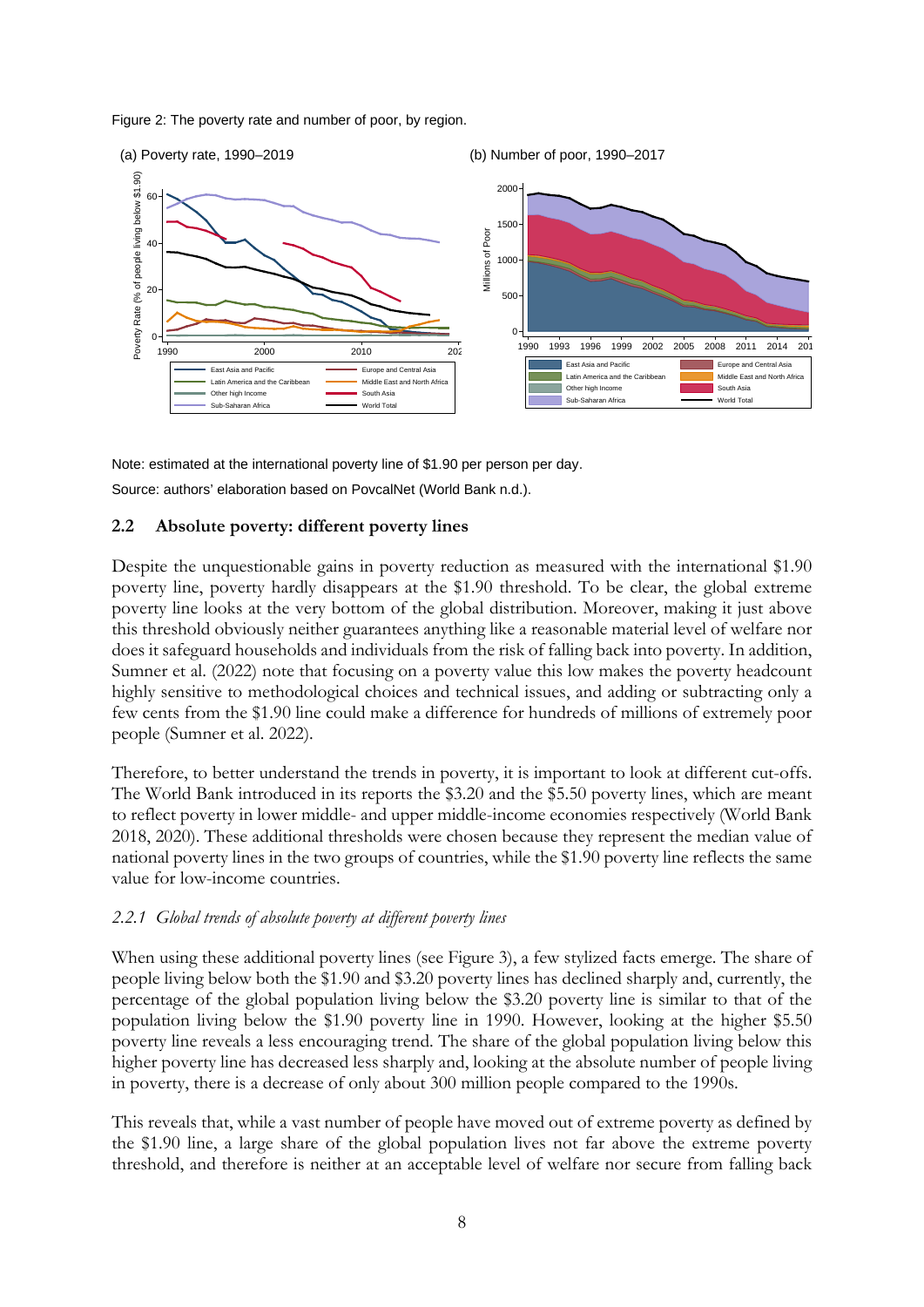into extreme poverty. Sumner et al. (2022) also present the poverty results using a \$13 poverty line, which shows very limited poverty reduction in percentage terms and even an increase in the number of poor people.<sup>[8](#page-10-0)</sup> This is—in our understanding—a critical insight from a policy perspective.

Figure 3: The global poverty rate and number of poor, 1990–2017.



(c) Poverty rate and number of poor, \$5.50 poverty line

(d) Poverty rate and number of poor, \$13 poverty line

Number of Poor (million)



Note: estimated at \$1.90, \$3.20, \$5.50, and \$13 per person per day poverty lines.

Source: authors' elaboration based on PovcalNet (World Bank n.d.).

#### *2.2.2 Regional trends at different poverty lines*

Using higher poverty lines also reveals a different localization of poverty as compared to the international poverty set at \$1.90. First, while extreme poverty is concentrated in SSA, poverty is much less of an African phenomenon when looking both at the \$3.20 and \$5.50 lines. In both these cases, the largest share of poor people is located in SA, with SSA coming second (see also

<span id="page-10-0"></span> Sumner et al. (2022: 7) argue that 'global poverty reduction since the Cold War has been mostly about moving people from below to not far above a low poverty line'.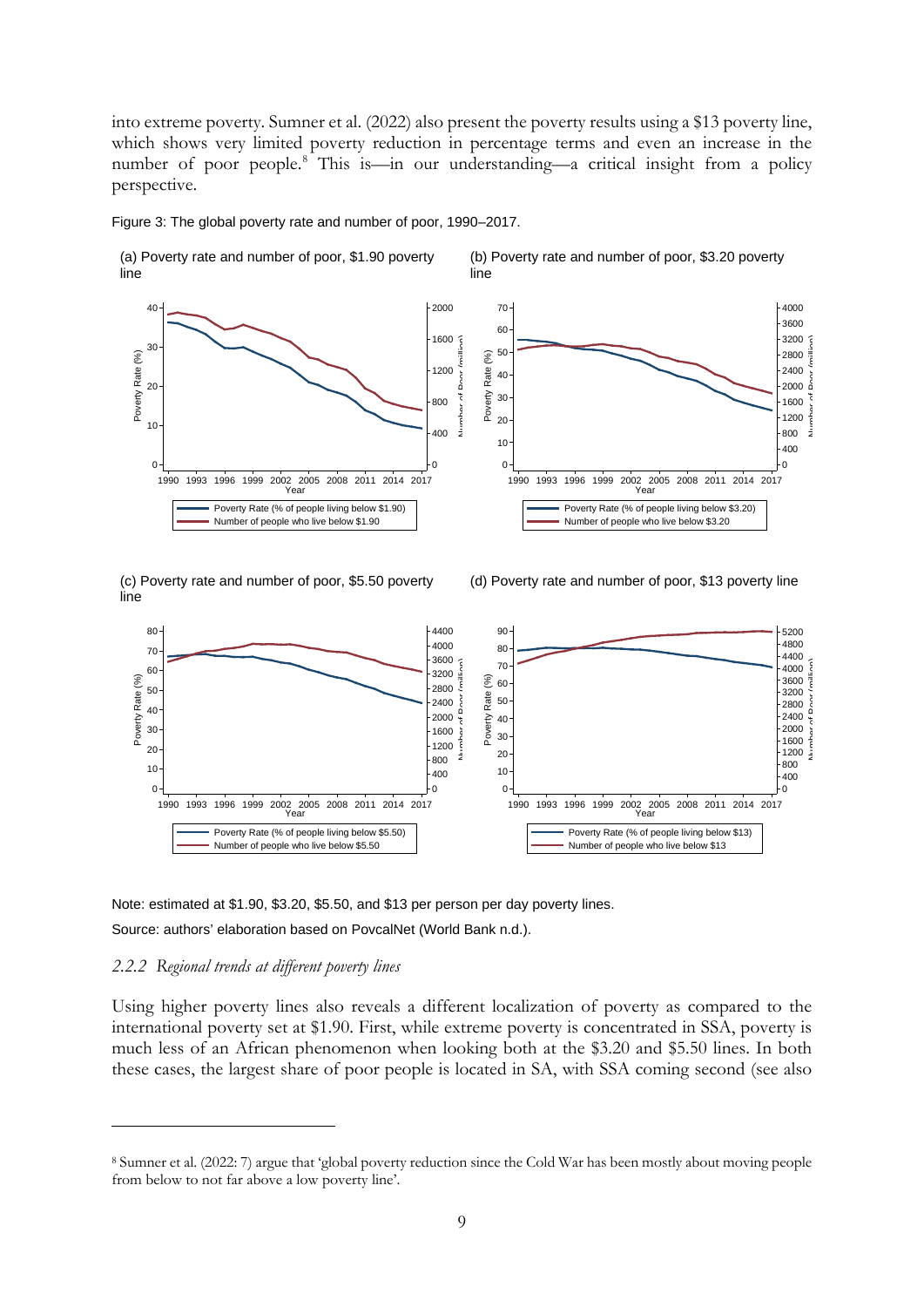Deaton 2010). In addition, a substantial share of the population living below the \$5.50 line is located in EAP, while this region contributes very little measured at the \$1.90 poverty line.

As for the regional poverty trends, some of the trends outlined above for the international poverty line are confirmed, such as the increase in the poverty rate in the MENA region, the stagnation in Latin America and the Caribbean (LAC), and the sharp drop in the EAP region. One key difference is that, compared to the \$1.90 poverty line, the trends obtained with higher poverty lines reveal a less optimistic picture for SA, especially when looking at the highest poverty line. Figure 4 shows that the \$5.50 poverty rate in SA barely decreased from 1990 to the mid-2010s. As for SSA, the poverty rate is almost completely stagnant both at the \$3.20 and at the \$5.50 levels. SSA has once again the highest share of the population living below these poverty lines, with about 70 per cent of people below the \$3.20 line and about 90 per cent below the \$5.50 poverty line (Figure 4).[9](#page-11-0)

It should also be noted that the sharp reduction of the poverty rate which occurred in China after the 1990s has had a vast impact on each of the poverty cut-offs discussed. Sumner et al. (2022) note that China alone accounts for two-thirds of the reduction of the poverty rate from the 1980s to the present day when looking at the \$1.90 poverty line. This effect is even more important when looking at a higher absolute poverty line, such as the \$13 line proposed by Sumner et al. (2022). In this case, and considering the entire world, the global poverty rate decreased from 79 per cent in 1918 to 68 per cent in 2019, whereas when China is excluded the poverty rate almost completely stagnated.

Indeed, depending on the poverty line considered, different perspectives and conclusions emerge with respect to poverty, its trends, and regional specification. As an example, focusing on the distribution of the world's poor, Pande and Enevoldsen (2021) describe that since 1980 the share of the world's poor in a specific country has become progressively more weakly correlated with the country's income. They argue that the poor are gradually becoming concentrated in middleincome rather than poor countries, as well as being concentrated within countries (partly as a result of urbanization).

More recently, evidence has emerged that this trend may be reversing and that global poverty may be again concentrated in low-income countries, at least prior to the pandemic (Sumner and Ortiz-Juarez 2022). However, Sumner and Ortiz-Juarez (2022) highlight how these trends are highly dependent on the poverty lines used. While the above statement is correct when one considers the \$1.90-a-day poverty line, if using the \$3.20 line instead, one observes that approximately threequarters of the world poor live in middle-income countries.

<span id="page-11-0"></span><sup>9</sup> All figures are based on data from the World Bank's PovcalNet Database (World Bank n.d.).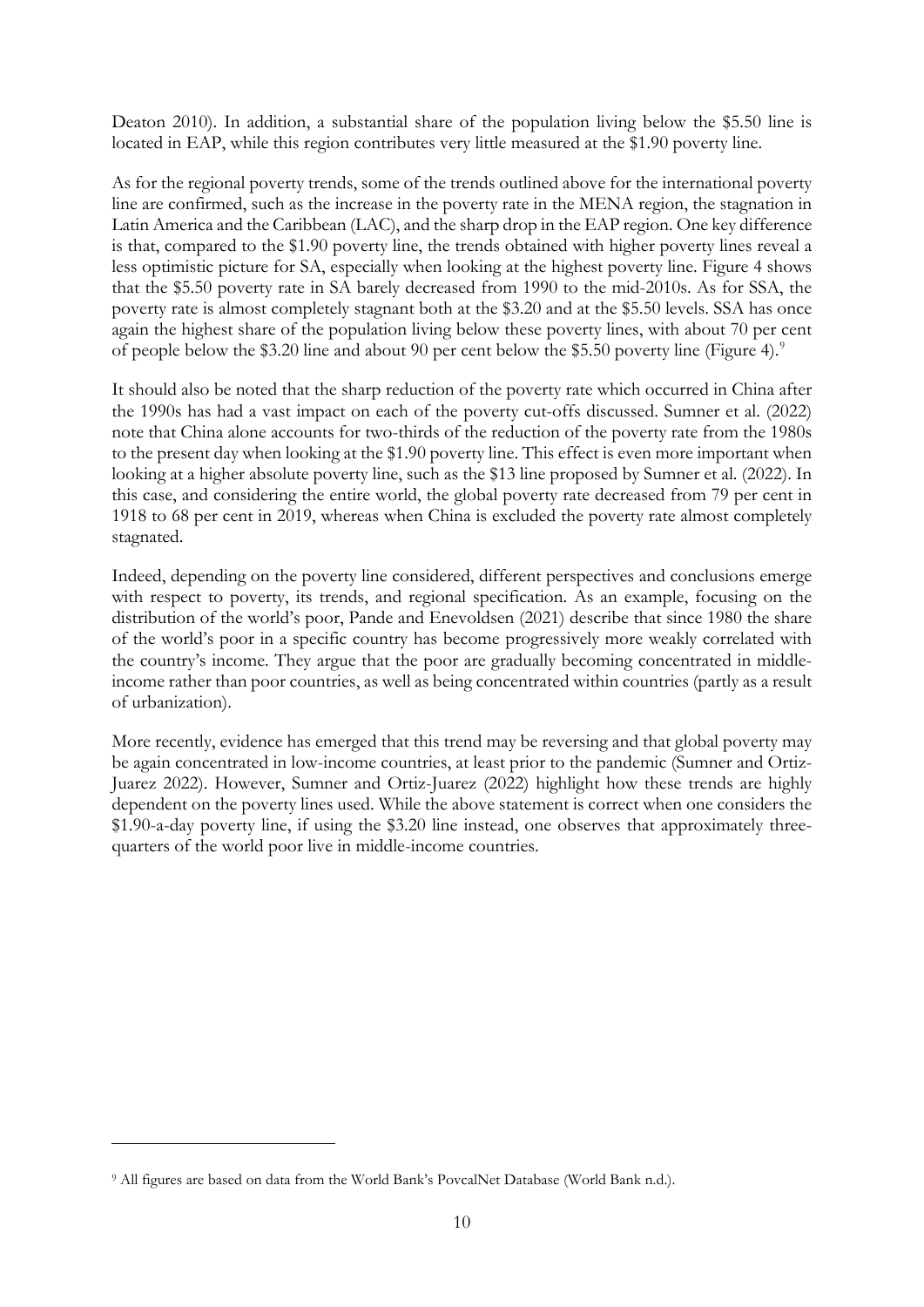Figure 4: The poverty rate and number of poor, by region.







(c) Poverty rate, \$5.50 poverty line, 1990–2019 (d) Number of poor, \$5.50 poverty line, 1990–2017



Note: estimated at the \$3.20 and \$5.50 per person per day poverty lines.

Source: authors' elaboration based on PovcalNet (World Bank n.d.).

#### **2.3 Relative poverty rate**

While higher poverty lines may give us a meaningful measure of poverty in lower middle- and upper middle-income countries, and therefore allow us to look at changes in poverty beyond extreme poverty, these lines are fixed over time and across countries. As mentioned in the introduction, while absolute poverty lines are fixed values in terms of purchasing power, variations in the level of consumption associated with living a dignified life might be better captured if a concept of relative poverty is employed. This is because, by construction, relative poverty lines are directly proportional to the mean or median of the distribution (therefore taking account of the standards of living).<sup>[10](#page-12-0)</sup>

<span id="page-12-0"></span><sup>10</sup> As noted by Ravallion (2016: 231, Box 5.6), this is different to discussing whether poverty measures satisfy the scale invariance (relative terms) or translation invariance (absolute terms) axioms, as discussed for the case of inequality measures. We follow Ravallion (2016) in not using this formulation here and refer to others (e.g. Foster 1998) for a discussion of different elements in poverty measurement that may be considered in absolute or relative terms.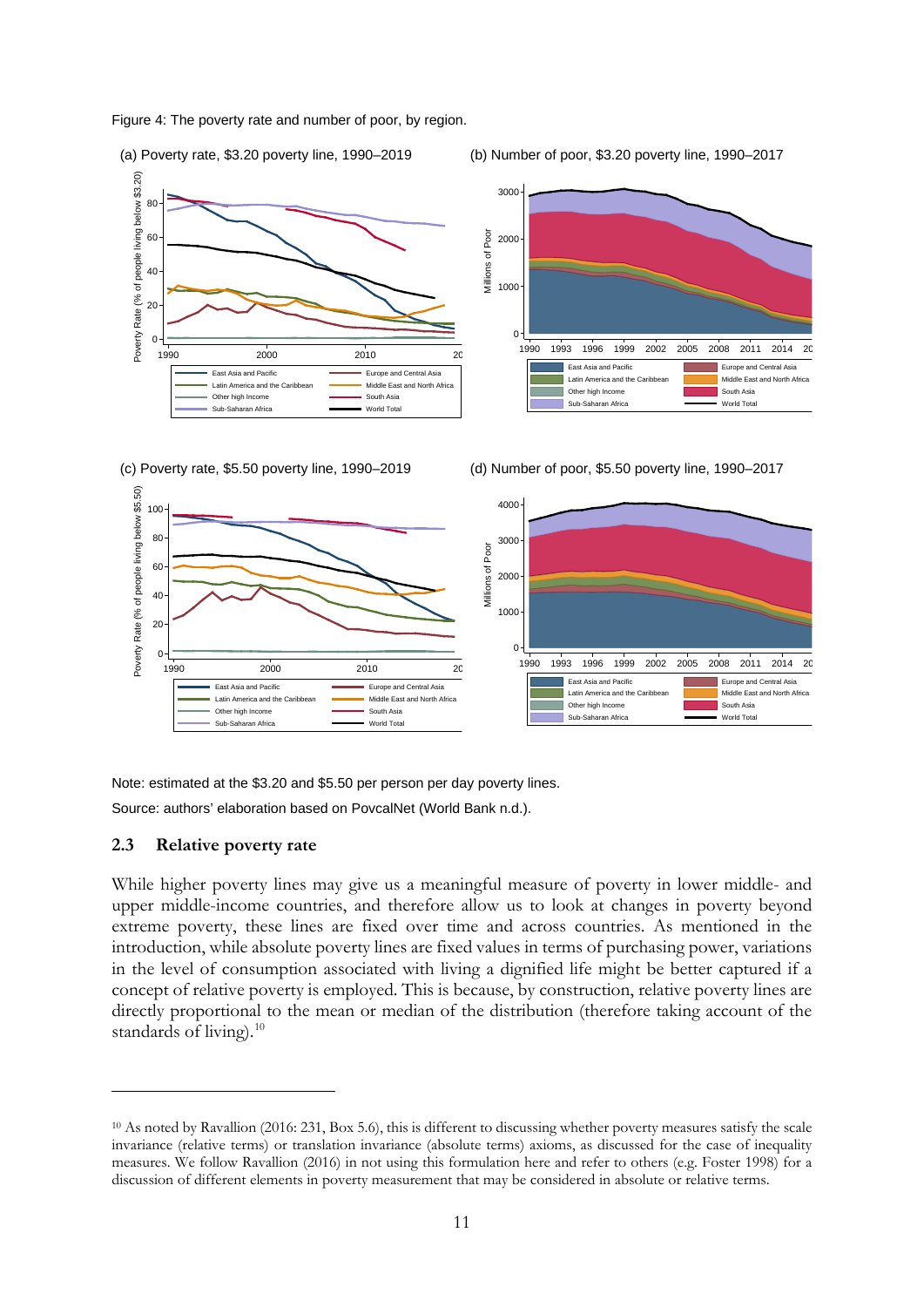As an example, to capture the evolution of poverty, the Organisation for Economic Co-operation and Development (OECD) calculates relative poverty as the share of people living with less than 50 per cent of each country's median disposable income. Among the OECD countries, this measure of relative poverty is highest in the United States and Israel (about 18 per cent) and the lowest in Iceland and Denmark (about 5 per cent). To compare, relative poverty as calculated by the OECD stands at about 27 per cent in China and is close to 20 per cent in India, Brazil, and South Africa (OECD 2019).

Ravallion (2020) argues that none of the above approaches is perfect in measuring global poverty and suggests an intermediate alternative—the 'weakly relative' poverty lines (Ravallion 2020). Employing this alternative measure, he shows that between 1990 and 2013 the count of poor people in the developing world fell over time according to absolute poverty measures; however, the number of people, who were relatively poor but no longer absolutely poor, appears to have increased. Thus, the decreasing numbers of absolute poor in the developing world have been accompanied by increasing numbers of those who are nevertheless considered poor according to the living standards of the country where they live (Ravallion 2020).<sup>[11](#page-13-0)</sup>

## **2.4 After COVID-19**

As mentioned at the beginning of the section, the COVID-19 pandemic and the consequent economic recession have had a dramatic impact on poverty reduction globally. At the moment, only a limited number of household surveys have produced updated poverty data relative to the 2020–22 period. Thus, most of the estimates of the impact of the pandemic on poverty depend on simulation and forecast exercises or phone surveys, which have their own limitations.<sup>[12](#page-13-1)</sup> Nonetheless, even though predictions are largely dependent on the duration of the pandemic, the magnitude of the impact on each country and region, and the safety nets put in place by national governments, it is abundantly clear that for the first time in decades the crisis has led to an increase in the global poverty rate.

The World Bank's (2020) 'Poverty and Shared Prosperity Report 2020' reports estimates based on three different growth scenarios, assuming that growth is distribution neutral. Based on a forecasted decrease in global per capita GDP by 5 per cent and 8 per cent in 2020, they estimate an increase of between 1.1 and 1.5 percentage points in the \$1.90 poverty rate, compared to a baseline scenario without COVID-19. In absolute terms, this corresponds to an additional 88 or 115 million people—depending on the gravity of the scenario—pushed into extreme poverty. According to this scenario, the hardest hit region would be SA, followed by SSA.

<span id="page-13-0"></span><sup>11</sup> Similar conclusions are reached if an alternative measure of relative poverty, defined as societal poverty, is used (World Bank 2020). This is more focused on developing countries, but it tries to grasp some of the benefits of the relative concept of poverty. This measure is relative to median consumption across countries and over time, and has a floor set at the \$1.90 value of the international poverty line. Thus, the societal poverty line cannot be lower than \$1.90 and increases with the income level of each country over time. As this line increases with income growth, societal poverty reduction is slower compared to absolute poverty as measured with the international poverty line. The trend, however, is still a downward one, albeit less steep, and in 2019 the share of people living below the societal poverty line was about 35 per cent. Based on this relative measure the number of poor globally only modestly decreased from about 2.4 billion people in 1990 to close to 2 billion people in 2017. Due to the way this line is constructed, it is more equally distributed across regions compared to absolute poverty: for example, a larger share of the number of relatively poor people is found in OECD countries. For the other regions, the trends are similar to those outlined above regarding absolute poverty lines, with the sharpest decrease in societal poverty observed in the EAP region (World Bank 2020).

<span id="page-13-1"></span><sup>12</sup> See, for example, Boland et al. (2006).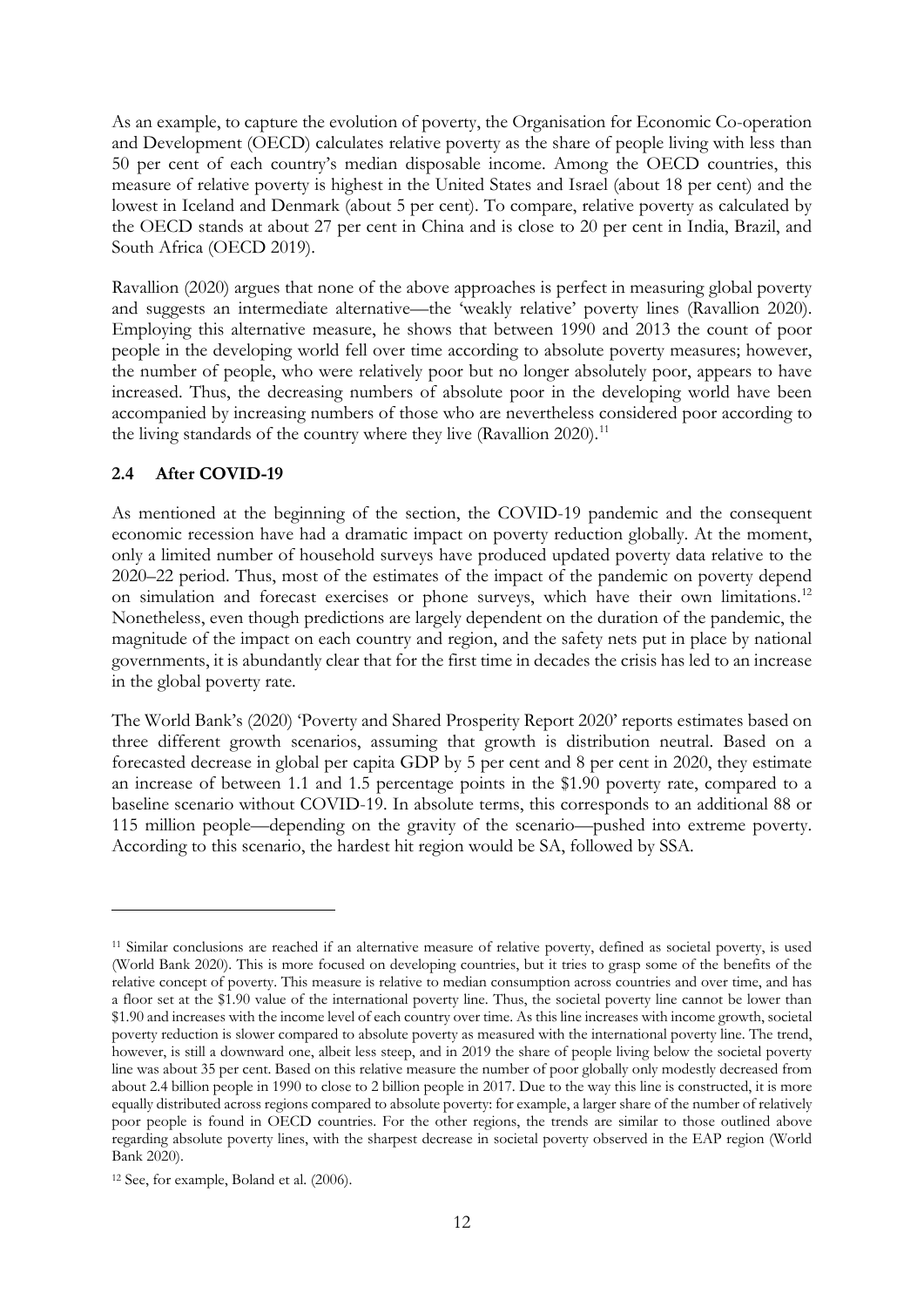While these estimates assume growth is distribution neutral, other authors such as Lakner et al. (2022) propose alternative models which assume an increase in global inequality. Under such assumptions, the increase in the poverty rate would be even higher, ranging from 9.2 per cent to 9.6 per cent compared to a non-COVID counterfactual of 7.9 per cent. Sumner et al. (2022) propose three scenarios at 5, 10, and 20 per cent reductions in per capita income, based on the 2021 update of the World Bank data. They predict an increase in the number of people living below the \$1.90 poverty line of between 77 million and 390 million people.

# **3 Trends in inequality**

We move now to the discussion on inequality. Together with poverty, inequality features in the SDGs, with goal number 10 being to 'reduce inequality within and among countries'. Moreover, according to various measures and databases, it seems that (relative) inequality at the global level has indeed been reducing in the last few decades.<sup>[13](#page-14-0)</sup> This is covered in some detail in the first subsection. Subsequently, we analyse inequality in absolute terms and review the different perspectives emerging from using a relative and an absolute approach. Finally, we assess the effect of COVID-19. Alongside poverty, it appears that the pandemic has also had a dramatic impact on global inequality. According to the International Monetary Fund's (IMF) World Economic Outlook (IMF 2022), the COVID-19 pandemic will reverse part of the progress made in reducing income inequality in emerging markets and developing countries in the last decade, leading to an increase in the average Gini index.

# **3.1 Relative inequality**

In the following paragraphs, we first describe the global and regional trends in inequality obtained using the Gini index and then present the main observations from considering income and wealth shares and share ratios. Lastly, we compare trends in global inequality with those of within- and between-country inequality.

## *3.1.1 Global and regional trends, Gini index*

In this subsection, we review the trends at the global and regional levels obtained with the Gini index, the most widely used indicator of relative inequality. As described in the introduction, this index varies between 0 and 1 and a higher level corresponds to higher levels of inequality. With respect to recent trends, a general agreement seems to have emerged in the literature regarding global inequality as measured with the Gini index: weakly rising or steady inequality from 1980 to the 1990s, followed by a downward trend up until the pandemic.<sup>[14](#page-14-1)</sup>

According to Gradín (2021), who uses the UNU-WIDER World Income Inequality Database (WIID) (UNU-WIDER 2021), the Gini index increased from 0.68 in the 1950s to 0.70 in 1991, while the level of relative inequality decreased sharply to 0.61 in 2019 (Figure 5, panel (a)). Based on the 2022 World Inequality Report (WIR), which also provides a long-run perspective from 1820 to 2020, the Gini index stood at 0.72 in the year 2000, having increased in the previous two

<span id="page-14-0"></span><sup>13</sup> See, for example, Anand and Segal (2008), Niño-Zarazúa et al. (2014, 2017), Gradín (2021), and van Zanden et al. (2014).

<span id="page-14-1"></span><sup>14</sup> See, for example, Anand and Segal (2008), Niño-Zarazúa et al. (2014, 2017), and Van Zanden et al. (2014).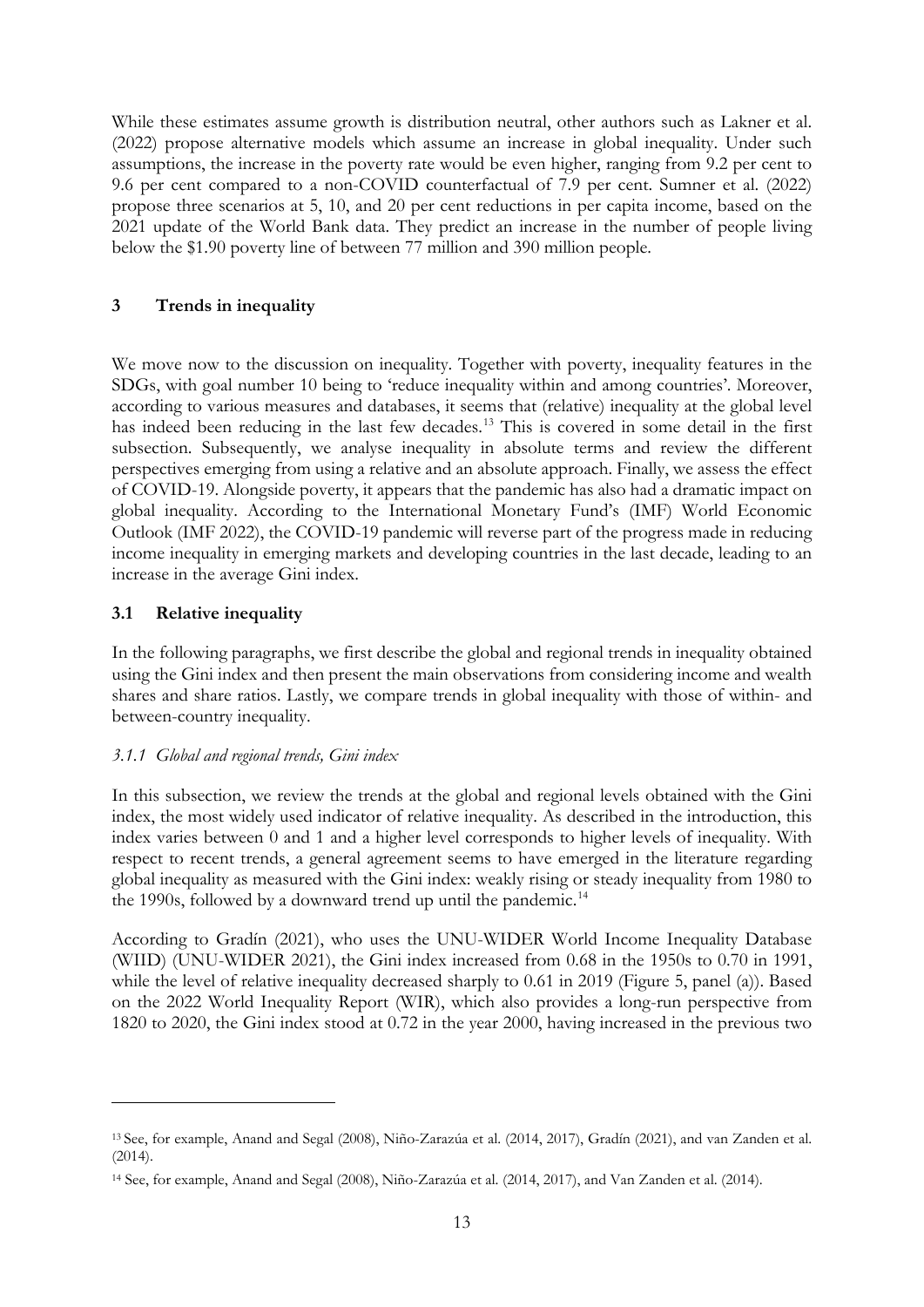decades. It then dropped sharply to 0.67 in 2020 (Figure 5, panel (c)) (Chancel et al. 2021; Chancel and Piketty 2021a).

Using the World Bank database PovcalNet, Alvaredo and Gasperini (2015) calculated the Gini coefficient for developing countries from 1980 to 2010 and report a comparable trend, although at lower levels of the Gini. The study found a relatively stable Gini index until 1987, a sharp increase in the 1990s peaking in 1999, and a slow decrease from 2002 to 2010.

Similarly to poverty trends, the trend in inequality at the global level using the Gini only partially reflects the variability in the regional trends, especially in the developing world (see Figure 5, panel (b)). Alvaredo and Gasperini (2015) report that LAC saw an increase in its Gini index in the 1990s, followed by a larger drop in the 2000s, whereas SSA seems not to have experienced any major change in its aggregate Gini over the 1990–2015 period. Also, while MENA countries showed a slight decline in inequality, as measured by the Gini index, the same measure increased in SA and EAP, and in Eastern Europe and Central Asia (ECA).

Using data from the WIID, Niño-Zarazúa et al. (2017) conclude that the (relative) Gini index increased between 1975 and 2010 in North America, ECA, SA, and SSA, whereas it decreased in LAC and EAP. These results are mostly in line with Alvaredo and Gasperini (2015), but they slightly diverge with respect to SSA and EAP.

Income, however, is not the only relevant welfare indicator for studying economic inequality; among other dimensions of economic well-being, wealth is a fundamental one. It is therefore worth looking at inequality in the distribution of wealth as it adds further insights to the general picture of income inequality. Based on existing estimates using the Gini index for wealth, it appears that wealth is, by far, more unequally distributed than income.

Davies et al. (2011) report a value close to 0.9 for wealth inequality in 2000. A more recent estimate by Davies and Shorrocks (cited in Gradín et al. 2021a), which adjusts data in the top-tail to mitigate sampling error, finds a similar value, slightly above 0.9. Given that 1 represents the level of 'perfect' inequality, these wealth inequality levels are staggering.

Figure 5: Population-weighted average inequality, globally and by region.



(b) Population-weighted inequality by region, Gini index (WIID), 1950–2019

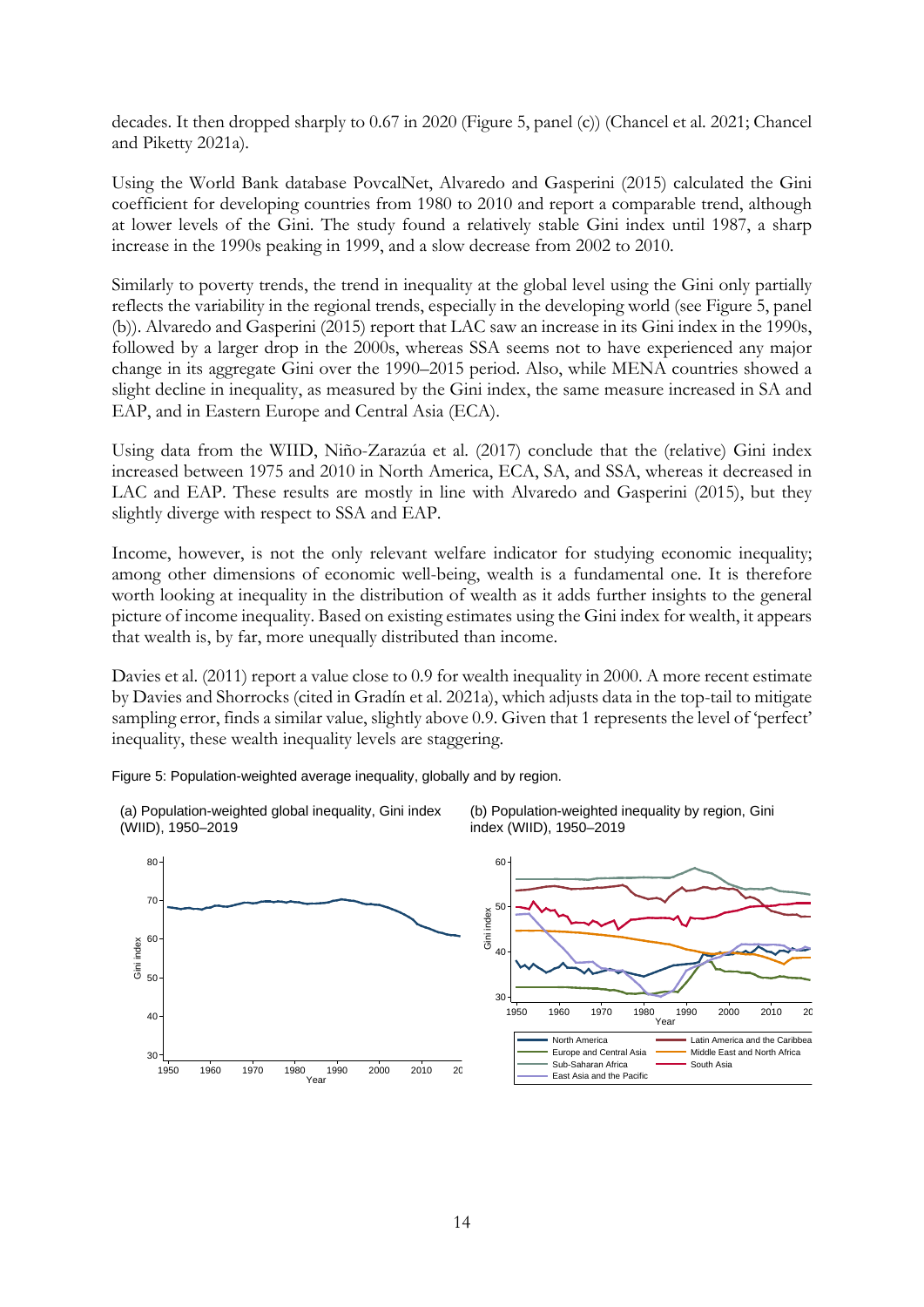(c) Global inequality, Gini index (WIR), 1820–2020



Source: authors' elaboration based on WIID (UNU-WIDER 2021), Gradín (2021), WIR 2022 (Chancel et al. 2021) and Chancel and Piketty (2021a; 2021b).

#### *3.1.2 Income and wealth shares and share ratios*

Notwithstanding its relevance and widespread application to the analysis of inequality, the Gini index is only one of many possible measures of relative inequality. Other indices and measures of relative inequality have different distributive implications, and this can lead to differing conclusions concerning inequality trends (Gradín 2021).<sup>[15](#page-16-0)</sup> One increasingly common alternative to the Gini index is analysing the share of global income or wealth captured by the top 10 per cent, middle 40 per cent, and bottom 50 per cent of adult individuals in the global income distribution. This is, for example, the approach used in the WIR 2022 (Chancel et al. 2021). According to this report, in 2021 only 8.5 per cent of the global income was captured by the bottom 50 per cent of the distribution. To compare, in the case of perfect equality this group would capture 50 per cent of global income. The top 10 per cent of the distribution captured 52 per cent, of which 19 per cent was captured by the top 1 per cent of the distribution, i.e. about 51 million people (Figure 6, panel  $(a)$ ).

Similar conclusions are reached by Gradín (2021), who also shows the trend for the Palma index, an index computed by taking the ratio between the incomes of the top 10 per cent and the bottom 40 per cent (Figure 6, panel (b)). Using this index, we observe an increase in global inequality from about 14 in 1956 to 17.5 in 1976, and then a continuous decrease to 7 in 2019. That is, even though the income of the top 10 per cent is still about seven times those of the bottom 40 per cent, this ratio has steadily come down, following the increase in the income share of the bottom 40 per cent and a decrease in the income share of the top 10 per cent (Gradín 2021).

When considering shares and share ratios, wealth appears to be even more unequally distributed than income. According to the WIR 2022, in 2021 the bottom 50 per cent of the global income distribution owned merely 2 per cent of total wealth, while the remaining 98 per cent was captured by the richest 50 per cent of the distribution. In particular, the top 10 per cent owned 76 per cent of global wealth, with the richest 1 per cent of the population owning 38 per cent of total wealth (Figure 6, panel (a)).

<span id="page-16-0"></span><sup>15</sup> We do not discuss in detail here the mean log deviation, the Theil, and other entropy-based inequality indices. For additional details and trends relative to these indices, see Gradín (2021).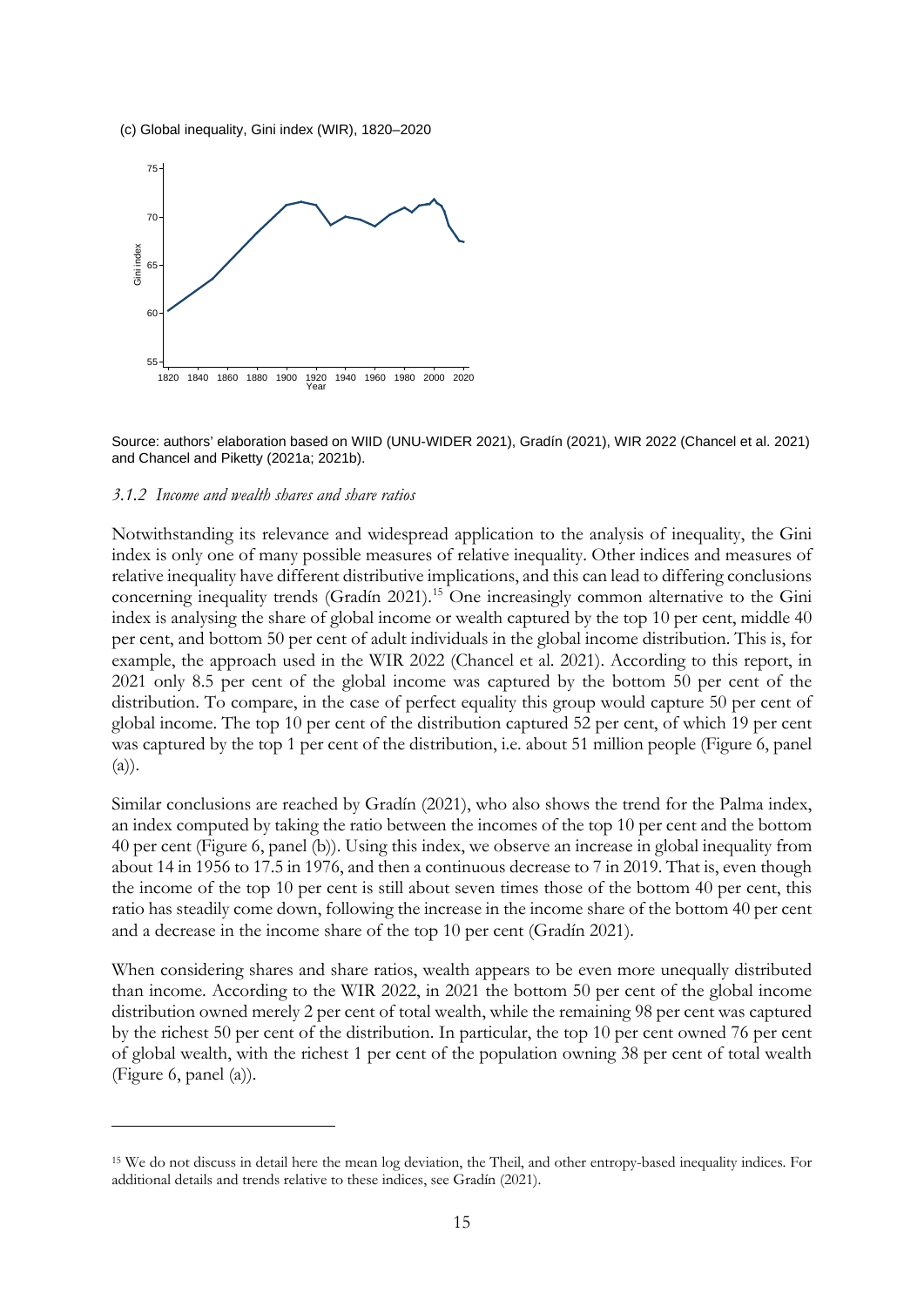The same report also shows the trend for these measures of inequality from 1820 to 2020. An intuitive way to look at this long-term trend is the ratio between the average income of the top 10 per cent and the average income of the bottom 50 per cent (T10/B50). This ratio increased sharply in the first many decades, more than doubling from 1820 to 1910. It then continued rising, although less steadily, until 1980, when the average income of the global top 10 per cent was estimated to be more than 50 times higher than the average income of the bottom 50 per cent of the distribution. The income gap subsequently decreased from 1980 to the present day ratio of 38 (Figure 6, panel (c)) (Chancel et al. 2021; Chancel and Piketty 2021a).

The regional composition of the top 10 per cent and of the bottom 50 per cent also varied widely over time. Europe made up the majority of the top 10 per cent during the period between 1880 and 1910, with North America also occupying a large share from the 1920s. In the second half of the twentieth century, East, South, and South-East Asia started contributing gradually more to the global 10 per cent. However, Europe and North America continue to make up the vast majority of the richest 10 per cent. Conversely, in the bottom 50 per cent, the share of South and South-East Asia and SSA has increased dramatically in the last four decades, while the share of Europeans and North Americans is almost negligible (Chancel et al. 2021; Chancel and Piketty 2021a).









(c) Ratio of top 10% average income to bottom 50% average income (WIR), 1820–2020



Source: authors' elaboration based on WIID (UNU-WIDER 2021), Gradín (2021), WIR 2022 (Chancel et al. 2021), and Chancel and Piketty (2021a; 2021b).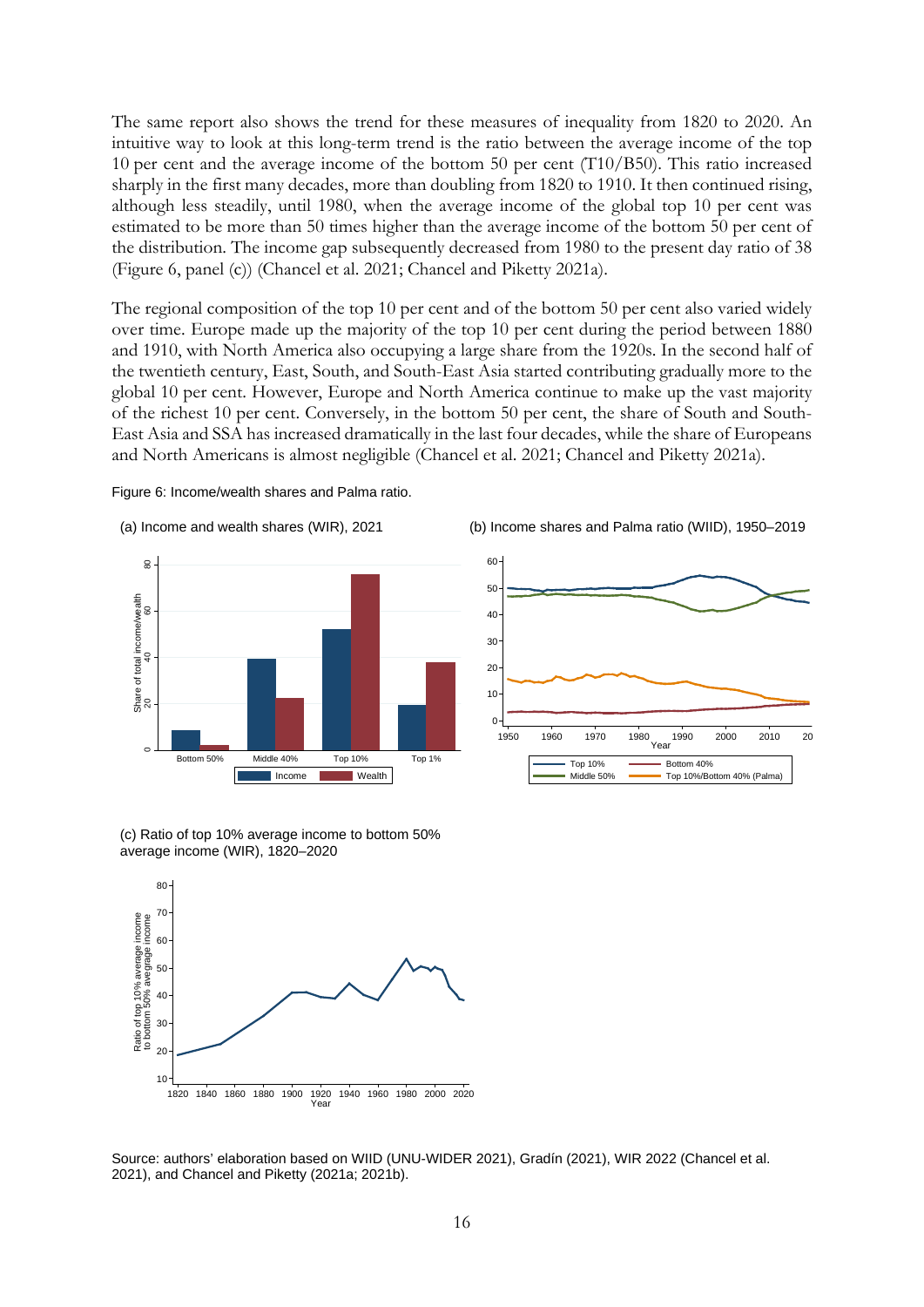#### *3.1.3 Global inequality and within-/between-country inequality*

In this subsection, we introduce some additional concepts related to global inequality, together with a discussion of between- and within-country inequality which derives from the above considerations. According to Milanovic (2005), there are three different concepts to be considered when discussing global inequality. The *first concept* considers all the countries in the world as equal single units and calculates inequality among them. The *second concept* is similar to the former but attributes different weights to countries depending on the size of their populations. According to the *third concept*, inequality is calculated among all the people in the world, independently of where they live.

Considering inequality among countries, whether one weighs countries equally or considers population weights has implications for the trend obtained. Covering the period from the early 1950s to 2000, Ravallion (2004a) shows how the rising trend in inequality among countries observed when countries are given equal weights disappears when one uses population weights instead.[16](#page-18-0)

As described in section 3.1.1, global inequality (i.e. inequality among all citizens of the world—the *third concept* described above) was stable or saw a weak increase from 1980 to the 1990s and then began to fall until recently. While the *first* and *second concepts* ignore differences among people within the same country, global inequality is influenced by both inequality among countries and within countries. The differences between the two concepts help explain some divergence in the statements about inequality trends: while some describe inequality as getting worse, others convey that inequality has been reducing, in part due to the remarkable development in China (Bourguignon 2015).

This point can be illustrated by the different trends between within-country and between-country inequality since the nineteenth century. Bourguignon (2015) describes that increasing inequality among countries explained the rise in global inequality from the beginning of the nineteenth century. In parallel, within-country inequality decreased, particularly around the middle of the twentieth century. From the 1990s onwards, the two trends were inverted: between-country inequality began to decrease and inequality within countries started to increase. Describing similar trends for global inequality, Milanovic (2016) highlights that from 2000 China and India contributed to equalizing inequality, and later to reducing it.<sup>[17](#page-18-1)</sup>

These findings are reinforced by Gradín (2021), who presents updated trends until 2019 using the WIID. As illustrated in Figure 7, his study finds that, also in recent years, global inequality decreased as a result of the downward trend of between-country inequality. Meanwhile, withincountry inequality stagnated or slightly increased. This is so when adopting both the Gini index and other indicators, including the mean log deviation or the Theil index (Figure 7), which are particular cases of the GE family of indices (Gradín 2021).

<span id="page-18-0"></span><sup>16</sup> While most of the work on decomposing inequality in between- and within-country components uses the concept applying population weights, the first concept has been useful in the study of convergence among countries.

<span id="page-18-1"></span><sup>&</sup>lt;sup>17</sup> However, this statement, which refers to a decreasing trend for the first decade of the 2000s, comes with a number of caveats (see Milanovic 2016).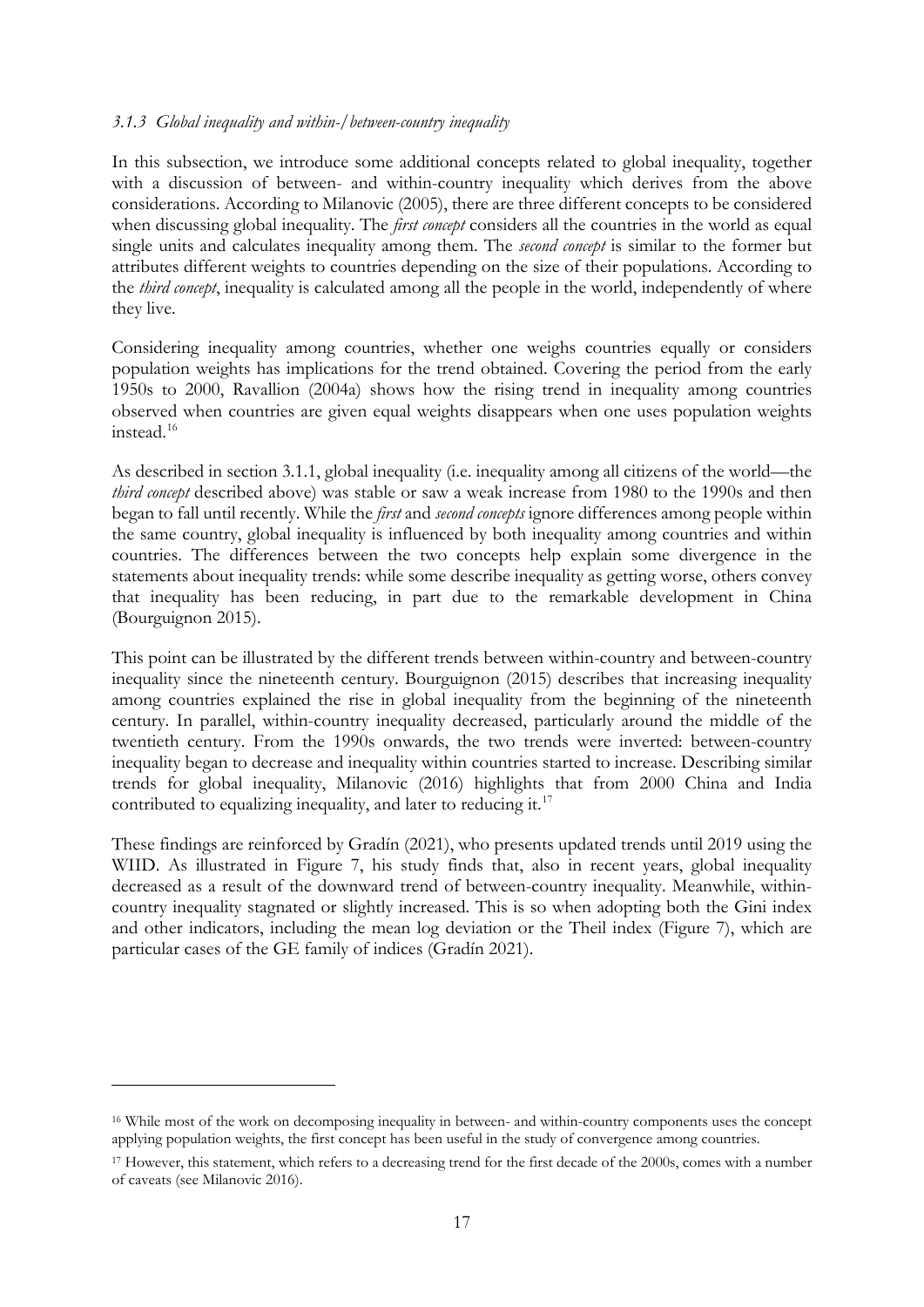



(c) Theil index (GE(1)) (WIID), 1950–2019



Note: GE(0) means that the parameter  $\alpha$  in the GE index is set equal to 0, which corresponds to the mean log deviation. GE(1) means that the parameter  $\alpha$  in the GE index is set equal to 1, which corresponds to the Theil index.

Source: authors' elaboration based on WIID (UNU-WIDER 2021) and Gradín (2021).

#### **3.2 Absolute inequality**

As stated at the beginning of the section, most of the measures presented until this point are relative measures of inequality, which have been prevalent in the literature. However, there is no value-free reason for analysing inequality only from a relative perspective.<sup>[18](#page-19-0)</sup> On the contrary, we have already pointed out how a number of surveys involving university students found that about half of the sample thought about inequality in absolute terms (Gradín et al. 2021a; Ravallion 2014). Indeed, the difference between relative and absolute inequality lies in the axiom adopted: scale invariance (the level of inequality does not change when all incomes are multiplied by a constant)

<span id="page-19-0"></span><sup>18</sup> Absolute measures are sometimes deemed to be 'leftist' ('radical') whereas relative measures are seen as 'rightist' ('conservative'). As Kolm (1976) points out, this nomenclature is reserved for a situation in which mean income is increasing. The interpretation is reversed in the context of declining mean income.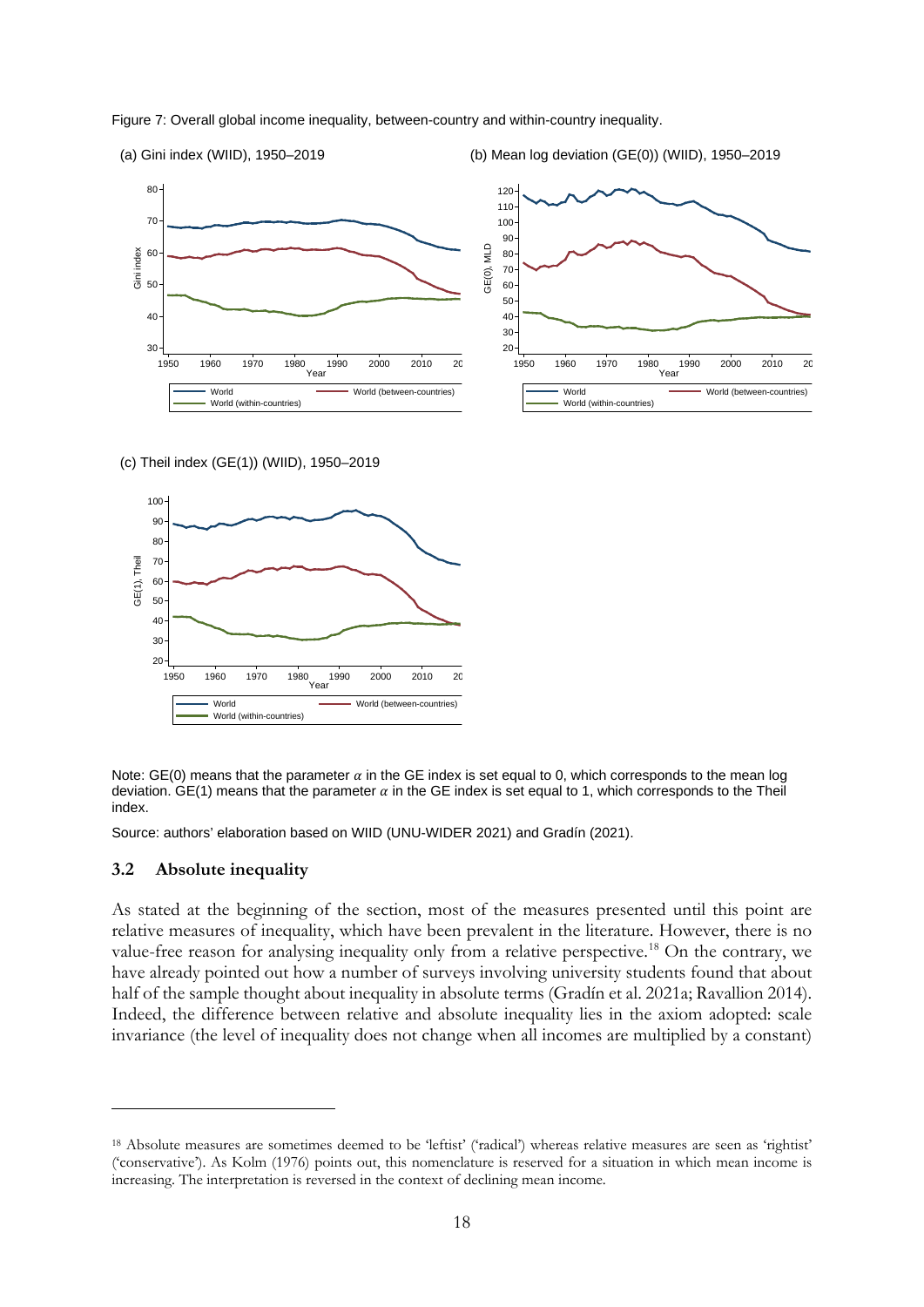for relative inequality, and translation invariance (the level of inequality remains unchanged when a constant is added to all incomes) for absolute inequality.[19](#page-20-0)

When focusing on absolute inequality, the trend evolution over the years is clearer and not reassuring as compared to relative inequality. Regardless of the measure employed (i.e. absolute Gini index or others), absolute inequality has increased in the last decades (Figure 8).



Figure 8: Relative and absolute inequality, global level, 1950–2019.

Source: authors' elaboration based on WIID (UNU-WIDER 2021) and Gradín (2021).

Even though such an outcome is to be expected under economic growth with modest relative inequality reduction, the magnitude of the increase in absolute inequality is stunning. Niño-Zarazúa et al. (2017) compare different measures of global inequality, adopting a relative or absolute perspective. Using relative measures, they find that, in agreement with the inequality measures presented above, global inequality has declined in recent decades, driven mainly by falling betweencountry inequality, while absolute inequality has increased dramatically. Similar findings are reported by Alvaredo and Gasperini (2015) when looking at absolute and relative Gini coefficients in the developing world in the early 2000s. Gradín (2021) confirms this diverging trend in more recent years.

#### **3.3 Inequality trends and the COVID-19 pandemic**

The COVID-19 pandemic is expected to have affected not just poverty but also inequality in multiple ways. Some (see Stiglitz 2020) expect within-country inequality to have risen, as lowincome households, low-skilled workers, and people with a lower level of education have arguably been affected more harshly by the economic repercussions of the pandemic.<sup>[20](#page-20-1)</sup> Moreover, two years after the outbreak of the pandemic, advanced economies have at least partially rebounded while

<span id="page-20-0"></span><sup>19</sup> Based on these facts, Ravallion (2004a) argues that the disagreements over whether inequality in the world has gone up or down may partly be due to differing views about the importance of absolute versus relative conceptions of inequality.

<span id="page-20-1"></span> $20$  Technically speaking, at the same time. it must be kept in mind that, while, for example, a 30 per cent loss of income for the poorest can have dramatic welfare implications and push people into poverty traps, inequality as measured by the Gini does not change if similar percentage drops in income occur across the distribution. Moreover, it may well be that absolute inequality drops simply because the poor have so little in absolute terms. Thus, the actual distributional impact is an empirical question that merits careful analysis, in no way ignoring dynamic effects and the longer-term impact of the crisis for the poor. Deaton (2021) and Kolm (1976) are the most relevant reading on this.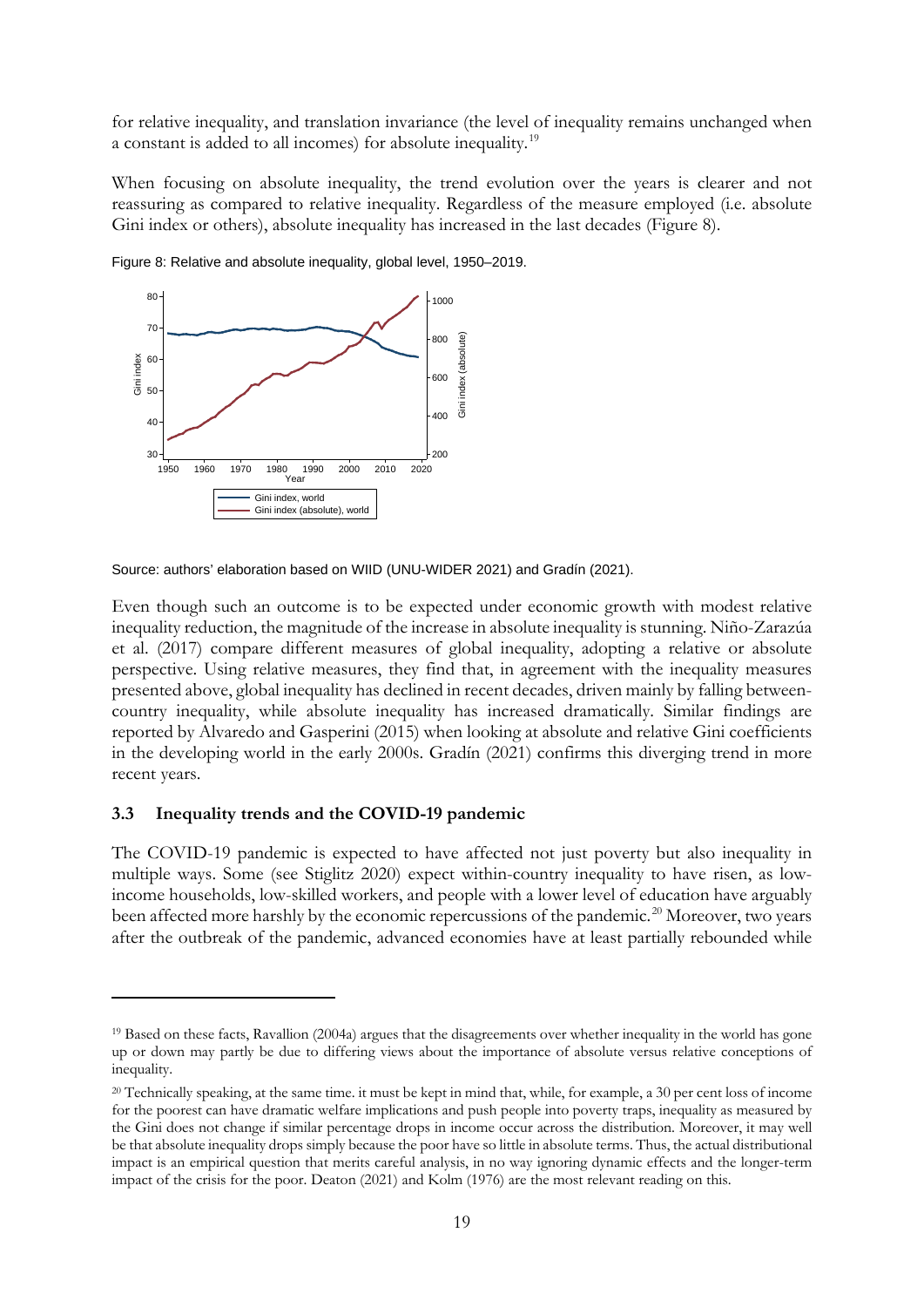many emerging markets and developing economies (EMDEs) are lagging behind in the recovery process.

There are unfortunately not many comprehensive analyses of the impact of the pandemic on inequality. A notable exception is the World Bank (2022) Global Economic Prospects, which examines the impact of the pandemic on income inequality both among and within countries. The authors estimate that, due a disproportionate impact on the pandemic on lower-income groups, within-country inequality is expected to rise modestly for the 34 EMDEs analysed.<sup>[21](#page-21-0)</sup>

While the increase is modest, it should be noted that inequality in EMDEs is higher than the global average. In addition, the impact on between-country inequalities is estimated to be much bigger, reverting to levels observed around 2010. This is likely to counterbalance the positive trend of decreasing between-country inequality at the global level and reducing within-country inequality that occurred in some important EMDEs for the two decades preceding the pandemic.

# **4 Trends in growth**

Having examined poverty and inequality, we now turn to an analysis of the recent trends with respect to growth at the global and regional levels and for different percentiles of the income/consumption distribution.

First, it is important to stress once more that poverty and inequality are closely related to economic growth. While the nature of this relationship is the subject of ongoing debate, the main directions of which were briefly outlined in the introduction, it is worth discussing here the trends of economic growth. Our main indicator of interest regarding economic growth is the growth of GDP, either aggregate or per capita. Summarizing the main trends at the global level, it can be argued that the first few decades after the Second World War were characterized by high and steady economic growth, with increases of 2.7 per cent per capita annually in the 1950s and 3.3 per cent in the 1960s. While the 1970s showed a slightly lower rate of increase in GDP per capita, at about 2.1 per cent per year, the 1980s and 1990s showed much slower economic growth, at about 1 per cent annually on average. Economic growth rebounded to 2.3 per cent annually in the first two decades of the new millennium, although the effects of the 2008–09 economic crisis had global repercussions.

Clearly, this global picture conceals a high level of heterogeneity among regions and countries. If, in the first few decades, North America and Europe showed higher paces of growth, EAP started to experience swift increases in annual GDP per capita growth, later followed by SA (Figure 9). In particular, China experienced a 6.3 per cent annual increase in average per capita growth during the last seven decades, while for India the corresponding figure is 3.6 per cent. Conversely, SSA showed a much slower pace of economic growth, with an annual 0.9 per cent per capita growth rate on average. The countries in this region, however, experienced widely differing annual economic per capita growth rates, from above 3 per cent to negative values (Gradín 2021).

<span id="page-21-0"></span><sup>&</sup>lt;sup>21</sup> The five country case studies summarized by Lanjouw and Tarp (2021) do point cautiously in the same direction, although due care is taken to point out necessary caveats and data issues.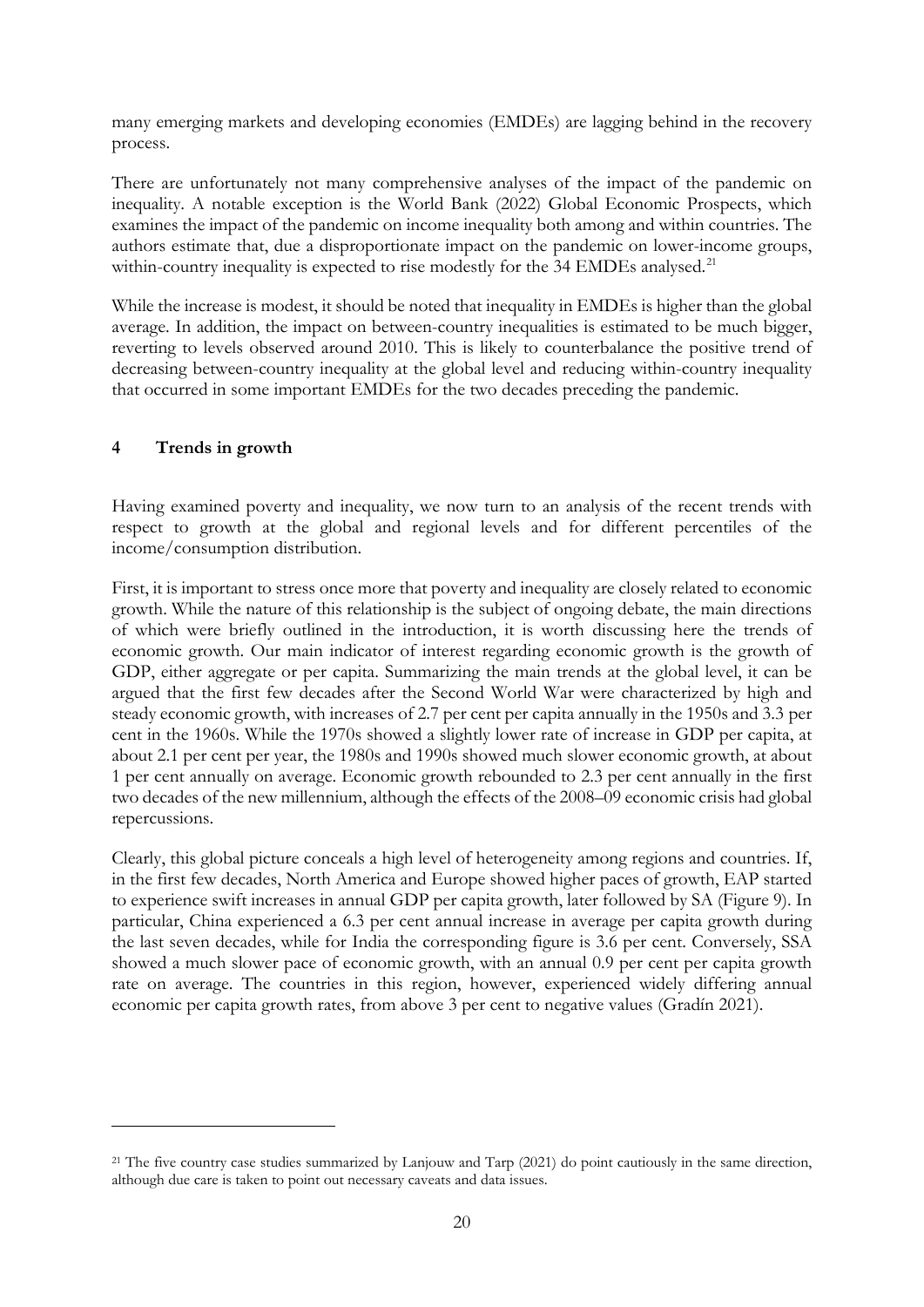Figure 9: GDP per capita, world and by region, 1950–2019.



Source: authors' elaboration based on WIID (UNU-WIDER 2021) and Gradín (2021).

Global and regional economic growth rates, however, often hide the specific growth patterns that people at different percentiles of the income/consumption distribution may experience. Thus, in addition to a global perspective on economic growth, it is critical to assess the effect of economic growth during the last decades on the global income distribution, especially when the focus is on the relation of growth with poverty and inequality.

These changes are generally portrayed using relative or absolute GICs. For each income quintile/decile/percentile of the global distribution, relative GICs show the accumulated income growth rates, while the absolute curve shows accumulated absolute income changes. In this respect, Lakner and Milanovic (2016) map the evolution of the global income distribution between 1988 and 2008 in what has become known as the 'elephant chart'. The chart portrays a relative GIC, i.e. the proportionate gain in income for each percentage of the income distribution. The elephant's trunk, on the right, corresponds to the steep positive curve between the 80th percentiles and the top of the distribution.

This rise indicates that the very top of the global income distribution gained enormously (about a 60 per cent increase in real income) from the economic growth in the 1988–2008 period. Conversely, the population belonging to the percentiles near the 80th percentile seem to not have gained at all, with real income gains around 0 per cent. The middle of the income distribution (the elephant's head) also experienced a substantial increase in income, while the income of the poorest of the distribution, corresponding to the first deciles, changed very little. Following Milanovic's interpretation, this means that those who gained from the past decades of globalization and economic growth were the very top of the income distribution, i.e. the global 'rich', and the middle class of the developing world. In stark contrast, the middle class of the industrialized world, as well as the very bottom of the distribution (meaning, the global poor) were left behind in the growth process.

The original 'elephant chart' described above is included in Lakner and Milanovic (2016) and, as mentioned, it refers to the 1988–2008 period. In Figure 10, panels (a) and (c), we compute additional elephant charts, but take as reference the 1980–2000 and 2000–19 periods, respectively, using data from the WIID database. While in Figure 10, panel (a), the elephant's trunk is clearly visible, although not as marked as in Lakner and Milanovic (2016), it disappears when the 2000– 19 period is analysed (Figure 10, panel (b)).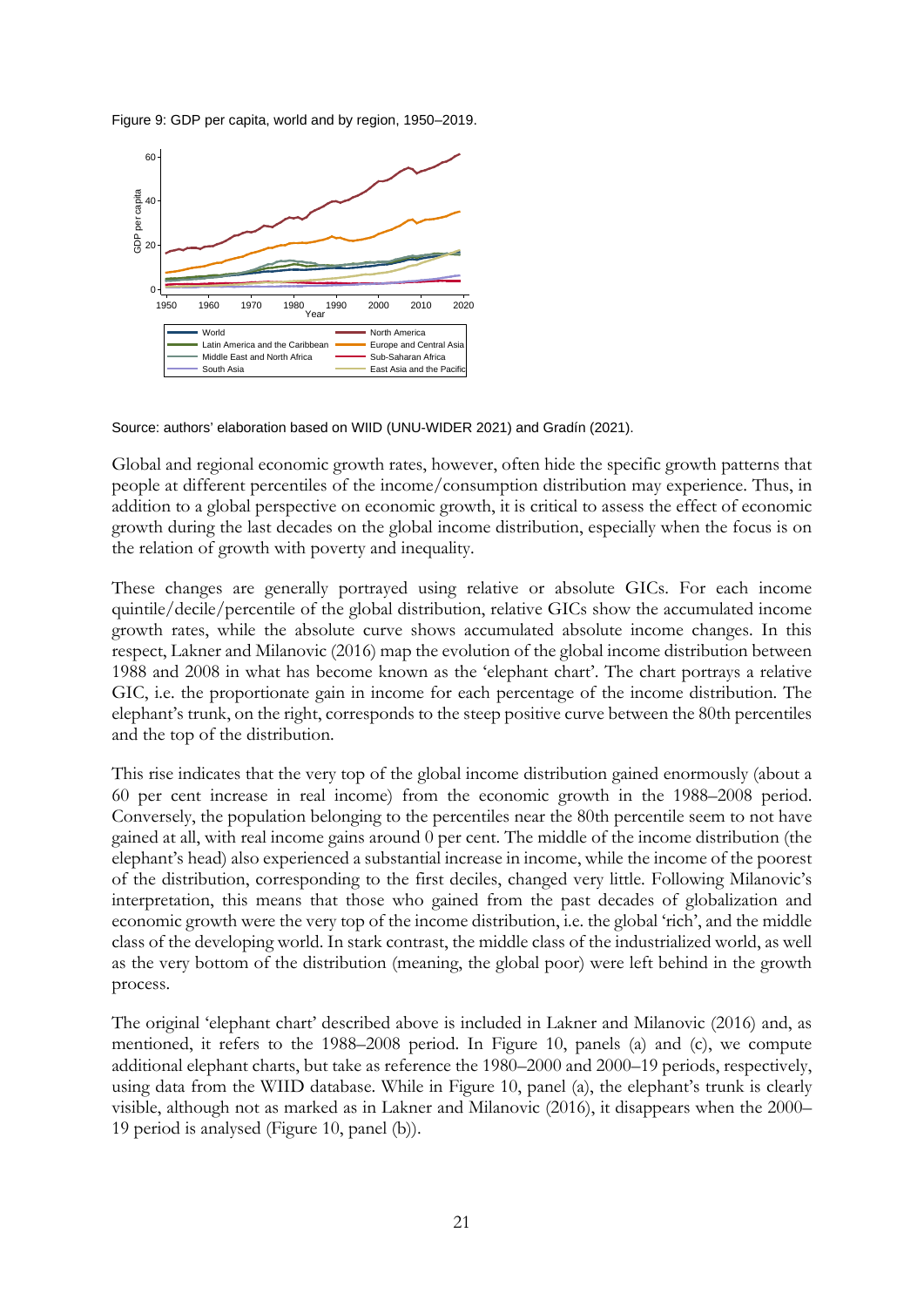However, when a long-run perspective (1820–2020) is adopted, the global growth incidence curve appears to be upward sloping: that is, although the bottom 50 per cent of the global income distribution experienced substantial growth between 1820 and 2020, the growth for the top 30 per cent of the distribution was definitely bigger (Figure 10, panel (e)) (Chancel et al. 2021; Chancel and Piketty 2021a).

A different chart focusing on wealth and analysing the average annual wealth growth rate in the 1995–2021 period is also included in the WIR 2022. It emerges that the poorest 50 per cent of the global population experienced growth rates of between 3 per cent and 4 per cent per year, with the percentiles between the 50th and 70th percentiles presenting growth rates slightly above 4 per cent and the top 1 per cent benefitting from relatively higher yearly growth rates of between 3 and 9 per cent (Figure 10, panel (f)) (Chancel et al. 2021).

The trends discussed above represent a relative perspective on the changes in income and wealth for different percentiles of the population. However, looking at the absolute gains tells a vastly different story. Even in a context of unchanged relative inequality, growth in median income implies that the top of the income distribution experiences higher absolute gains compared to the bottom. This is depicted in the graph proposed by Ravallion (2018), dubbed the 'serpent' graph. It depicts an absolute GIC, showing the accumulated growth in USD purchasing power parity in the global income distribution. Compared to the elephant chart discussed above, an absolute perspective on the changes in individual income reveals that the poor and middle class in the developing world have gained very little from economic growth in the past decades, as income growth is almost insignificant for all but the last decile of the distribution. Conversely, the very richest percentiles of the income distribution have gained enormously.

In Figure 10, panels (b) and (d), we display two additional serpent graphs, taking as reference the periods 1980–2000 and 2000–19, respectively, using data coming from the WIID database. Whereas the graph relative to the 1980–2000 period (Figure 10, panel (b)) closely mirrors the graph proposed by Ravallion (2018), the graph for the years 2000–19 (Figure 10, panel (d)) shows that in more recent years the first deciles may have gained in absolute terms as well.





(b) 'Serpent' curve, absolute income gain (WIID), 1980–2000

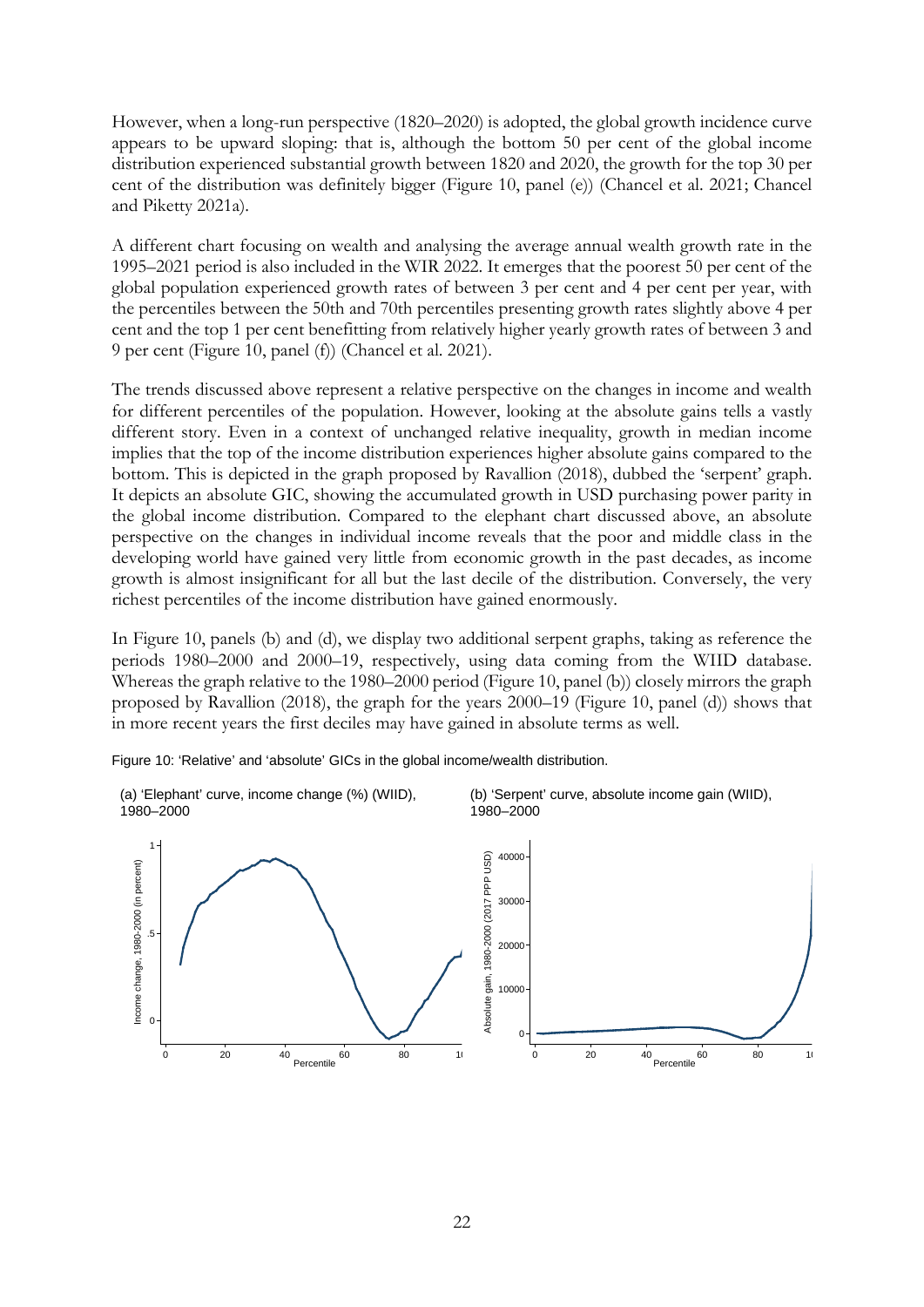(c) 'Elephant' curve, income change (%) (WIID), 2000–19

(d) 'Serpent' curve, absolute income gain (WIID), 2000–19



(e) Global growth incidence curve (WIR), 1820–2020 (f) Average annual wealth growth rate (WIR), 1995–

2021



Source: authors' elaboration based on WIID (UNU-WIDER 2021), Gradín (2021), WIR 2022 (Chancel et al. 2021), and Chancel and Piketty (2021a; 2021b).

Both the 'elephant' and the 'serpent' have been studied in detail by Gradín (2021) using WIID data for many different time periods. While the 'serpent' emerges clearly from that analysis, the 'elephant' appears much less marked. In accordance with our graphs in Figure 10, panels (a) and (c), the author concludes that the 'elephant' pattern faded, giving rise to a clearer inverted U-shaped pattern in the 2000s. This is argued to be a consequence of the growth experienced by emerging economies like China.<sup>[22](#page-24-0)</sup>

#### **4.1 Growth trends after the COVID-19 pandemic**

The COVID-19 pandemic has impacted the global economy in multiple ways, taking a huge toll on global economic growth. In the 2022 edition of the Global Economic Prospects, the World Bank (2022) reports a drop of -3.4 per cent in real GDP compared to 2019, when the percentage change from the previous year was +2.6 per cent. As a result of a relaxation in pandemic-related

<span id="page-24-0"></span><sup>22</sup> Milanovic himself confirmed that, according to newer data, the 'elephant' might have lost his trunk: 'Broadly speaking, the post-2008 period was good for the globally poor and for the global middle class; it was not good for the Western middle classes and the global top 1%' (Milanovic 2020).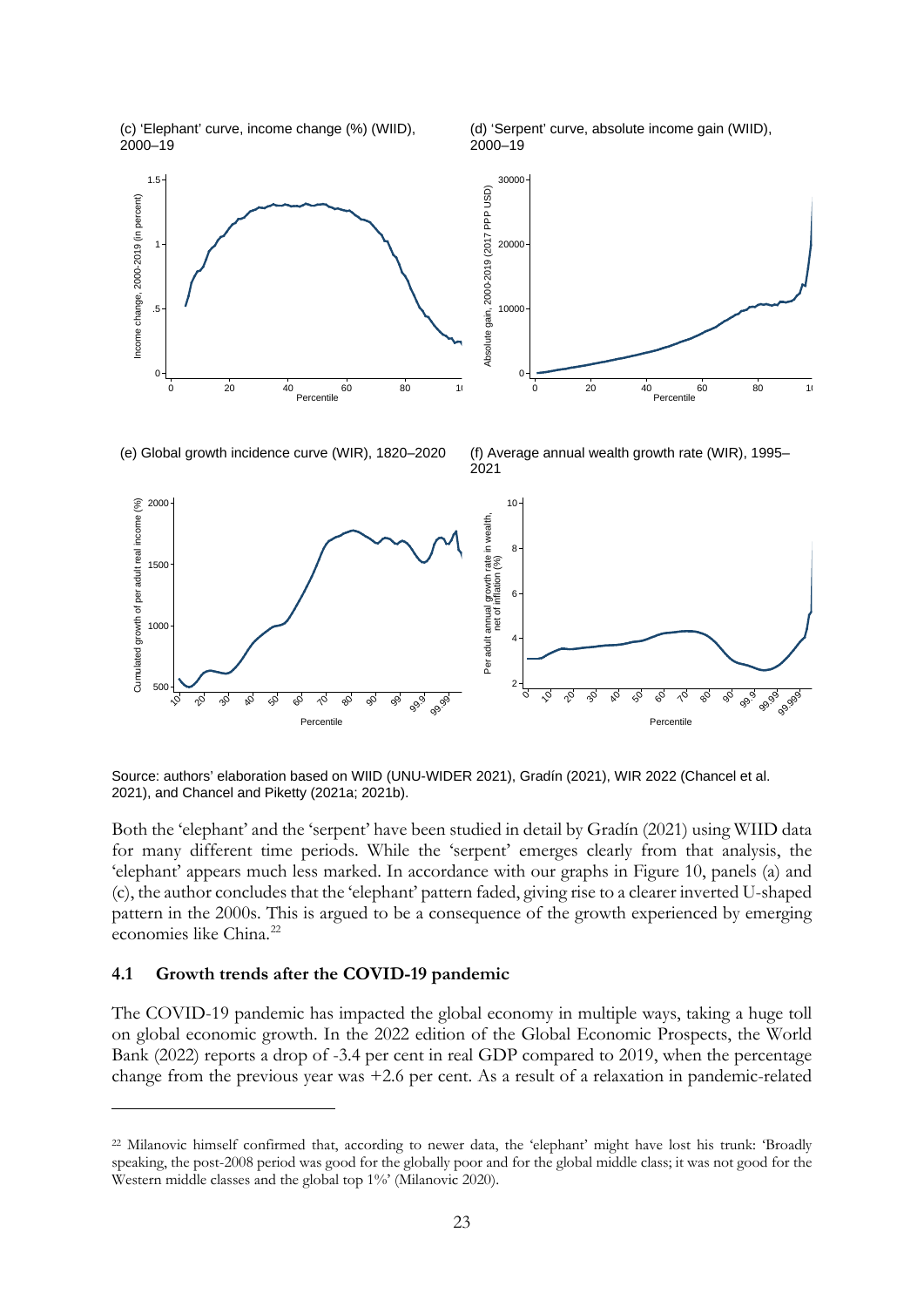restrictions, in 2021 global growth rebounded to 5.5 per cent, the strongest post-recession pace in eight decades. The outlook for 2022 is relatively less encouraging at 4.1 per cent (World Bank 2022). This is attributable to COVID-19 flare-ups, disruption in the supply chains, high food and energy prices, and decreasing policy support. Slightly higher projections are reported by the IMF (2022) in the January 2022 World Economic Outlook, with estimates of global economic growth at a rate of 5.9 per cent in 2021 and 4.4 per cent in 2022.[23](#page-25-0)

According to the World Bank (2022), the outlook is even bleaker for EMDEs. While advanced economies are forecast to rebound and recover from the shock, the same cannot be said for EMDEs. Most of the EMDEs are projected to return to pre-pandemic growth rates only in 2022– 23. However, in most cases this would not be enough to make up for the setback suffered during the pandemic, and output is expected to remain below the pre-COVID-19 levels by 2023. Among the latter group, small states or countries affected by conflicts are expected to be among the worst affected, and recovery to pre-pandemic level is beyond current projections.

# **5 Implications for policy responses**

While analysing the trends in poverty, inequality, and growth in the previous sections, we highlighted underlying differences in policy interpretations and perspectives, for instance, those related to using global or regional lenses, to considering absolute or relative poverty lines and measures of inequality, and to thinking about inequality among countries or within countries. In this section, we delve more deeply into some of the implications of these different perspectives for policy debates. We refer back to SDG1, to eradicate extreme poverty, and SDG10, to reduce inequality within and among countries, and consider policy options to tackle them.

As we pointed out in the introduction, the links among poverty, inequality, and growth are complex. This creates many challenges in formulating policy responses. In the next subsections, we illustrate this by reviewing questions that emerge in the policy debates and point to existing literature which assesses them in more detail.

## **5.1 Is growth good for the poor? Is there a trade-off between growth and redistribution?**

We start by considering the goal of reducing (or, following SGD1, eradicating) absolute poverty. At the beginning of the paper, we described the arithmetic identity linking income growth, the distribution of income, and absolute poverty. The mechanical properties of the poverty–growth– inequality triangle (Bourguignon 2004) imply that changes in poverty result from changes in average income and shifts in income distribution.<sup>[24](#page-25-1)</sup> If inequality is constant, then an increase in income growth will result in a reduction in poverty; while an increase in inequality (holding growth constant) will lead to an increase in poverty. Thus, asking whether growth is good for the poor leads to two possible answers: 'yes', if we consider growth in isolation; or 'we do not know', given that while higher growth contributes positively to poverty reduction, higher inequality counters this effect, resulting in an ambiguous outcome (Kanbur 2005).

<span id="page-25-0"></span><sup>23</sup> This was prior to the Russian invasion of Ukraine in February 2022, which brought about worsened growth projections.

<span id="page-25-1"></span><sup>24</sup> See Arndt, McKay, and Tarp (2016) for an in-depth discussion and overview of situations in which the popular interpretation of the 'iron triangle' does not hold.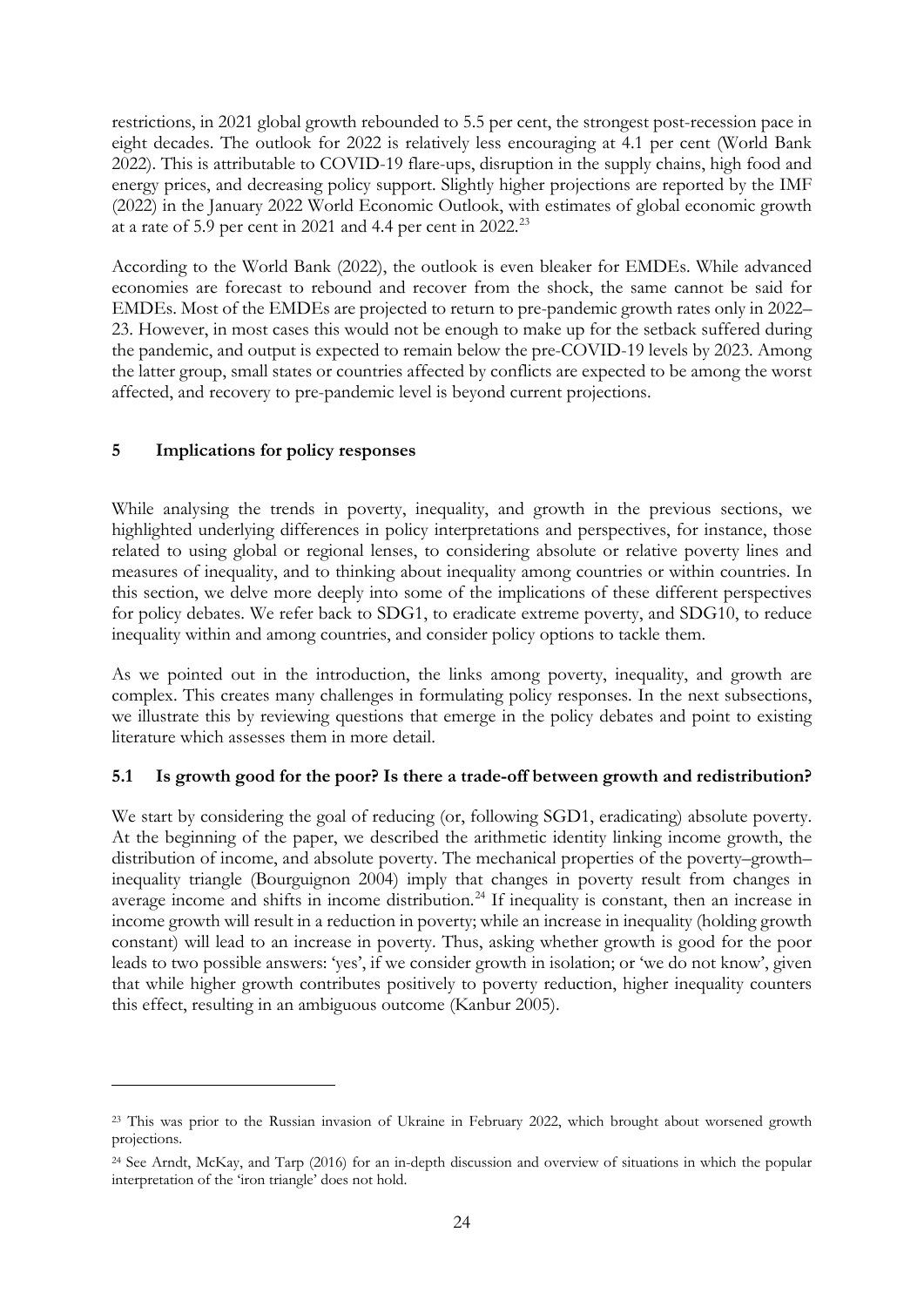Therefore, while the links between growth and poverty, and between poverty and inequality, appear easier to establish, challenges remain in determining the link between inequality and growth. Both the theoretical and empirical literatures on this relationship are large.<sup>25</sup> Baselgia and Foellmi (2022) provide a comprehensive overview on the causal link from inequality to growth. Within the early theoretical literature, they refer to the classical argument which predicted a positive relationship based on a higher marginal propensity of the rich to save compared to the poor. They also mention the belief, which emerged during the second half of the twentieth century, that there was a trade-off between equality and growth.

Both these links have policy implications and the latter, in particular, suggests that the focus should be on growth ('growing the pie') rather than on redistribution. However, since then, it has been suggested that there are other channels which predict a negative effect from inequality on growth. These are taxation (a less-endowed median voter will vote for increased redistribution, raising the tax rate), political instability, polarization and social unrest, and finally credit constraints. The channel through market size (which will affect the structure of demand) suggests an ambiguous link from inequality to growth. Similarly, the review by Baselgia and Foellmi (2022) of the empirical literature using reduced form equations suggests that there is still no consensus on the effect of inequality on growth.

Likewise, there is ambiguity regarding the impact of growth on inequality. According to the neoclassical growth model, global poverty and inequality will decline with economic growth as a result of poor countries catching up. However, the model has no focus on distributional issues. Cerra et al. (2021) review the implications of relaxing different assumptions of the neoclassical framework in terms of the distributional effects of growth. One channel through which growth can affect inequality is government activities. The impact of growth on poverty and inequality will depend on the preferences of society for public goods and for redistribution as well as on the efficiency and composition of public spending, and the composition and incidence of taxes and transfers.

Relaxing the assumptions related to factors and markets also brings to light some of the links between growth and inequality. For instance, shocks that lead to unemployment have implications for incomes over the long term and affect inequality.<sup>[26](#page-26-1)</sup> Furthermore, the relationship between growth and inequality depends on the sources of growth, given that the growth rates produced by economic development across sectors, industries, factors, and regions may not be even (Cerra et al. 2021). In terms of the empirical literature, there is also no clear answer for this relationship as different factors which drive growth have distinct effects on inequality. For instance, while technological change increases inequality (through increasing the demand for skilled workers and the returns to capital, thus favouring those at the top of the income distribution), trade globalization reduces inequality (Cerra et al. 2021).

Furthermore, and linking back to our discussion of how different perspectives affect the positioning in important debates, the measure of inequality is another factor which affects this relationship. Using data covering the 1990s, Ravallion (2004a) finds no correlation between growth and relative inequality, which would lead a relativist to infer that there is no aggregate trade-off between more growth and less inequality (on average, although it may exist in particular country cases). However, the same data shows that growth was strongly and positively correlated with

<span id="page-26-0"></span><sup>25</sup> We refer to Cerra et al. (2021) for reviews of the link from inequality to growth, and from growth to inequality, respectively.

<span id="page-26-1"></span><sup>26</sup> See Cerra et al. (2021) for a more detailed discussion.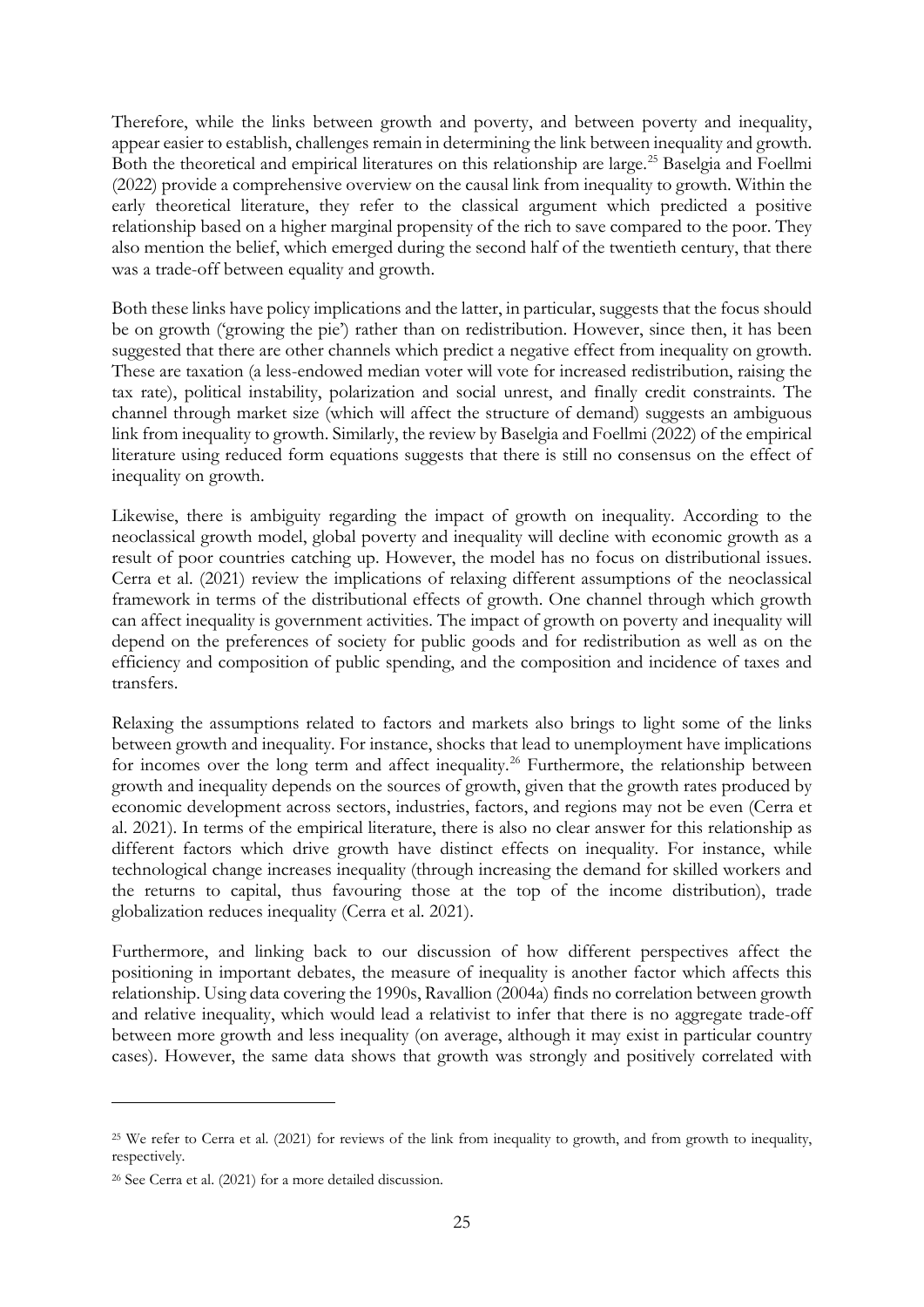absolute inequality.[27](#page-27-0) Thus, an absolutist could be willing to give up more growth and lower absolute poverty in favour of lower absolute inequality (Ravallion 2004a). Similarly, while the discussion so far has focused on absolute poverty, the balance between growth and redistribution policies can be changed when considering relative poverty in the developing world instead. If inequality is not lower, progress towards reducing relative poverty will be slower than progress in absolute poverty reduction (Ravallion 2016).

Overall, both the theoretical and empirical literatures do not offer definitive general answers to whether policies which reduce inequality will have a harmful effect on growth or whether promoting growth will raise inequality levels. Policies which promote growth will contribute to poverty reduction (as described in the introduction, poverty declines with growth) and growth is necessary to achieve other development outcomes, such as health and education improvements and job creation (Cerra et al. 2021). However, the discussion in the previous sections points to the need for them to be complemented by policies which guarantee that growth is inclusive and that the gains are shared across all groups in society. Indeed, we have observed how even sustained aggregate growth at the global or at country level may not translate into growth for all the percentiles of the income distribution.

Poorer people may lag behind and experience low or even negative growth rates even in cases in which mean growth rates are positive and relatively high (several examples for sub-Saharan countries are contained in Arndt, McKay, and Tarp (2016)). Ravallion (2016: 328) shows that the consumption levels of the poorest people in the world, which he defines as the 'floor', have shown hardly any increase in the past few decades. Policy makers aiming to raise the consumption of the poorest people in a country may attempt to design universal cash transfers or other social protection policies which may or may not end up reducing the poverty rate measured at standard poverty lines but which are likely to push consumption growth rates upwards for the poorest percentiles of the income distribution.

Moreover, recent work suggests that there are likely to be complementarities in pursuing both the goals of reducing poverty and inequality. Simulating scenarios for global poverty until 2030 (using a series of assumptions about growth and inequality), Lakner et al. (2020) conclude that a reduction of each country's Gini by 1 per cent per year has a larger effect on global poverty compared to an increase in each country's annual growth by 1 percentage point above the forecasts.

# **5.2 Should the focus be on within- or between-country inequality? Or on both?**

As we described in section 3.1.3, the trends on inequality differ depending on whether one considers inequality within or between countries. Since the 1990s, between-country inequality has been declining while within-country inequality has started to increase in several countries. While between-country inequality appears to be the main driver of global inequality (Gradín 2021: 28), its decline is offset by the increase in national inequalities. This has implications for policy action, which should aim to maintain the trend towards increasing equality among countries while at the same time reducing within-country inequality (Bourguignon 2015: 146). However, different positions on which of the trends is most important imply different conclusions in terms of policy priorities.

If one adopts the view that within-country inequality is not as important for global inequality, then the crucial goal is to stay on the trend of reducing between-country inequality. Here, the policy

<span id="page-27-0"></span><sup>&</sup>lt;sup>27</sup> A similar point was made by the same author a decade later using data for 130 countries covering the period 1980– 2010 (Ravallion 2014).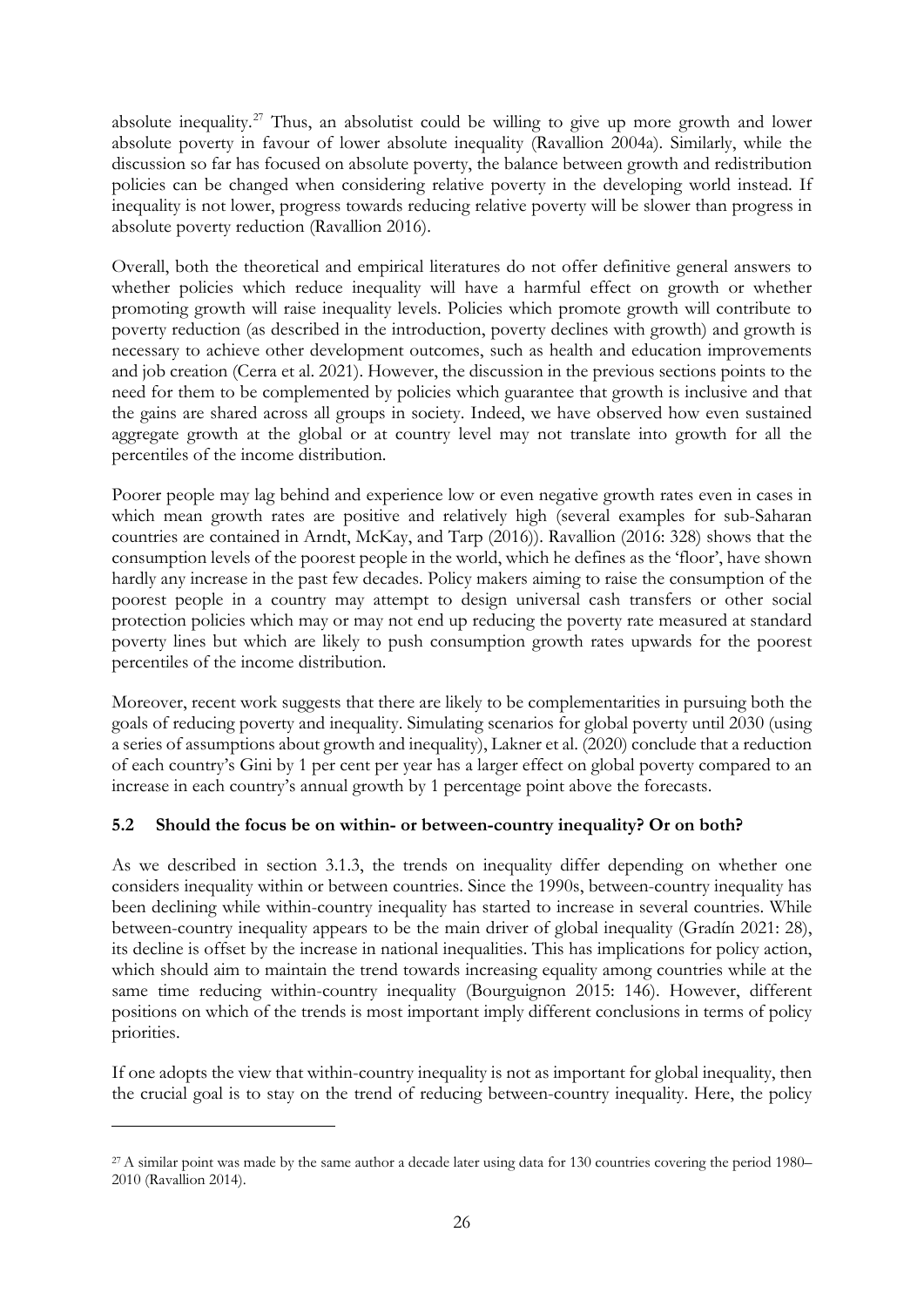focus is on global redistribution, with different channels available. We discuss three, in turn: aid, migration, and globalization (including trade liberalization).

Development aid has an important part to play in this respect. However, there is evidence suggesting that its direct role in reducing global inequality has been limited (Bourguignon 2015; Bourguignon et al. 2009). Often designated as official development assistance (ODA), the size of aid to developing countries has varied since the 1960s (see Figure 11). The commitment made by donor countries at the UN General Assembly in 1970 to spend 0.7 per cent of their gross national income (GNI) on ODA has only been reached by a few countries. Overall, ODA has been close to 0.3 per cent of the GNI of donor countries since around 2005.

Figure 11: ODA on a grant equivalent measure by members of the OECD Development Assistance Committee (DAC) as a percentage of GNI, 1960–2020.



Source: DAC statistics, OECD (2022).

Furthermore, the question of whether aid has been effective in promoting development has been the subject of debate for many decades. In particular, a large literature has considered the aggregate impact of aid on economic growth and discussed whether, on average, aid promotes, undermines, or has no effect across countries.<sup>[28](#page-28-0)</sup> Even if aid pessimists remain sceptical about its effects, there is clear convergence in the literature about a positive impact of aid on growth, as discussed in an extensive literature (see Arndt, Jones, and Tarp 2016; Gisselquist and Tarp 2019; Jones and Tarp 2016; Mekasha and Tarp 2019; Sumner and Glennie 2015).<sup>[29](#page-28-1)</sup>

While the goal of poverty reduction can be indirectly achieved through increased growth (as discussed in section 5.1),<sup>[30](#page-28-2)</sup> there are also potential direct impacts through programmes targeted at areas with a high number of people living below the poverty line or programmes that target lowincome households. Some studies support this direct channel (e.g. Banerjee et al. 2021). Moreover, investment in research on what works to lift people out of poverty also has the potential for great returns in terms of poverty alleviation (Pritchett 2018).

The decisions on aid allocation can be further affected by the perspective on how to reduce poverty. As discussed in section 2.2.2, close to three-quarters of the world's poor (considering the

<span id="page-28-0"></span><sup>&</sup>lt;sup>28</sup> For two earlier overviews of the literature see Hansen and Tarp (2000) and Radelet (2006).

<span id="page-28-1"></span><sup>29</sup> Other aspects related to development aid include aid conditionality, fungibility, and potentially harmful macroeconomic effects, including 'Dutch disease' (see Temple 2010).

<span id="page-28-2"></span><sup>30</sup> See Arndt, Jones, and Tarp (2015) for aid's impact on poverty.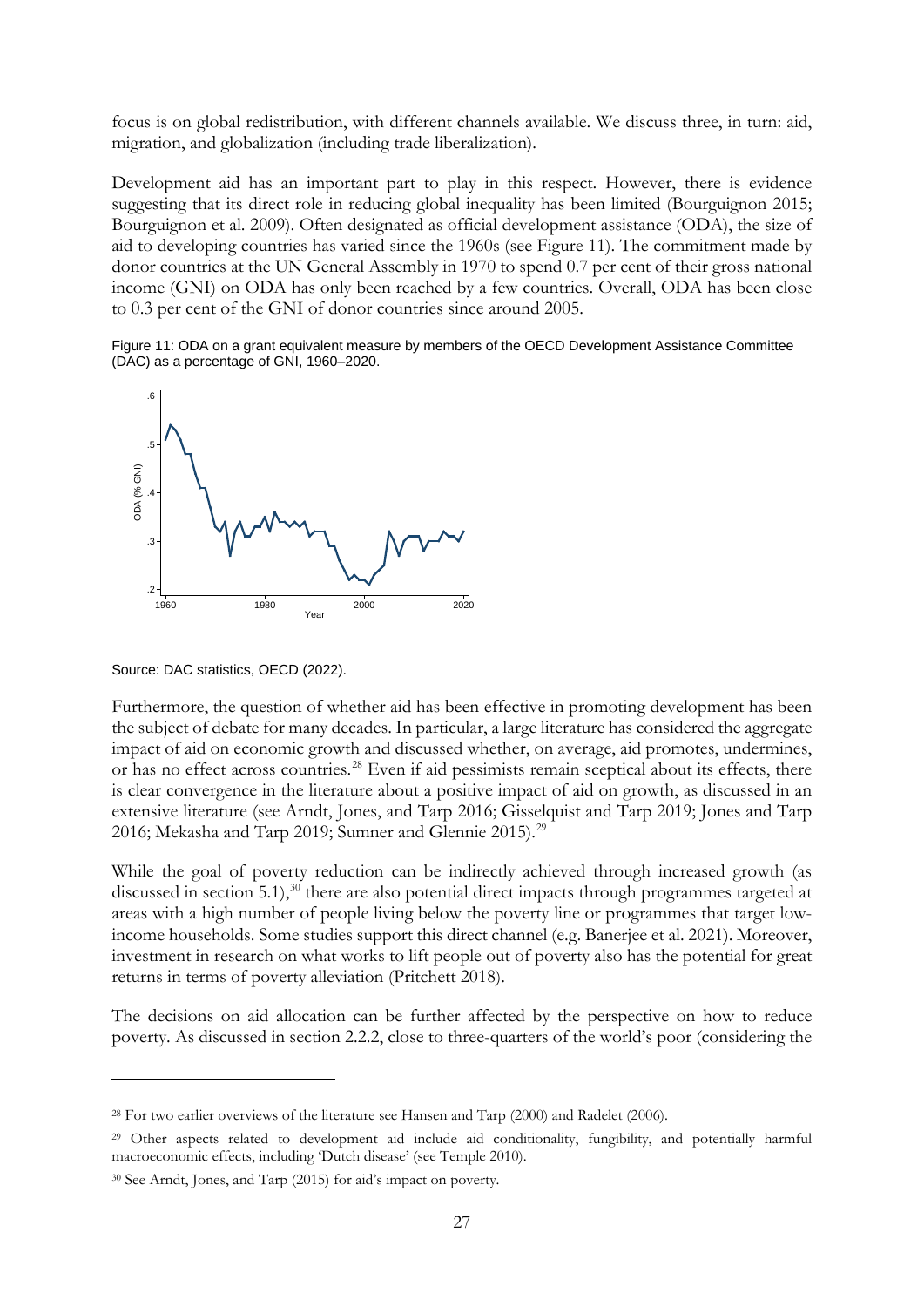\$3.20 poverty line) now live in middle-income countries (Sumner and Ortiz-Juarez 2022). On the one hand, one could argue that aid should not be directed to these countries as their average income level has passed the threshold used to determine whether they are eligible. On the other hand, one could adopt a 'cosmopolitan' perspective (Kanbur 2019) that the poor are poor no matter where they live, and therefore aid should still be allocated to these countries.

A second channel of redistribution is through migration. Differences in income among countries can lead to migratory flows from poorer to richer countries. Pritchett (2018) argues that the potential gains from relaxing the restrictions on the movement of unskilled labour are larger than any other policy option,<sup>[31](#page-29-0)</sup> including giving cash to the poor. However, the fact that it would be beneficial from a global perspective does not preclude the fact that massive migration (motivated by economic reasons) could have negative effects for particular countries or population groups within countries and would create challenges in terms of social integration (Milanovic 2012).

Finally, we refer to the debate on the impact of globalization<sup>[32](#page-29-1)</sup> on inequality<sup>[33](#page-29-2)</sup> and poverty. As for the differences in the trends observed when one considers inequality among or within countries, the positions in this debate are also influenced by the concept one has in mind. Those who focus on reducing between-country inequality are likely to side with the proponents of globalization who point to the benefits of the shift of low-skilled labour from rich to poor countries, which led to job creation in the developing world (Ravallion 2018). On the other side of the debate, the opponents of globalization put the attention on the reverse side of the coin, namely that globalization has destroyed jobs in rich countries and has benefited only the wealthy (Ravallion 2018). The famous elephant graph discussed in section 4 illustrates the main elements of this debate clearly, and it provides arguments for both the positions outlined (see also Gradín et al. 2021a).

Moreover, differences in how poverty is measured also have implications for one's position in this debate. While those who think about poverty in absolute terms tend to be favourable to the effects of globalization in benefitting the poor, those opposing further developments of the globalization process usually think about poverty in terms of relative poverty lines (Ravallion 2016).

Up to this point, we discussed the implications for policy action of giving greater importance to reducing between-country inequality. However, one may instead focus on the upward trend observed with respect to within-country inequality, both at the global level and in several countries. If reducing within-country inequality is regarded as a relatively more important policy goal, then different options may become desirable.

For instance, considering the debate on the effects of globalization, as mentioned at the end of the previous section (and discussed in detail in section 4), those who adopt this perspective highlight the fact that there has not been an even distribution of the gains from globalization, with greater relative income gains accruing to the middle classes of the emerging economies not always leading to bigger absolute income gains (Milanovic 2016).<sup>[34](#page-29-3)</sup> This analysis of the effects of globalization, and the debate around its winners and losers has gained relevance in the policy discourse in industrialized countries. With the aim of protecting low-skilled workers' jobs and sectors

<span id="page-29-0"></span><sup>&</sup>lt;sup>31</sup> One of the most active contributors to the migration literature is H. Rapoport (see for example Bahar and Rapoport 2018; Kugler et al. 2018).

<span id="page-29-1"></span><sup>32</sup> Understood here as greater openness to trade and mobility of financial capital (following Ravallion 2018).

<span id="page-29-2"></span><sup>33</sup> See the seminal books on inequality which focus on the role of globalization by Bourguignon (2015) and Milanovic (2016) and further discussion in Ravallion (2018).

<span id="page-29-3"></span><sup>34</sup> See also Ravallion (2018).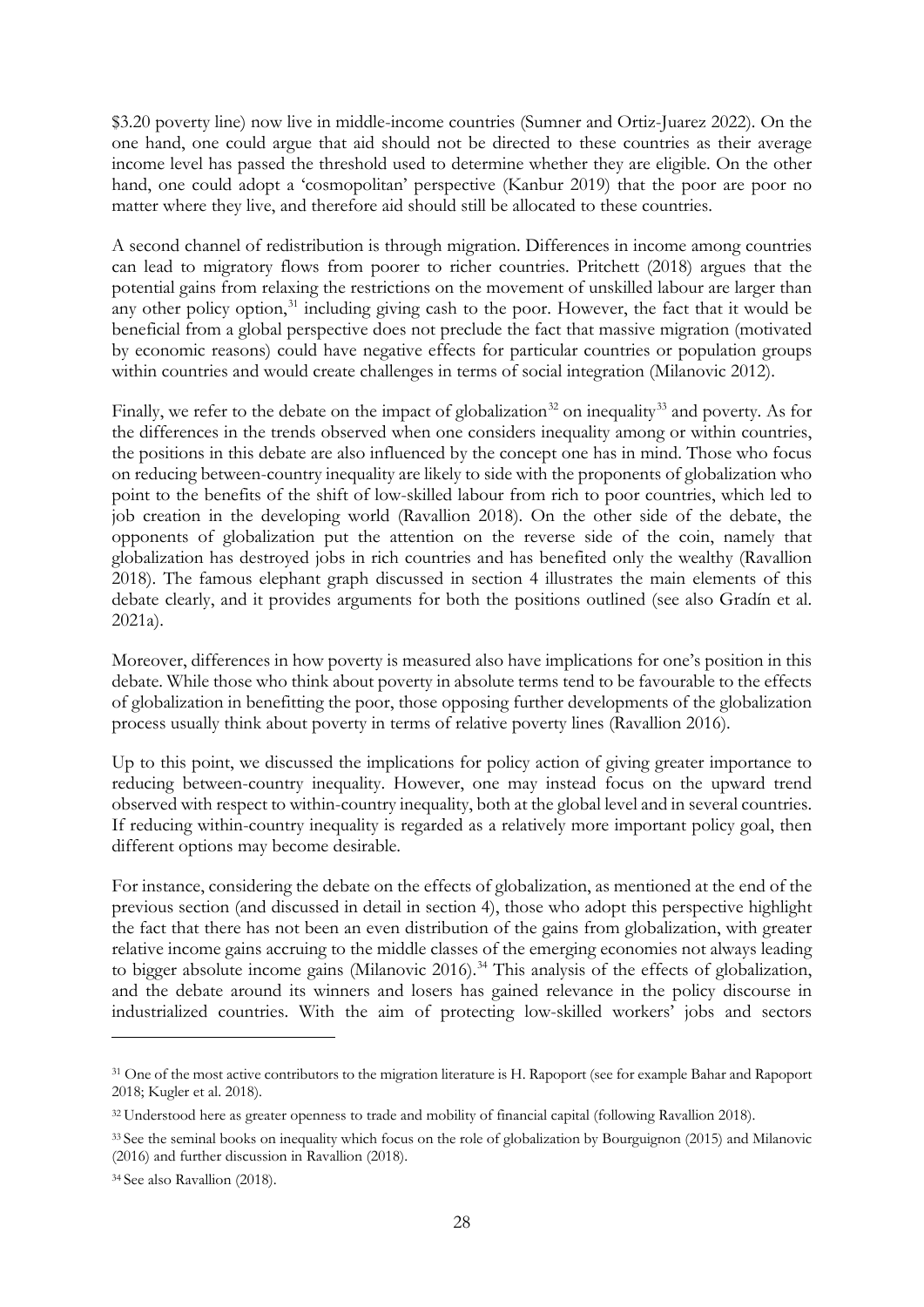characterized by low-skill requirements, some advocate for the introduction of protectionist measures.

The argument is as follows. Imposing limits on the import of labour-intensive production goods which rely on low-skilled (or unskilled) labour will protect domestic firms from foreign competition (with lower labour costs), thus reducing domestic unemployment, raising relative wages for this labour, and eventually reducing inequality (Bourguignon 2015: 176). However, as highlighted in Bourguignon (2015: 176), there are costs associated with these policies, namely for the exporting countries against which these protectionist measures were taken, related to the consequences of the decrease in exports in terms of unemployment and wages in these sectors, as well as the effect on the prices of the affected goods.

Also, reducing within-country inequality has emerged as a pressing issue in countries characterized by extremely high levels of inequality, with a focus on identifying what has worked during episodes of decreasing inequality. For instance, in some Latin American countries, after the 1980s and 1990s it was possible—with mixed success—to pursue policies aimed at reducing inequality without increasing poverty (Figures 2, 4, and 5). According to López-Calva and Lustig (2010), the decline in inequality in Argentina, Brazil, Mexico, and Peru during the mid-1990s/ early 2000s was mainly driven by a reduction in the gap between the earnings of skilled and non-skilled workers (supported by the expansion of basic education) and an increase in government transfers to the poor, namely large-scale conditional cash transfers in Argentina, Brazil, and Mexico, and in-kind transfers in Peru. Moreover, and turning to the African continent, there is also evidence which suggests that the implementation of large-scale public policies providing unconditional cash transfers to vulnerable groups was a very important contributor to reducing inequality in South Africa between 1993 and 2008, and continued to contribute over the past decade, though more modestly (Gradín et al. 2021a: 329).

In addition to redistributive social policies, Gradín et al. (2021a) highlight both the potential and the shortcomings of active labour market policies, bearing in mind that they are conditioned by external circumstances as well as the local context. They refer, for instance, to the positive effects of minimum wages and progressive tax and benefit structures in Brazil and Mexico.<sup>[35](#page-30-0)</sup> Based on an analysis of the trends in global inequalities and of inequality in five developing countries (Brazil, China, India, Mexico, and South Africa), they additionally suggest that these policies should be accompanied by macroeconomic stability and by actions to decrease the concentration of income and wealth at the top (for instance, as a result of crony capitalism or rent-seeking) at the same time as ensuring access to health care and education for everyone.

While recognizing that trade-offs exist, our key conclusion is that the focus of policy-making should be not on one or the other, but on implementing policies at different levels which address both within- and between-country inequality.

# **5.3 How have policy choices changed with the impact of COVID-19?**

The above discussion has illustrated how policy choices greatly depend on how policy makers look at the data, on the data and indicators used to analyse certain dimensions, and on the importance assigned to individual dimensions and/or groups in society. Tackling poverty using an absolute or relative approach leads to differing policy conclusions. It is the same for inequality; if we think of inequality in absolute or relative terms, or if we judge inequality within rather than among countries as more problematic, this will point to diverging policy choices. Even with regard to growth,

<span id="page-30-0"></span><sup>&</sup>lt;sup>35</sup> See also the blog post by the same authors (Gradín et al. 2021b).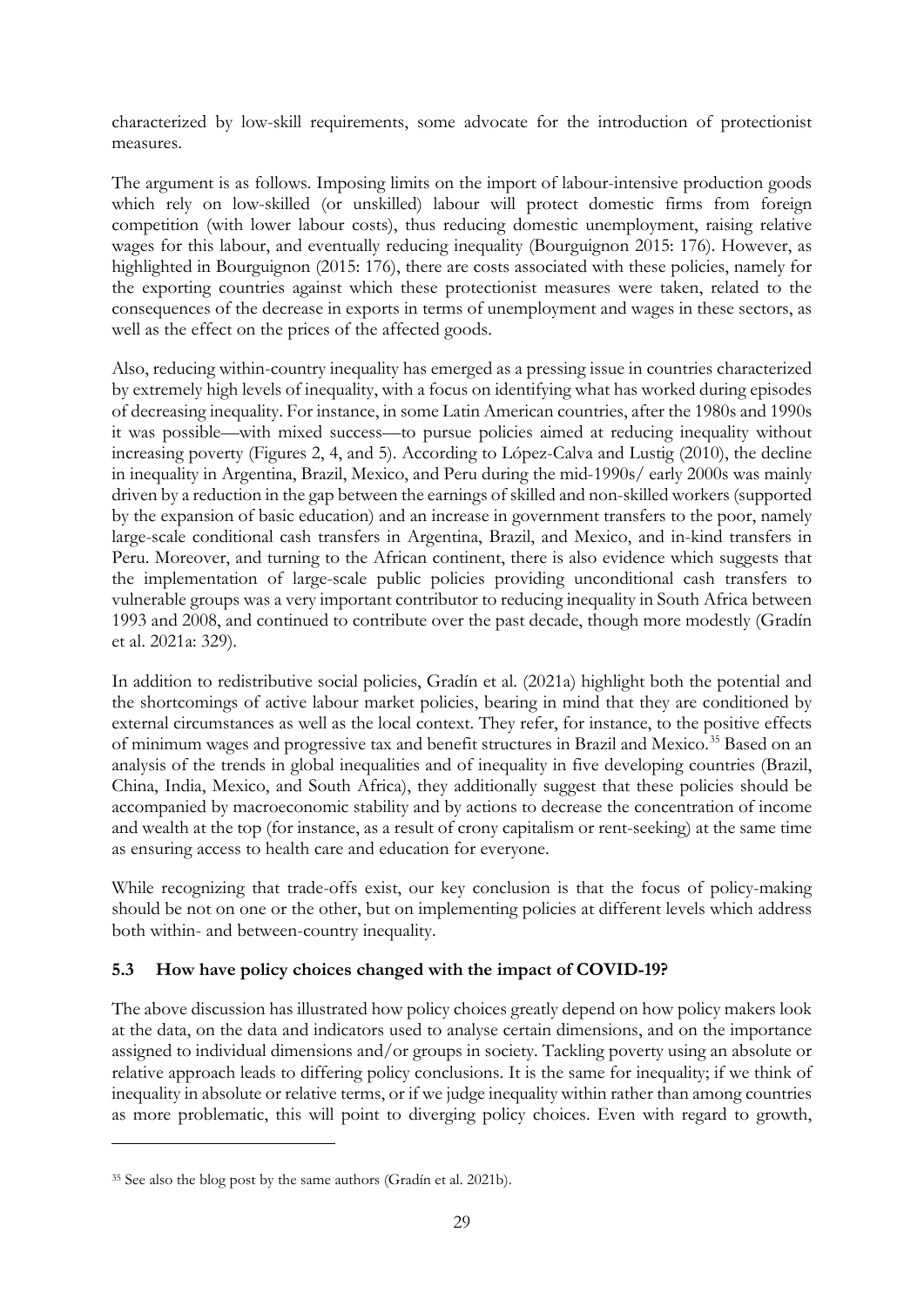focusing on aggregate growth or growth of specific groups/percentiles of the income distribution may suggest contrasting policy options.

The past few decades have shown that the ongoing process of globalization has been characterized by a decrease in global absolute poverty, reduced between-country income inequality, slightly increased within-country inequality, and moderate-to-high GDP growth, although there have been marked differences at the regional level.

The COVID-19 shock has reversed virtually all the established trends for all the dimensions considered here, and the evolution of the impact of COVID-19 is still unfolding. Moreover, it has clearly shown how intrinsically precarious and subject to external shocks the globalization process is, and how volatile the stable growth and the poverty/inequality reduction processes may be. Indeed, an apparently well-defined shock —from both the geographical and economic points of view—has had global effects, spreading to industrialized and developing countries rapidly and pervasively. [36](#page-31-0) What appeared to have been taken for granted in an increasingly globalized world was disrupted in just a few months. This included integrated global trade, interconnected value chains, and stable and significant movements of people, goods, and services, among other dimensions.

From the discussion on the post-COVID trends for poverty, inequality, and growth, a few elements seem to emerge. First and importantly, a substantial number of 'new' poor have arisen as a result of the shock. Second, additional people and groups, who were living out of poverty before the pandemic, have become vulnerable. The available estimates seem to agree that, in a short period of time, the COVID-19 shock has managed to reverse years of successful fighting against poverty. This is the result of slower or negative growth and restrictions to movement, economic activities, and sectors, which have deprived many people of their livelihood, plus the inability of many countries to support incomes with strong social protection plans or similar policies.

Third, the increase in billionaires' share of global wealth seems to have risen in 2020 to levels previously unseen (Chancel et al. 2021), reinforcing the tentative conclusion discussed above that inequality has increased during the pandemic. Indeed, the IMF estimates that income inequality has grown in emerging and low-income countries following the COVID-19 crisis to levels comparable to 2008 (Voituriez and Chancel 2021). This may have consequences for the future, as rising inequality, together with increased poverty, affects economic growth and it may endanger democratization, create conflict, and undermine social cohesion and economic progress in general, as suggested by Gradín et al. (2021a).

On top of that, the World Bank has forecast that industrialized countries could return to pre-COVID growth levels earlier than EMDEs, which would point to an increase in between-country inequality as well.<sup>[37](#page-31-1)</sup>

All this has contributed to policy makers at least partially changing their view on how to better tackle poverty, inequality, and growth. Social protection, in the form of social transfers and job protection, among others, which was already receiving increasing attention before the pandemic, now seems to be an unavoidable policy choice for many countries facing lower growth rates and

<span id="page-31-0"></span><sup>36</sup> See also Djankov and Panizza (2020) for a discussion on the effects of COVID-19 on developing economies.

<span id="page-31-1"></span><sup>&</sup>lt;sup>37</sup> This view is opposed by Deaton (2021), who argues that per capita incomes have fallen relatively more in higherincome countries, that international (not weighted by population) income inequality has decreased, but that population-weighted international income inequality has increased, largely due to the effect of the drop in incomes in India.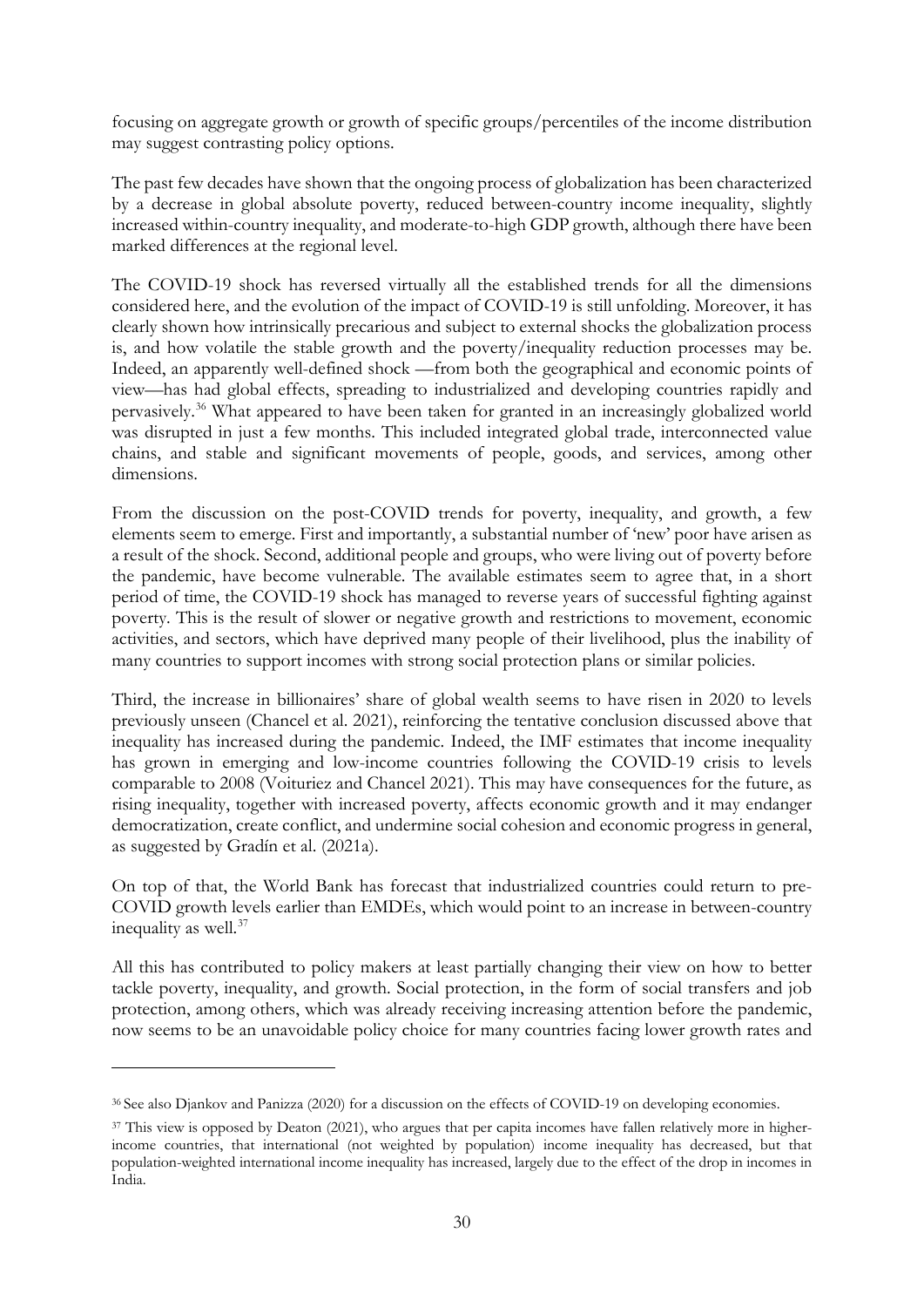increasing poverty/vulnerability. Furthermore, the COVID-19 shock has affected social sectors relatively harder than others, pointing to the need to increase public spending on key sectors like education and health.

An additional element of attention for policy, especially for developing countries, has become support for food production and the protection of food supply chains. In addition, the restrictions imposed on the movements of people, goods, and services during the pandemic have highlighted once more the need to make financial services and technology available also to people in poorer countries. [38](#page-32-0) Finally, building resilience to future shocks, particularly among vulnerable people and communities, would be a key and broad-ranging objective for policy makers of all latitudes.

# **6 Conclusion**

Poverty, inequality, and growth are central tenets in any meaningful theory, empirical analysis, and policy debate about socio-economic progress and transformation at the global, national, regional, and local levels. This was confirmed by the UN General Assembly in 2015 when the SDGs were approved by the Member States in what was a unique moment of apparent global unanimity. However, criticism of the 'Christmas tree' like nature of the 17 goals and 169 targets to be tracked by 232 indicators quickly gathered momentum and questions were raised as to whether the SDGs amount to an effective operational agenda for action, an unrealistic 'shopping' or wish list, or something in between. In parallel, the academic development economics literature and public discourse about global development remain crowded with seemingly incoherent and contradictory interpretations, statements, and conclusions about poverty, inequality, and growth trends and their implications. Recent global shocks including the COVID-19 pandemic have added further complexity.

This perplexing state of affairs is unfortunate in policy-making where focus and a clear, welldefined list of a limited number of priorities linking research, policy, and practice are required. Some point to great progress in global development, others to massive failures of the international system. Poverty is sometimes said to have increased, while many argue it has decreased. International organizations put out one flagship report after another about inequality, suggesting that inequality has increased, while other flagships reach the opposite conclusion. Growth, it is argued, is essential for poverty reduction, while it is simultaneously seen by many as the villain in the play when it comes to inequality and sustainability.

The key aim of this paper was to provide an original review and evaluation of the main stylized facts concerning poverty, inequality, and growth, taking as a reference point that these three concepts are linked and mutually interdependent. We proceeded to uncover existing trends and put controversies into perspective with a view to providing a platform for informed policy debate. A core finding is that controversies can regularly be traced back to the different underlying values and measures used. While this may not be surprising to scholars, students, and practitioners of development acquainted with the seminal work of Nobel Laureate Gunnar Myrdal (1959), it is arguably possible to contribute helpful clarity in a straightforward and meaningful manner. This is ultimately why this paper was written.

<span id="page-32-0"></span><sup>38</sup> Section IV in Djankov and Panizza (2020) provides additional policy responses for increasing resilience, focusing on developing countries.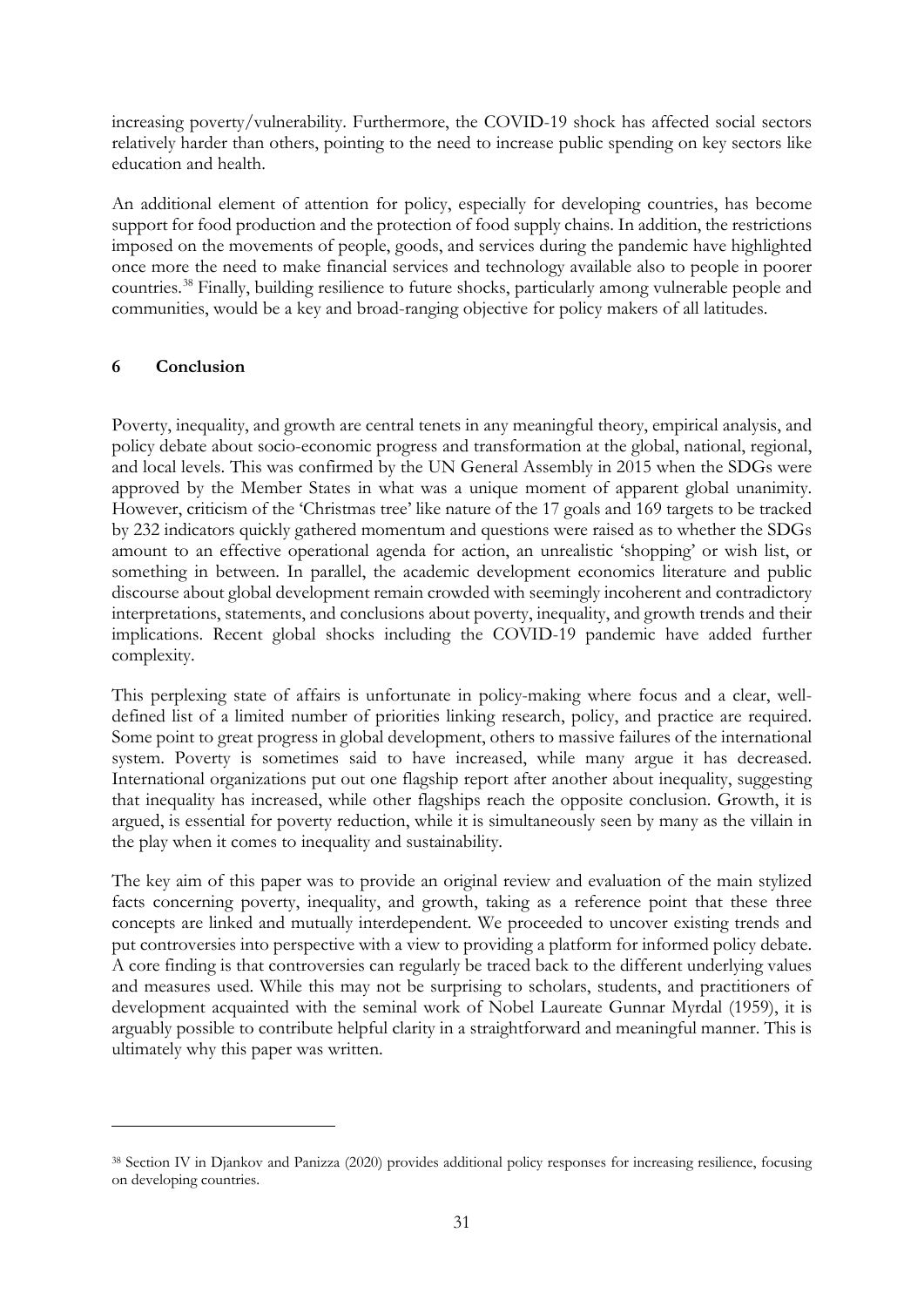We found that global and regional trends in poverty are far more heterogeneous than often assumed in the public debate. In addition, we highlighted that the portrait of reality that one ends up with depends heavily on underlying conceptual and measurement issues. For example, it matters greatly whether the focus is on poverty rates or on the absolute number of poor people, particularly when it comes to SSA. Furthermore, the choice of cut-off (i.e. poverty line) is critical and it is the same for whether a concept of absolute or relative poverty is relied on. Moreover, in our review, we reiterated two points made by Sumner et al. (2022). First, China alone accounts for two-thirds of the reduction of the poverty rate from the 1980s to the present day when looking at the \$1.90 poverty line. Second, this effect is even more important when looking at a higher \$13 absolute poverty line, where the global poverty rate decreased from 79 per cent in 1918 to 68 per cent in 2019. When China is excluded, the poverty rate almost completely stagnated.

Importantly, we also noted that the decreasing numbers of absolute poor at the \$1.90 line in the developing world (except for SSA) have been accompanied by increasing numbers of those who are nevertheless considered poor according to the living standards of the country where they live. Finally, while the data remains scarce, it is clear that the COVID-19 pandemic and the consequent economic recession have had a dramatic impact on poverty reduction globally. For the first time in decades, the crisis has led to an increase in the global poverty rate, and the estimated increases are clearly worse if combined with an assumed increase in inequality. This is put into perspective by recalling that the \$1.90 poverty line reflects nothing more than a very low reference line at which people really cannot be said to be able to live at a meaningful material level of welfare.

Turning to inequality, we first described the global and regional trends in relative inequality obtained using the Gini index and then presented our main observations from considering income and wealth shares and share ratios. It appeared that, while global relative inequality as measured by the Gini has indeed been on a downward trend for several decades, this only partially reflects the variability in regional trends. Moreover, while using income and wealth shares seems to suggest a similar global trend, it is clear that wealth is far more unequally distributed than income. In our focus on the distinction between within- and between-country inequalities, we highlighted that the decline in global inequality (using the most widely used relative measures) in recent decades has been driven by falling between-country inequality, whereas within-country inequality has been either constant or slightly increasing. However, when we addressed global inequality measured in absolute terms, a highly dramatic increase stood out.

All of this implies that great care must be exercised when making statements about what has happened to global inequality over time and across regions and income deciles. Put differently, we are fully in line with Ravallion (2021), who points out that 'the view one takes of global income inequality— the stylized facts one identifies—can be highly sensitive to relaxing some of the (often implicit) assumptions made in measurement' (Ravallion 2021: 18). Particularly important here are the 'ethical weights' assigned respectively to the poor and to the aversion to inequality at the top of the distribution. Ravallion (2021) furthermore cautions that to 'talk about "inequality" without making explicit whether one means absolute or relative inequality is especially problematic' (Ravallion 2021: 43). We focused on this before commenting, lastly, on the impact of COVID-19 on inequality.

The impact of the COVID-19 pandemic on inequality is an area where many conjectures have been made, and it is safe to say that assessments vary from one extreme to the other, reflecting the distinct lack of hard data. Our reading of the tentative information available is that the pandemic has probably led to some increase in relative inequality (and a decrease in absolute inequality). At the same time, great caution is recommended, for example in light of the observations made by Deaton (2021). His observations point in the other direction. We believe that what is important here may be less the immediate impact of COVID-19 on inequality than its evident impact on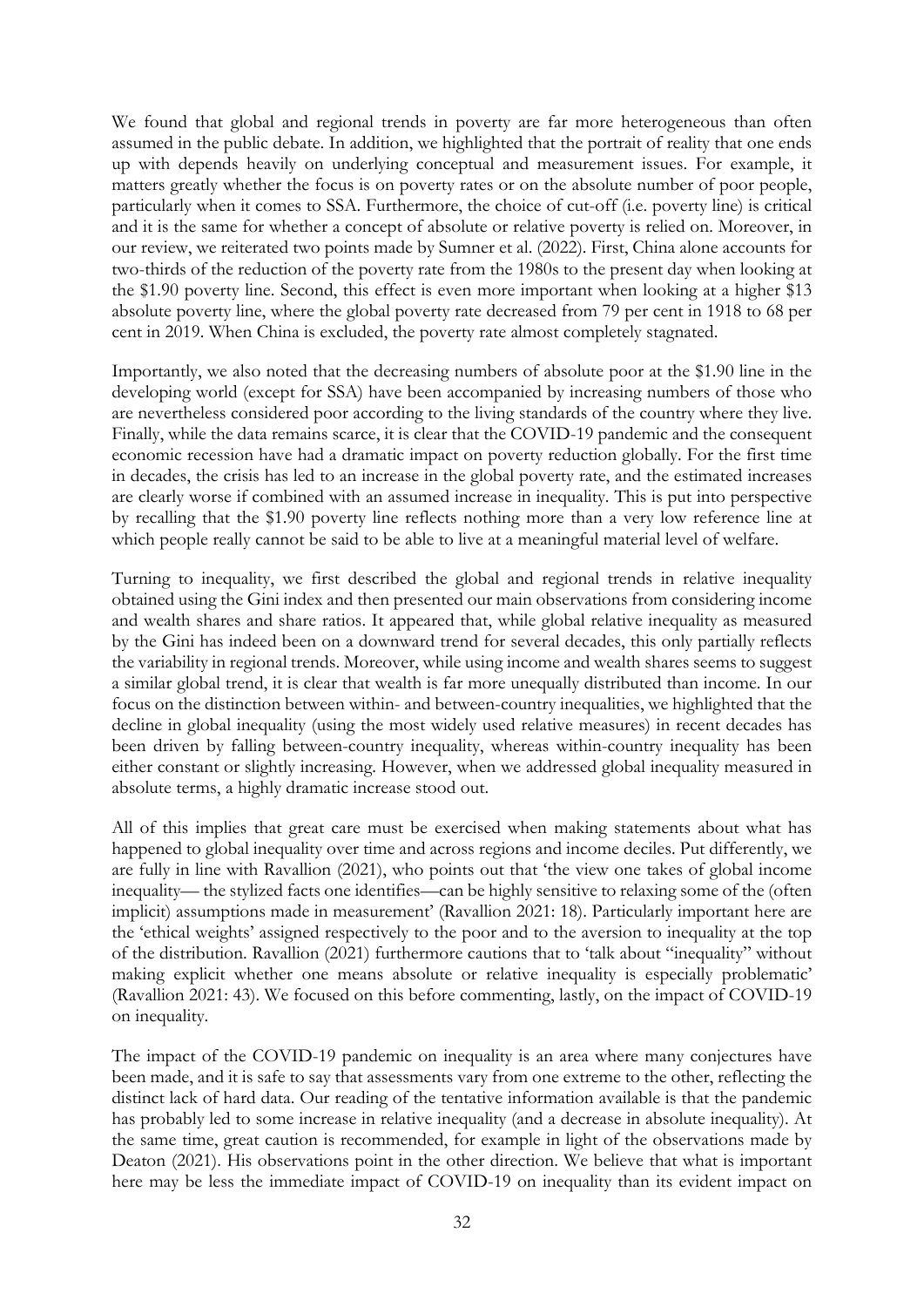growth, and the dynamic and medium-to-longer term effects on poverty and inequality. These are likely to be damaging for the poor and vulnerable members of society in developing countries unless a quick and robust recovery of global economic progress is assured.

To be clear, it is commonly agreed that widely varying global and regional economic growth rates often hide the specific growth patterns that people at different percentiles of the income/consumption distribution experience. Thus, in the present context, it is critical to assess the effect of economic growth on the global income distribution. We did this by looking at relative and absolute GICs. The seminal 'elephant chart' by Lakner and Milanovic (2016) demonstrated that the very top of the global income distribution gained significantly from economic growth in the 1988–2008 period (about a 60 per cent increase in real income).

However, the 'serpent' graph by Ravallion (2018) depicted that an absolute perspective on the changes in individual income reveals that the poor and middle class in the developing world actually gained very little from economic growth during the period in reference, as income growth was almost insignificant for all but the last decile of the distribution. Conversely, the very richest percentiles of the income distribution gained enormously. Updated with more recent data, and along the lines of Gradín (2021), we found that the 'serpent' continues to emerge, while the 'elephant' pattern has faded, reflecting in large measure the economic rise of China. At the same time, 'the updated serpent' suggests that the poor also gained in absolute terms in the 2000–19 period, i.e. during the period prior to the COVID-19 pandemic.

We began our policy section by stressing that the links between poverty, inequality, and growth are complex, although available estimates seem to agree that, in a short period of time, the COVID-19 shock managed to reverse years of successful fighting against poverty. Accordingly, while both the theoretical and empirical literatures do not offer definitive general answers to whether policies reducing inequality will have a harmful effect on growth or whether promoting growth will raise inequality levels, it does seem clear that policies which promote meaningful growth will contribute to poverty reduction. In other words, growth is necessary to achieve a range of development outcomes, such as health and education improvements and job creation. However, our discussion also highlighted the need to complement these with policies which guarantee that growth is inclusive and that the gains are shared across all groups in society. Even sustained aggregate growth at the global or country level may not translate into growth for all percentiles of the income distribution. This would appear to be even more the case in the aftermath of the COVID-19 pandemic.

We also asked in our policy section whether the focus should be on within- or between-country inequality, or both. The answer is that 'it depends'. To put this into perspective, we continue to be struck by the enormous inequalities that exist between developing and developed countries. They are much bigger than the within-country inequalities discussed here. Thus, we pointed to three redistributive channels which can help to address this global problem: (i) foreign assistance, (ii) migration, and (iii) trade and globalization policies. It is beyond the scope of the present paper to dig into all of the complexities here. It is, however, abundantly clear that much could be achieved if developed countries lived up to their international commitments to assist developing countries through increased development assistance, flexible migration policy, and favourable trade policies. This said, it is obviously also necessary for developing country governments to address, to the extent feasible, within-country inequality which slows down growth and poverty reduction, along the lines suggested by Gradín et al. (2021a).

To conclude, the COVID-19 pandemic has no doubt made it harder than expected to achieve the SDG goals in terms of leaving no one behind, addressing between- and within-country inequalities, and promoting inclusive growth. At the same time, it would appear that social protection, in the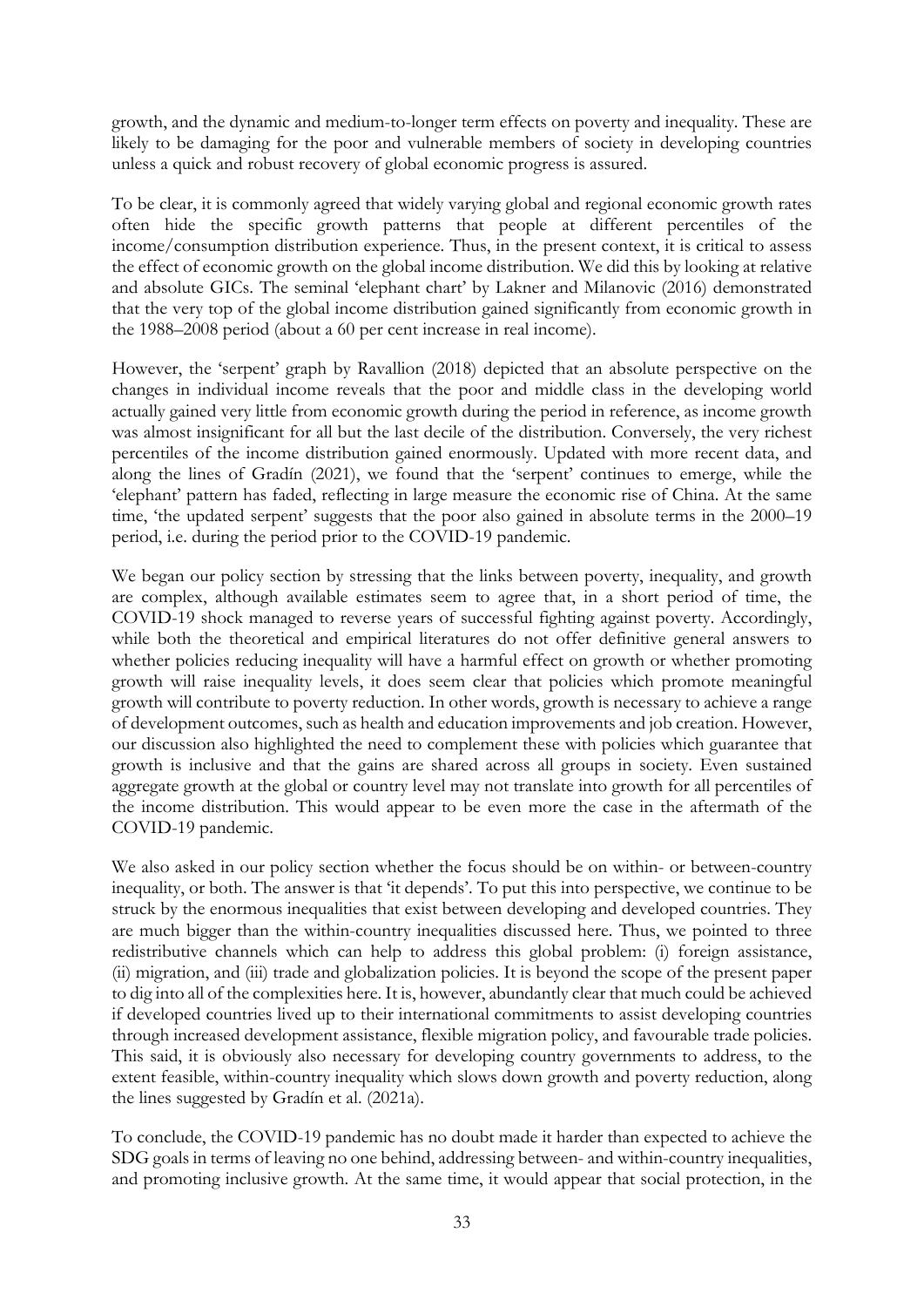form of social transfers and job protection, among others, are now pushing their way up the policy agenda. It is to be hoped that the same will happen for support for food production and the protection of food supply chains. In addition, the restrictions imposed on the movements of people, goods, and services during the pandemic have highlighted once more the need to build resilience, especially among the poor and vulnerable, as a key element of development strategies and policies. This is arguably the most effective way to make constructive use of the relationships inherent in the 'poverty–inequality–growth' triangle.

#### **References**

- Adelman I., and S. Robinson (1989). 'Income Distribution and Development'. In H. Chenery and T.N. Srinivasan (eds), *Handbook of Development Economics, Volume II*. Amsterdam: Elsevier. [https://doi.org/10.1016/S1573-4471\(89\)02006-1](https://doi.org/10.1016/S1573-4471(89)02006-1)
- Alvaredo F., and L. Gasparini L (2015). 'Recent Trends in Inequality and Poverty in Developing Countries'. In A.B. Atkinson and F. Bourguignon (eds), *Handbook of Income Distribution, Volume 2*. Amsterdam: Elsevier. <https://doi.org/10.1016/B978-0-444-59428-0.00010-2>
- Amiel, Y., and F. Cowell (1999). *Thinking about Inequality: Personal Judgment and Income Distributions*. Cambridge Cambridge: Cambridge University Press.<https://doi.org/10.1017/CBO9780511492266>
- Anand, S., and S.R. Kanbur (1993). 'The Kuznets Process and the Inequality–Development Relationship'. *Journal of Development Economics*, 40(1): 25–52. [https://doi.org/10.1016/0304-3878\(93\)90103-T](https://doi.org/10.1016/0304-3878(93)90103-T)
- Anand, S., and P. Segal (2008). 'What Do we Know About Global Income Inequality?'. *Journal of Economic Literature*, 46(1): 57–94. <https://doi.org/10.1257/jel.46.1.57>
- Angelsen, A., and S. Wunder (2006). 'Poverty and Inequality: Economic Growth is Better Than Its Reputation'. In D. Banik (ed.), *Poverty, Politics and Development: Interdisciplinary Perspectives*. Bergen: Fagbokforlaget.
- Arndt, C., S. Jones, and F. Tarp (2015). 'Assessing Foreign Aid's Long-run Contribution to Growth and Development'. *World Development*, 69: 6–18. <https://doi.org/10.1016/j.worlddev.2013.12.016>
- Arndt, C., S. Jones, and F. Tarp (2016). 'What is the Aggregate Economic Rate of Return to Foreign Aid?'. *The World Bank Economic Review*, 30(3): 446–74. <https://doi.org/10.1093/wber/lhv033>
- Arndt, C., A. McKay, and F. Tarp (2016). 'Synthesis: Two Cheers for the African Growth Renaissance (But Not Three)'. In C. Arnd, A. McKay, and F. Tarp (eds), *Growth and Poverty in Sub-Saharan Africa*. Oxford: Oxford University Press. <https://doi.org/10.1093/acprof:oso/9780198744795.001.0001>
- Bahar, D., and H. Rapoport (2018). 'Migration, Knowledge Diffusion and the Comparative Advantage of Nations'. *The Economic Journal*, 128(612): F273–F305. <https://doi.org/10.1111/ecoj.12450>
- Banerjee, A.V., and E. Duflo (2003). 'Inequality and Growth: What Can the Data Say?'. *Journal of Economic Growth*, 8(3): 267–99. <https://doi.org/10.1023/A:1026205114860>
- Banerjee, A., E. Duflo, and G. Sharma (2021). 'Long-Term Effects of the Targeting the Ultra Poor Program'. *American Economic Review: Insights*, 3(4): 471–86.<https://doi.org/10.1257/aeri.20200667>
- Baselgia, E., and R. Foellmi (2022). 'Inequality and Growth: A Review on a Great Open Debate in Economics'. WIDER Working Paper 2022/5. Helsinki: UNU-WIDER. <https://doi.org/10.35188/UNU-WIDER/2022/136-5>
- Beegle, K., and L. Christiaensen (2019). *Accelerating Poverty Reduction in Africa*. Washington, DC: World Bank Publications
- Boland, M., M.R. Sweeney, E. Scallan, M. Harrington, and A. Staines (2006). 'Emerging Advantages and Drawbacks of Telephone Surveying in Public Health Research in Ireland and the UK'. *BMC Public Health*, 6(1): 1–7. <https://doi.org/10.1186/1471-2458-6-208>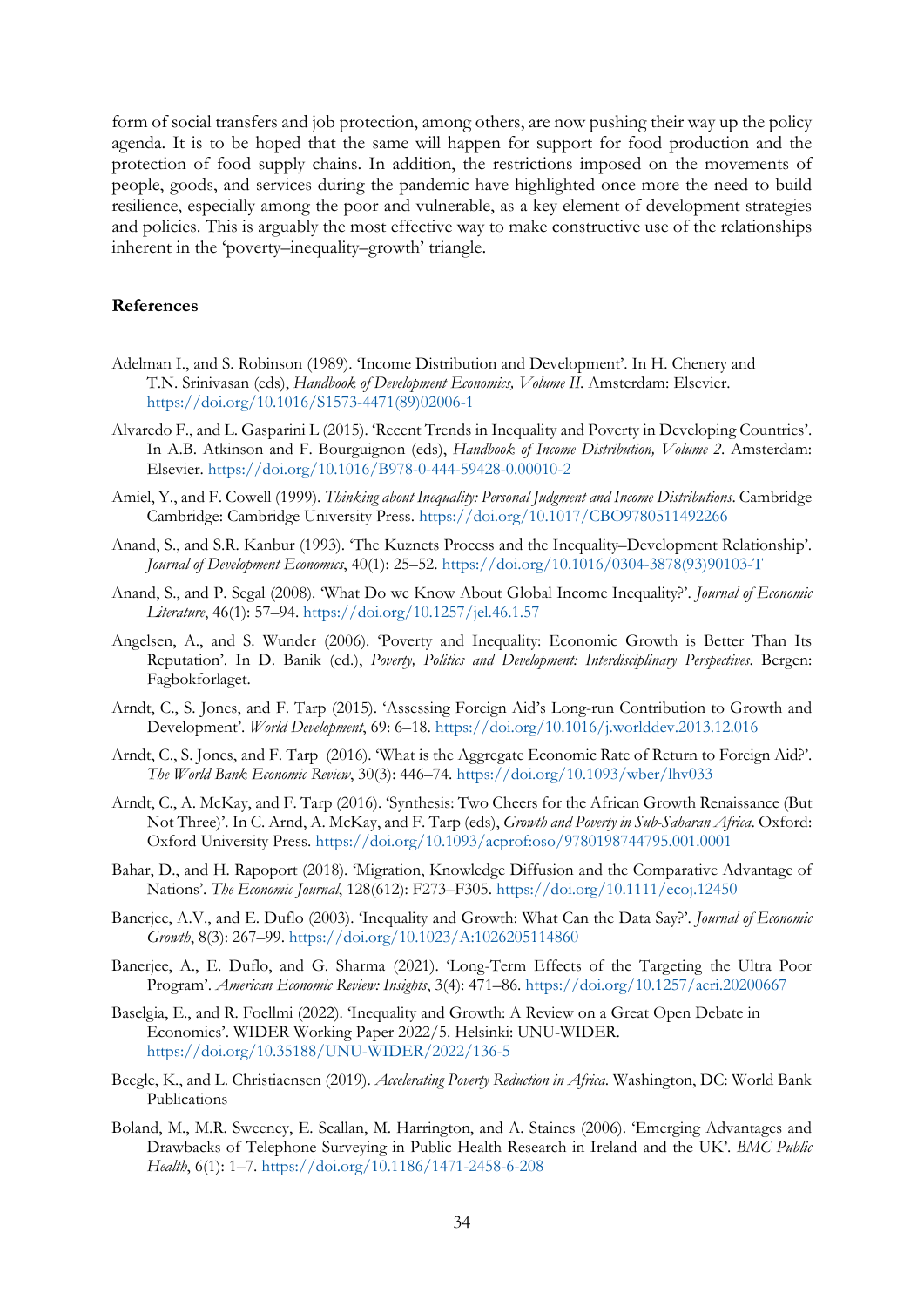- Bourguignon, F. (2004). 'The Poverty-Growth-Inequality Triangle'. Working Paper 125. New Delhi: Indian Council for Research on International Economic Relations.
- Bourguignon, F. (2015). *The Globalization of Inequality*. Princeton and Oxford: Princeton University Press.
- Bourguignon, F., V. Levin, and D. Rosenblatt (2009). 'International Redistribution of Income'. *World Development*, 37(1): 1–10. <https://doi.org/10.1016/j.worlddev.2008.06.008>
- Breunig, R.V., and O. Majeed (2016). 'Inequality or Poverty: Which is Bad for Growth?'. CAMA Working Paper 43/2016. Canberra: Centre for Applied Macroeconomic Analysis. <https://doi.org/10.2139/ssrn.2811453>
- Cerra, V., R. Lama, and N.V. Loyaza (2021). 'Links Between Growth, Inequality, and Poverty'. World Bank Policy Research Working Paper 9603. Washington, DC: World Bank. <https://doi.org/10.1596/1813-9450-9603>
- Chancel, L., and T. Piketty (2021a). 'Global Income Inequality, 1820–2020: The Persistence and Mutation of Extreme Inequality'. *Journal of the European Economic Association*, 19(6): 3025–62. <https://doi.org/10.1093/jeea/jvab047>
- Chancel, L., and T. Piketty (2021b). Methodological Appendix to *Global Income Inequality, 1820-2020: the Persistence and Mutation of Extreme Inequality*. Paris: World Inequality Lab. Available at <https://wid.world/longrun> (accessed 28 March 2022).
- Chancel, L., T. Piketty, E. Saez, and G. Zucman (2021). *World Inequality Report 2022*. Paris: World Inequality Lab. Available at [https://wir2022.wid.world/www](https://wir2022.wid.world/www-site/uploads/2021/12/WorldInequalityReport2022_Full_Report.pdf)[site/uploads/2021/12/WorldInequalityReport2022\\_Full\\_Report.pdf](https://wir2022.wid.world/www-site/uploads/2021/12/WorldInequalityReport2022_Full_Report.pdf) (accessed 14 March 2022)
- Cornia, G.A., T. Addison, and S. Kiiski (2003). 'Income Distribution Changes and their Impact in the Post-World War II Period'. UNU/WIDER Discussion Paper 2003/28. Helsinki: UNU-WIDER.
- Cornia, G.A., T. Addison, and S. Kiiski (2004). 'Income Distribution Changes and their Impact in the Post-Second World War Period'. In G.A. Cornia (ed.), *Inequality, Growth and Poverty in an Era of Liberalization and Globalization*. Oxford: Oxford University Press. <https://doi.org/10.1093/0199271410.003.0002>
- Costa, R.N., and S. Pérez-Duarte (2019). 'Not All Inequality Measures Were Created Equal: The Measurement of Wealth Inequality, Its Decompositions, and an Application to European Household Wealth'. ECB Statistics Paper 31. Frankfurt am Main: European Central Bank.
- Davies. J.B., S. Sandström, A. Shorrocks, and E.N. Wolff (2011). 'The Level and Distribution of Global Household Wealth'. *The Economic Journal*, 121(551): 223–54. [https://doi.org/10.1111/j.1468-](https://doi.org/10.1111/j.1468-0297.2010.02391.x) [0297.2010.02391.x](https://doi.org/10.1111/j.1468-0297.2010.02391.x)
- Deaton, A. (2010). 'Measuring Development: Different Data, Different Conclusions?'. 8<sup>th</sup> AFD-EUDN Conference. Paris: AFD.
- Deaton, A. (2021). 'COVID-19 and Global Income Inequality'. NBER Working Paper 28392. Cambridge, MA: National Bureau of Economic Research.<https://doi.org/10.3386/w28392>
- Deininger, K., and L. Squire (1997). 'Economic Growth and Income Inequality: Reexamining the Links'. *Finance & Development*, 34(001): 38–41.
- Djankov, S., and U. Panizza (eds) (2020). *COVID-19 in Developing Economies*. London: Centre for Economic Policy Research.
- Dollar, D., and A. Kraay (2002). 'Growth is Good for the Poor'. *Journal of Economic Growth*, 7(3): 195–225. <https://doi.org/10.1023/A:1020139631000>
- Ferreira, F.H. (2010). 'Distributions in Motion: Economic Growth, Inequality, and Poverty Dynamics'. World Bank Policy Research Working Paper 5424. Washington, DC: World Bank. <https://doi.org/10.1596/1813-9450-5424>
- Fields, G.S. (1993). 'Inequality in Dual Economy Models'. *The Economic Journal*, 103(420): 1228–35. <https://doi.org/10.2307/2234248>
- Foster, J.E. (1998). 'Absolute Versus Relative Poverty'. *American Economic Review*, 88(2): 335–41.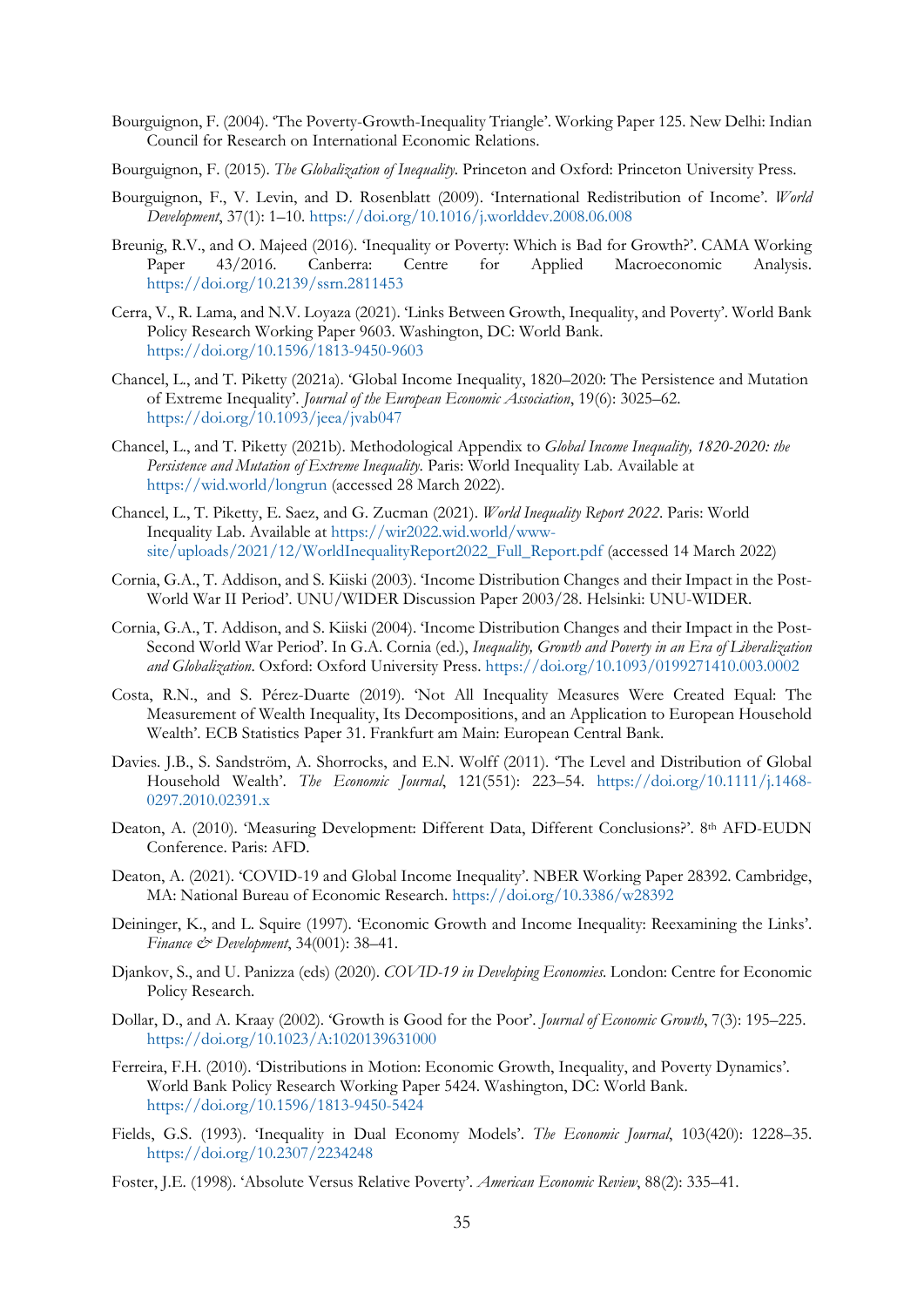- Fosu, A.K. (2017). 'Growth, Inequality, and Poverty Reduction in Developing Countries: Recent Global Evidence'. *Research in Economics*, 71(2): 306–36. <https://doi.org/10.1016/j.rie.2016.05.005>
- Gisselquist, R.M., and F. Tarp (2019). 'Aid Impact and Effectiveness: Introduction and Overview'. *Politics and Governance*, 7(2): 1–4. <https://doi.org/10.17645/pag.v7i2.2219>
- Gradín, C. (2021). 'Trends in Global Inequality Using a New Integrated Dataset'. WIDER Working Paper 2021/61. Helsinki: UNU-WIDER. <https://doi.org/10.35188/UNU-WIDER/2021/999-0>
- Gradín, C., M. Leibbrandt, and F. Tarp (2021a). *Inequality in the Developing World*. Oxford: Oxford University Press. <https://doi.org/10.1093/oso/9780198863960.001.0001>
- Gradín, C., M. Leibbrandt, and F. Tarp (2021b). 'Global Inequality May Be Falling, but the Gap Between Haves and Have-nots is Growing'. *The Conversation*, 2 September. Available at: [https://theconversation.com/global-inequality-may-be-falling-but-the-gap-between-haves-and-have](https://theconversation.com/global-inequality-may-be-falling-but-the-gap-between-haves-and-have-nots-is-growing-159825)[nots-is-growing-159825](https://theconversation.com/global-inequality-may-be-falling-but-the-gap-between-haves-and-have-nots-is-growing-159825) (accessed 19 April 2022).
- Hansen, H., and F. Tarp (2000). 'Aid Effectiveness Disputed'. *Journal of International Development*, 12(3): 375– 98. [https://doi.org/10.1002/\(SICI\)1099-1328\(200004\)12:3<375::AID-JID657>3.0.CO;2-M](https://doi.org/10.1002/(SICI)1099-1328(200004)12:3%3C375::AID-JID657%3E3.0.CO;2-M)
- IMF (2022). *World Economic Outlook. Update. Rising Caseloads, Disrupted Recovery, and Higher Inflation*. Washington, DC: International Monetary Fund.
- Jones, S., and F. Tarp (2016). 'Does Foreign Aid Harm Political Institutions?'. *Journal of Development Economics*, 118: 266–81. <https://doi.org/10.1016/j.jdeveco.2015.09.004>
- Kanbur, R. (2005). 'Growth, Inequality and Poverty: Some Hard Questions'. *Journal of International Affairs*, 58(2): 223–32.
- Kanbur, R. (2019). 'Inequality in a Global Perspective'. *Oxford Review of Economic Policy*, 35(3): 431–44. <https://doi.org/10.1093/oxrep/grz010>
- Kolm, S.-C. (1976). 'Unequal Inequalities I and II'. *Journal of Economic Theory*, 12(3): 416–42 and 13(1): 82– 111.
- Kugler, M., O. Levintal, and H. Rapoport (2018). 'Migration and Cross-border Financial Flows'. *The World Bank Economic Review*, 32(1): 148–62. <https://doi.org/10.1093/wber/lhx007>
- Kuznets, S. (1955). 'Economic Growth and Income Inequality'. *American Economic Review*, 45(1): 1–28.
- Kwasi, A. (2010). *Growth, Inequality and Poverty Reduction in Developing Countries: Recent Global Evidence*. Paris: OECD.
- Lakner, C., D.G. Mahler, M. Negre, and E.B. Prydz (2022). 'How Much Does Reducing Inequality Matter for Global Poverty?'. *The Journal of Economic Inequality*.<https://doi.org/10.1007/s10888-021-09510-w>
- Lakner, C., and B. Milanovic (2016). 'Global Income Distribution: From the Fall of the Berlin Wall to the Great Recession'. *The World Bank Economic Review*, 30(2): 203–32. <https://doi.org/10.1093/wber/lhv039>
- Lakner, C., N. Yonzan, D. Mahler, R. Castañeda Aguilar, and M. Fleury (2020). 'Updated Estimates of the Impact of COVID-19 on Global Poverty: The Effect of New Data'. In World Bank Blogs. Available at: [https://blogs.worldbank.org/opendata/updated-estimates-impact-COVID-19-global-poverty](https://blogs.worldbank.org/opendata/updated-estimates-impact-covid-19-global-poverty-looking-back-2020-and-outlook-2021.)[looking-back-2020-and-outlook-2021](https://blogs.worldbank.org/opendata/updated-estimates-impact-covid-19-global-poverty-looking-back-2020-and-outlook-2021.) (accessed 29 March 2022).
- Lanjouw, P.F., and F. Tarp (2021). 'Poverty, Vulnerability and COVID-19: Introduction and Overview'. *Review of Development Economics*, 25(4): 1797–802. <https://doi.org/10.1111/rode.12844>
- Lewis, W. (1954). 'Economic Development with Unlimited Supplies of Labor'. *The Manchester School*, 22(2): 139–91. <https://doi.org/10.1111/j.1467-9957.1954.tb00021.x>
- López-Calva, L.F., and N. Lustig (2010). 'Explaining the Decline in Inequality in Latin America: Technological Change, Education Upgrading, and Democracy'. In L.F. López-Calva and N. Lustig (eds), *Declining Inequality in Latin America: A Decade of Progress?* New York and Washington, DC: United Nations Development Programme and Brookings Institution Press.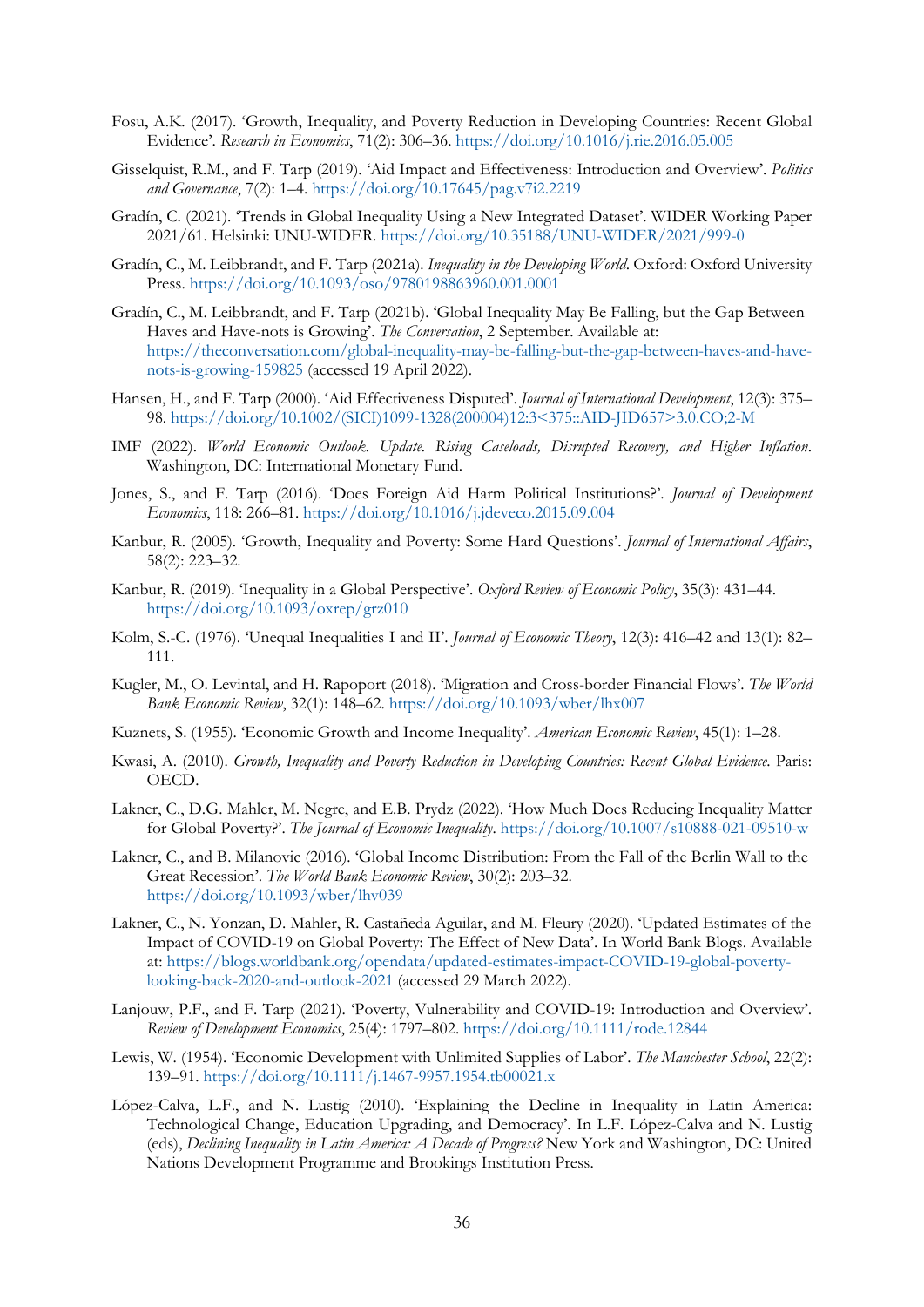- McKnight, A. (2019). 'Understanding the Relationship Between Poverty, Inequality and Growth: A Review of Existing Evidence'. CASE papers (216). London: Centre for Analysis of Social Exclusion.
- Mekasha, T.J., and F. Tarp (2019). 'A Meta-Analysis of Aid Effectiveness: Revisiting the Evidence'. *Politics and Governance*, 7(2): 5–28. <https://doi.org/10.17645/pag.v7i2.1771>
- Milanovic, B. (2005). *Worlds Apart: Measuring International and Global Inequality*. Princeton, NJ: Princeton University Press.
- Milanovic, B. (2012). 'Global Inequality: From Class to Location, from Proletarians to Migrants'. *Global Policy*, 3(2): 125–34. <https://doi.org/10.1111/j.1758-5899.2012.00170.x>
- Milanovic, B. (2016). *Global Inequality: A New Approach for the Age of Globalization*. Cambridge MA: The Belknap Press of Harvard University Press. <https://doi.org/10.4159/9780674969797>
- Milanovic, B. (2020). 'Elephant Who Lost Its Trunk: Continued Growth in Asia, But the Slowdown in Top 1% Growth After the Financial Crisis'. In VOX/EU. Available at : [https://voxeu.org/article/continued-growth-asia-slowdown-top-1-growth-after-financial-crisis](https://voxeu.org/article/continued-growth-asia-slowdown-top-1-growth-after-financial-crisis.) (accessed 29 March 2022).
- Myrdal, G. (1959). *Value in Social Theory: A Selection of Essays on Methodology*. New York, NY: Harper & Brothers.
- Niño-Zarazúa, M., L. Roope, and F. Tarp (2014). 'Global Interpersonal Inequality: Trends and Measurement'. WIDER Working Paper 2014/004. Helsinki: UNU-WIDER. <https://doi.org/10.35188/UNU-WIDER/2014/725-7>
- Niño-Zarazúa, M., L. Roope, and F. Tarp (2017). 'Global Inequality: Relatively Lower, Absolutely Higher'. *Review of Income and Wealth*, 63(4): 661–84. <https://doi.org/10.1111/roiw.12240>
- OECD (2019). *Society at a Glance 2019: OECD Social Indicators*. Paris: OECD Publishing.
- OECD (2022). 'Net ODA (indicator)'.<https://doi.org/10.1787/33346549-en>
- Pande, R., and N. Enevoldsen (2021). 'Growing Pains? A Comment on "Converging to Convergence"'. NBER Working Paper 29046. Cambridge, MA: National Bureau of Economic Research. <https://doi.org/10.3386/w29046>
- Pritchett, L. (2018). 'Alleviating Global Poverty: Labor Mobility, Direct Assistance, and Economic Growth'. CGD Working Paper 479. Washington, DC: Center for Global Development. <https://doi.org/10.2139/ssrn.3149890>
- Radelet, S. (2006). 'A Primer on Foreign Aid'. Working Paper 92. Washington, DC: Center for Global Development. <https://doi.org/10.2139/ssrn.983122>
- Ravallion, M. (1995). 'Growth and Poverty: Evidence for Developing Countries in the 1980s'. *Economics Letters*, 48(3): 411–17. [https://doi.org/10.1016/0165-1765\(94\)00620-H](https://doi.org/10.1016/0165-1765(94)00620-H)
- Ravallion, M. (2004a). 'Competing Concepts of Inequality in the Globalization Debate'. Brookings Trade Forum, 2004, *Globalization, Poverty, and Inequality*, 1–38. <https://doi.org/10.1353/btf.2005.0012>
- Ravallion, M. (2004b). *Pro-Poor Growth: A Primer*. Washington, DC: World Bank. <https://doi.org/10.1596/1813-9450-3242>
- Ravallion, M. (2012). 'Why Don't We See Poverty Convergence?'. *American Economic Review*, 102(1): 504– 23. <https://doi.org/10.1257/aer.102.1.504>
- Ravallion, M. (2014). 'Income Inequality in the Developing World'. *Science*, 344(6186): 851–55. <https://doi.org/10.1126/science.1251875>
- Ravallion, M. (2016). *The Economics of Poverty: History, Measurement, and Policy*. New York, NY: Oxford University Press. <https://doi.org/10.1093/acprof:oso/9780190212766.001.0001>
- Ravallion, M. (2018). 'Inequality and Globalization: A Review Essay'. *Journal of Economic Literature*, 56(2): 620–42. <https://doi.org/10.1257/jel.20171419>